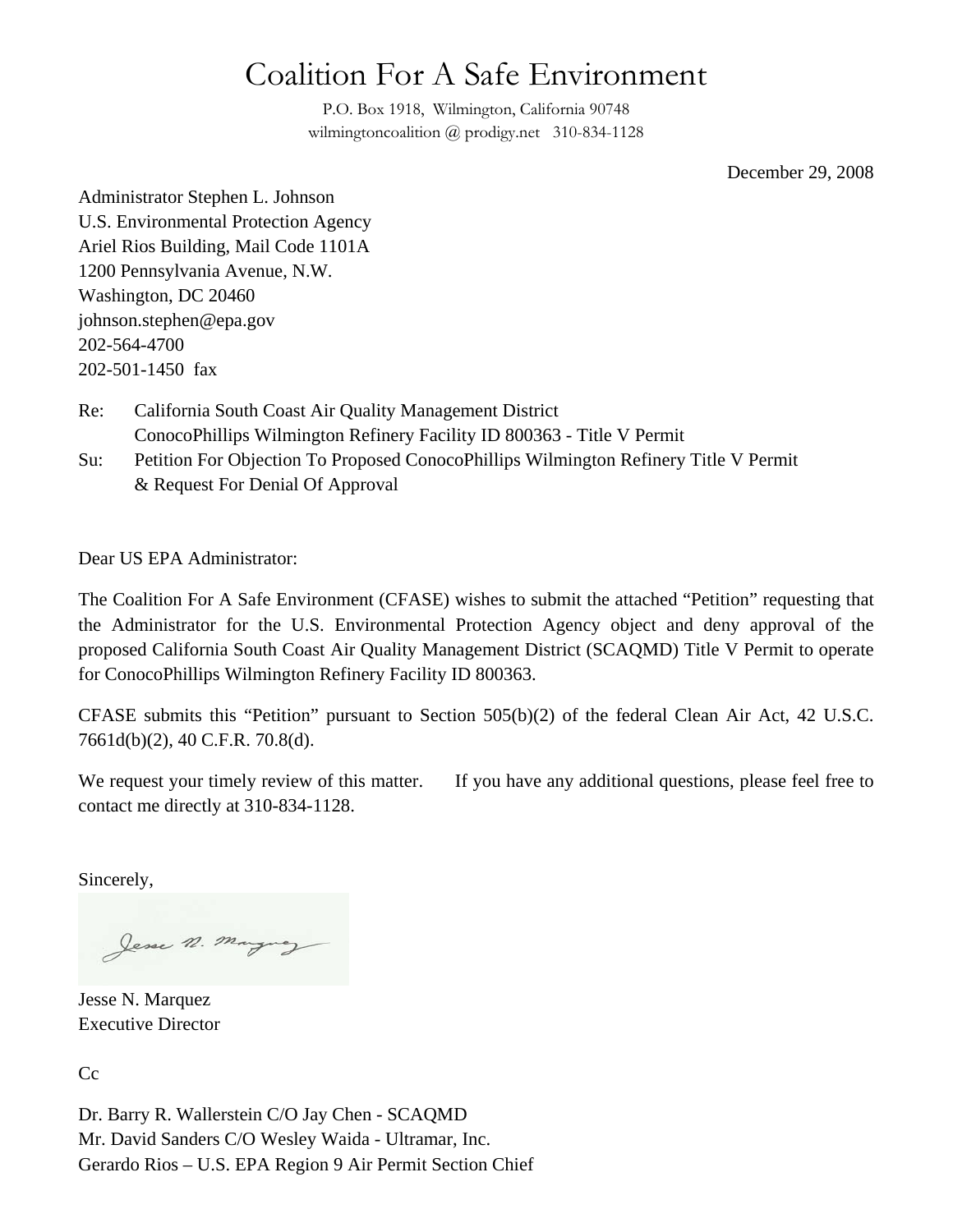## **UNITED STATES ENVIRONMENTAL PROTECTION AGENCY**

#### **BEFORE THE ADMINSTRATOR**

 $)$ Proposed Clean Air Act Title V Operating ) Facility ID: 800363 Permit Issued to ConocoPhillips (a) Wilmington Refinery For Operation of  $\qquad$  ) ConocoPhillips Wilmington Refinery (a) \_\_\_\_\_\_\_\_\_\_\_\_\_\_\_\_\_\_\_\_\_\_\_\_\_\_\_\_\_\_\_\_\_\_\_\_)

 $\overline{\phantom{a}}$ 

IN THE MATTER OF  $\qquad \qquad$  ) PETITON FOR OBJECTION

This Petition For Objection is submitted pursuant to section 505(b)(2) of the Clean Air Act (CAA or Act), 42 U.S.C. § 7661d(b)(2), and 40 C.F.R. § 70.8(d). The Coalition For A Safe Environment (Petitioner) Petitions the Administrator of the U.S. Environmental Protection Agency to object and deny approval of the proposed Title V Operating Permit (Permit) issued by the California South Coast Air Quality Management District (SCAQMD) to ConocoPhillips Wilmington Refinery for the operation of the ConocoPhillips Wilmington Refinery in Wilmington, California. As required by these cited provisions, Petitioner is providing this Petition to the EPA Administrator, the SCAQMD, and ConocoPhillips Wilmington Refinery. Petitioner is also providing this Petition to the EPA Region IX Air Permit Section Chief.

The Coalition For A Safe Environment is a non-profit Environmental Justice Community based organization with members in over 25 cities in California and in Baja California, Mexico. CFASE was founded on April 25, 2001 in the City of Los Angeles Hispanic community Wilmington. Our organization Mission Statement is: "To protect, promote, preserve and restore our Mother Earth's delicate ecology, environment, natural resources and wildlife. To attain Environmental Justice in international trade marine ports, goods movement transportation corridors, petroleum and energy industry communities. " CFASE files this Petition on behalf of our organization, its members and the public.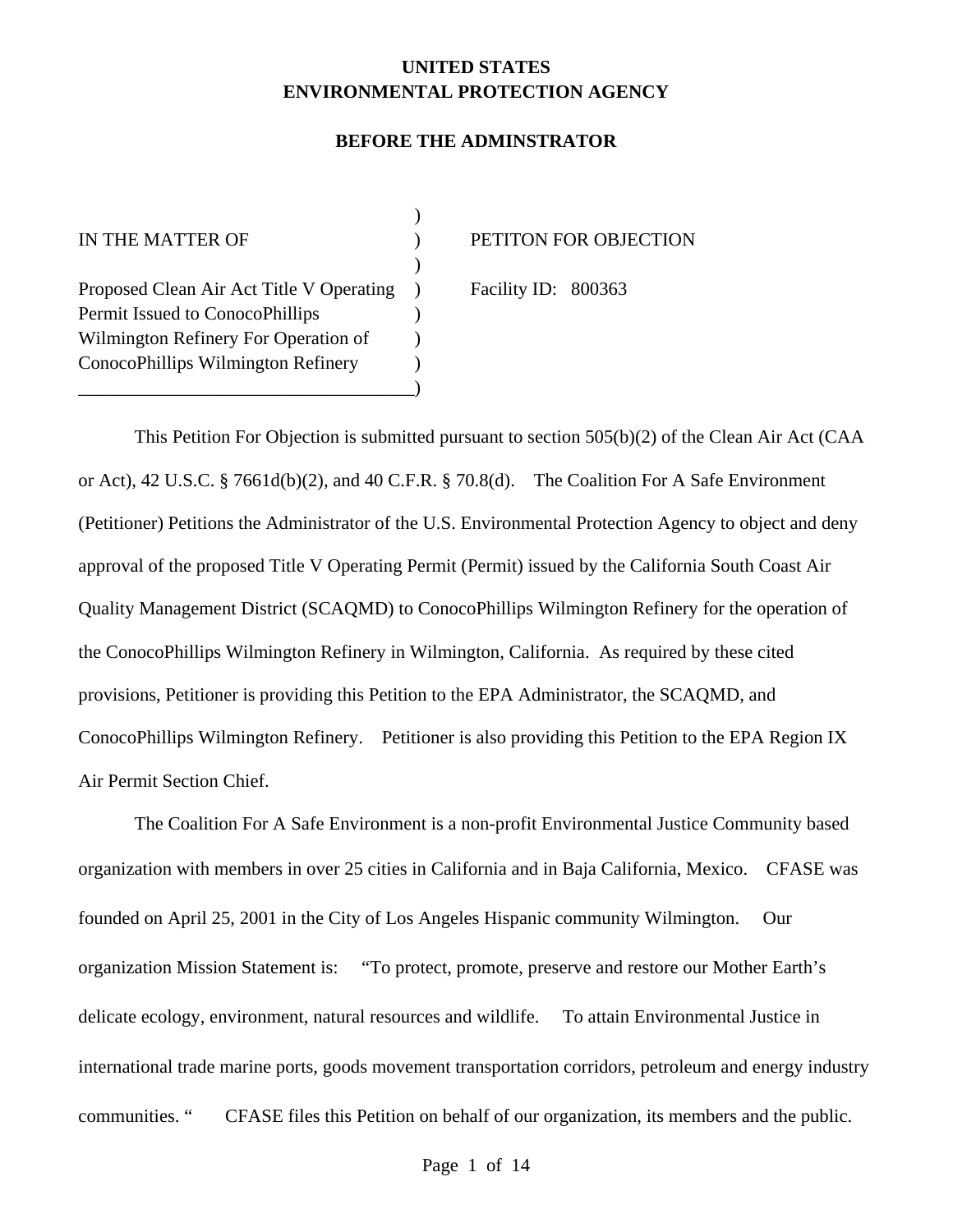The U.S. EPA must object to the proposed California South Coast Air Quality Management District proposed Title V Permit because it is not in compliance with the Clean Air Act. Specifically, the proposed Title V Permit does not contain adequate emissions monitoring, testing and reporting requirements for Criteria, Toxic and Hazardous Air Pollutants. The permit fails to require the reduction of Criteria, Toxic and Hazardous Air Pollutants to insignificant levels. The permit does not require the use of the Best Available Emissions Control Technologies. The permit lacks adequate compliance, enforcement criteria and penalties. The permit fails to contain adequate requirements to prevent frequent and reoccurring parts, equipment and systems breakdowns and malfunctions. The Permit fails to adequately protect the environment, public health and public safety from significant negative impacts. The permit fails to require the mitigation of negative environmental, public health and public safety impacts. The permit fails to comply with California environmental, public health, public safety laws, rules, regulations and guidelines.

#### **BACKGROUND**

The ConocoPhillips Wilmington Refinery is a major southern California refinery located in Wilmington an environmental injustice community in the City of Los Angeles harbor area. The refinery is also bordered by two other Los Angeles communities, San Pedro and Harbor City. Wilmington is the home to four major oil refineries with two additional oil refineries bordering Wilmington to the north in the City of Carson and six petroleum industry bulk loading terminal facilities in the local area.

 The ConocoPhillips Wilmington Refinery processes crude oil into various fuels such as gasoline, diesel and jet fuel, natural gas, LPG and other specialty gases and petroleum products.

 On July 31, 2008 the California South Coast Air Quality Management District issued an initial Title V Permit for the ConocoPhillips Wilmington Refinery and opened a public comment period.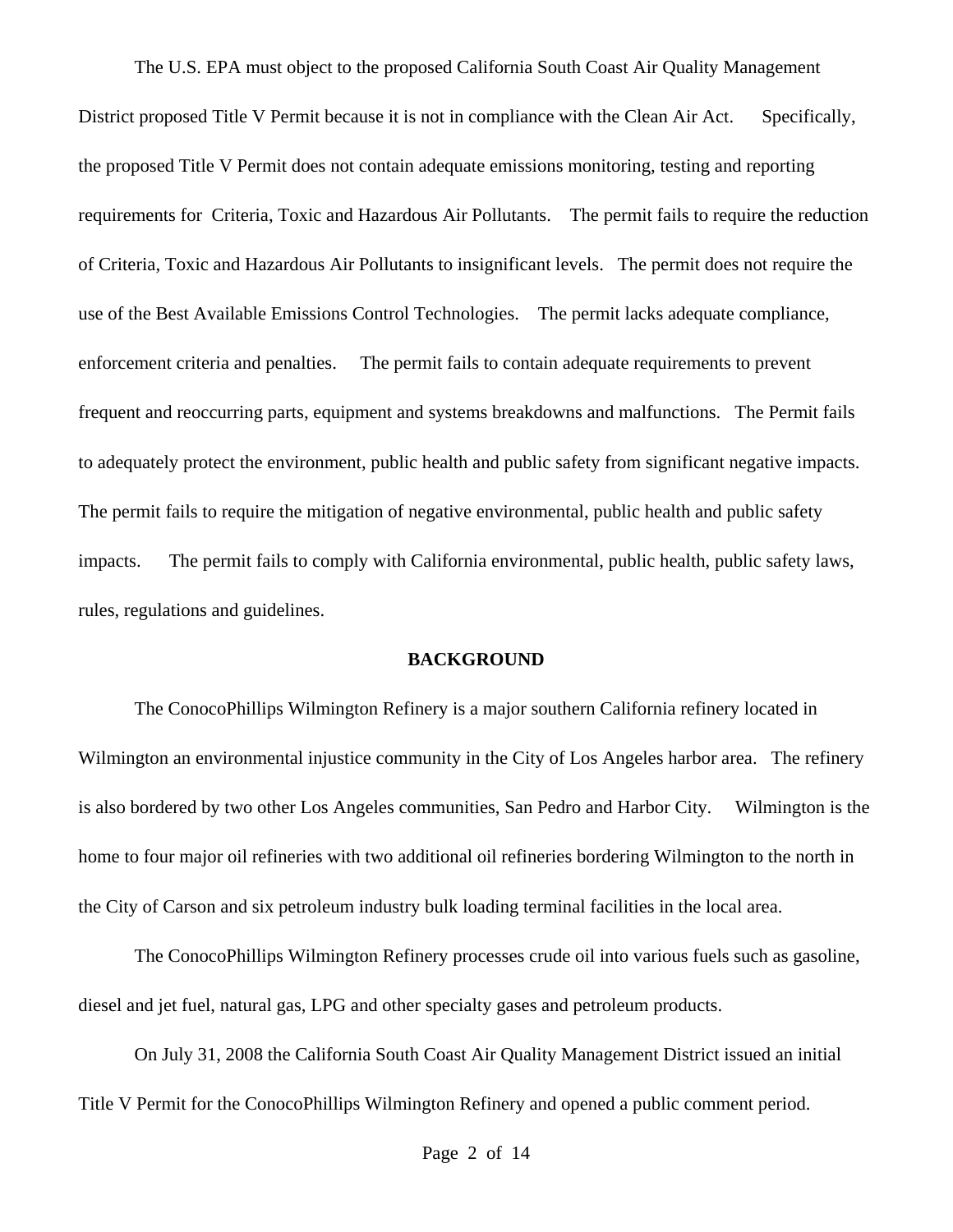During the public comment period the Coalition For A Safe Environment (Petitioner) submitted timely written comments with data and photographs on September 30, 2008 (see attachment). The Petitioner presented verbal comments and questions at a South Coast Air Quality Management public meeting held on August 27, 2008 at the Wilmington Senior Center. The Petitioner has raised all Title V Permit objections, inadequacies and issues in this Petition in our written and verbal comments to the SCAQMD.

 The Petitioner also has major concerns over the lack of U.S. EPA oversight of states compliance to the Clean Air Act and Title V requirements. The Petitioner in its research discovered that the SCAQMD was granted Title V permit authority on November 30, 2001 but SCAQMD failed to comply with Title V in not issuing initial Title V Permits within three years as required by law, until this July 31, 2008. SCAQMD has issued hundreds of Title V Permits but none to the petroleum industry until this year. As a result oil refineries and other petroleum industries facilities have been operating without a legal Title V Permit for years. This has resulted in tens-of-thousands of tons of criteria, toxic and hazardous air pollutants being released illegally annually and no public participation in the Title V Permit process to eliminate and reduce public exposure to tens-of-thousands of tons of criteria, toxic and hazardous air pollutants. This has also resulted in hundreds-of-thousands of public health impacts, thousands of premature deaths annually and hundreds-of-millions of dollars in public health care costs that have been ignored and unmitigated, yet caused by the refinery.

#### **ADMINISTRATOR AUTHORITY**

The U.S. EPA Administrator pursuant to CAA  $505(b)(1)$ , 42 U.S.C. 7661d(b)(1) and 40CFR 70.8(c)(1) state that " If any permit contains provisions that are determined by the Administrator as not in compliance with the applicable requirements of this chapter, including the requirements of an applicable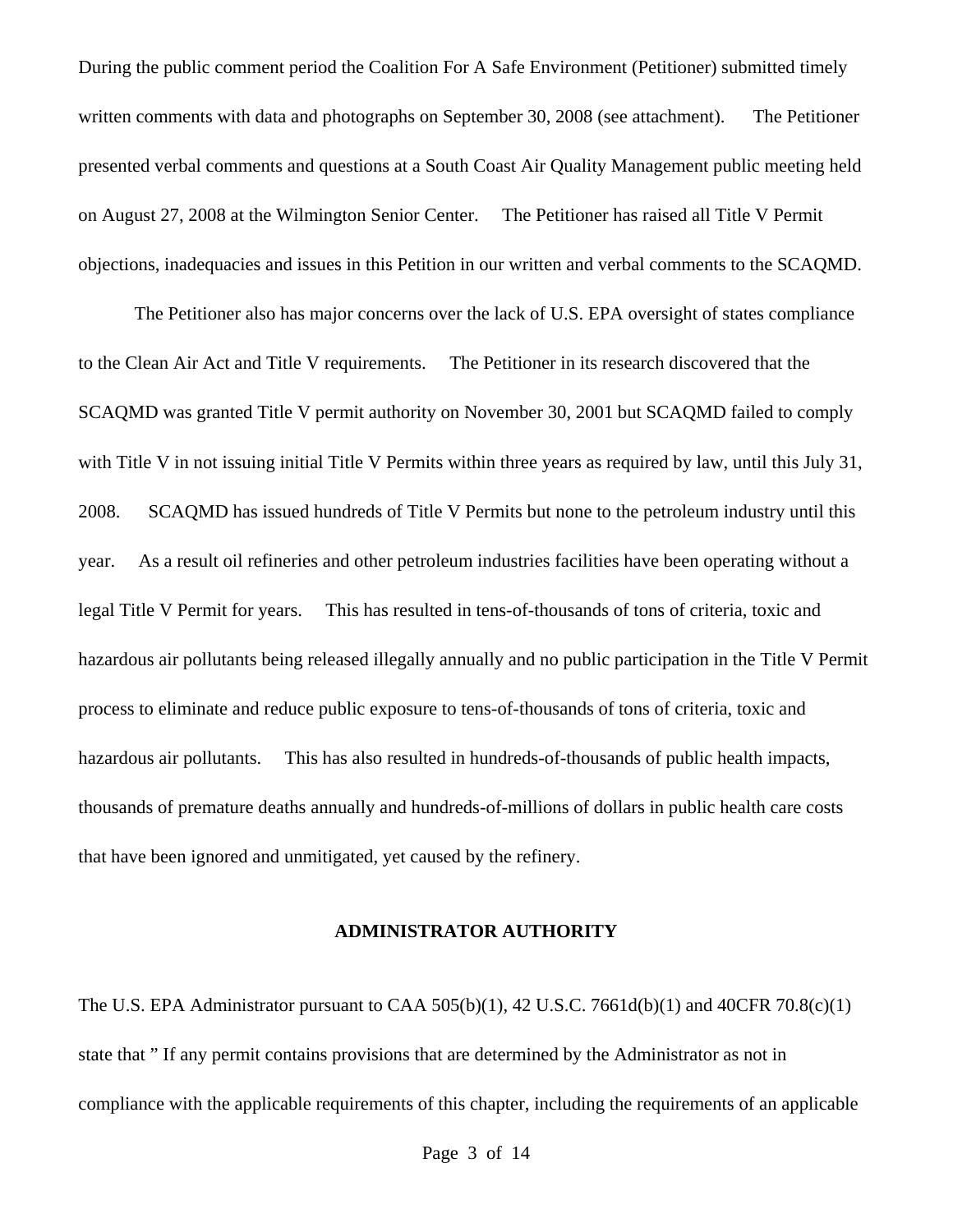implementation plan, the Administrator shall, in accordance with this subsection, object to its issuance."

#### **BASIS OF PETITION**

#### **1…Inadequate Periodic Monitoring & Inadequate Reporting Provisions**

The Title V Permit does not guarantee or provide a means to assure that complete and accurate monitoring and reporting of Criteria and Toxic Pollutants by ConocoPhillips Wilmington Refinery. This is required by **40 CFR Part 70.6(a)(3)(iii)(A)** and **40 CFR Part 70.6(a)(3)(iii)(B).**

Research by CFASE has disclosed that emissions in the past have not been properly calculated, recorded, not being reported and not being properly monitored. The SCAQMD required Periodic Monitoring requirements and guidelines have failed to assure compliance and adequate monitoring and monitoring.

We request that the Title V Permit include compliance with **40 CFR Part 70.6(a)(3)(iii)(A)** and **40 CFR Part 70.6(a)(3)(iii)(B).**

We request that the Title V Permit include Compliance Assurance Monitoring (CAM) Plan and Maximum Available Control technology Standards to assure compliance, accurate AER recordkeeping, reporting and compliance per **40 CFR Part 70**, **40 CFR Part 63 and CFR Part 64.** 

#### **2…Failure to Include Adequate AER Information For Public Assessment of Compliance**

The ConocoPhillips Wilmington Refinery Permit Application includes only the most recent 2006 AER reported data which is insufficient to for the public to determine if ConocoPhillips Wilmington Refinery is complying with permit requirements and is in fact reducing or increasing its annual emissions.

Research by CFASE has disclosed that many categories of criteria and toxic pollutants have in fact Been increasing every year. This is in violation of existing permit requirements, Title V, the Clean Air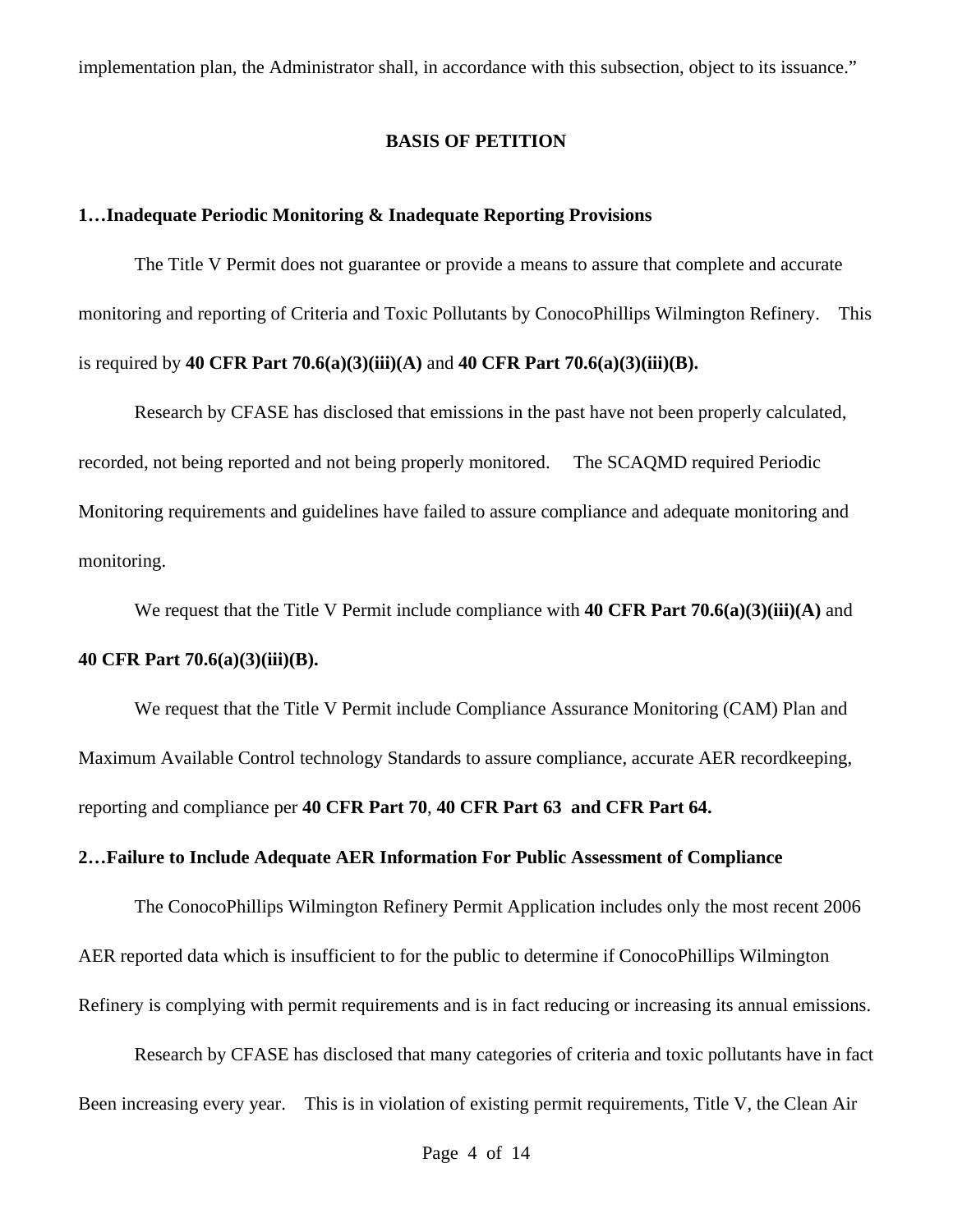Act and other laws. The proposed permit requirements do not guarantee or provide a means to assure That ConocoPhillips Wilmington Refinery reduces its annual emissions.

We request the ConocoPhillips Wilmington Refinery Title V Permit include all AER Data back to The year 2000 in order for the public to determine permit compliance and reduction of criteria and toxic pollutants.

#### **3…Failure to Require Reduction of Criteria & Toxic Pollutants**

The ConocoPhillips Wilmington Refinery Permit Application and SCAQMD Rules fail to require That ConocoPhillips Wilmington Refinery reduce its annual criteria and toxic pollutant emissions.

Research by CFASE has disclosed that many categories of criteria and toxic pollutants have in fact Been increasing every year. This is in violation of existing permit requirements, Title V, the Clean Air Act and other laws. The proposed permit requirements do not guarantee or provide a means to assure that ConocoPhillips Wilmington Refinery reduces its annual emissions.

We request that SCAQMD require a monthly in-depth report, explanation and accounting of ConocoPhillips Wilmington Refineries increases in criteria and toxic pollutants. We request that this report be placed on-line for public review.

We request that SCAQMD update its policies, regulations, rules, compliance measures and Title V Permit requirements to prevent the increase in criteria and toxic pollutant emissions from at least the Published SCAQMD AB 2588 Annual Emissions Reporting data on-line baseline year of 2000.

We request that the Title V Permit include a plan for the annual reduction of criteria and toxic Pollutants until zero or near zero emissions are achieved by the year 2015.

#### **4…Failure to Include Equipment And Parts Efficiency Data**

The ConocoPhillips Wilmington Refinery Permit Application fails to include equipment and parts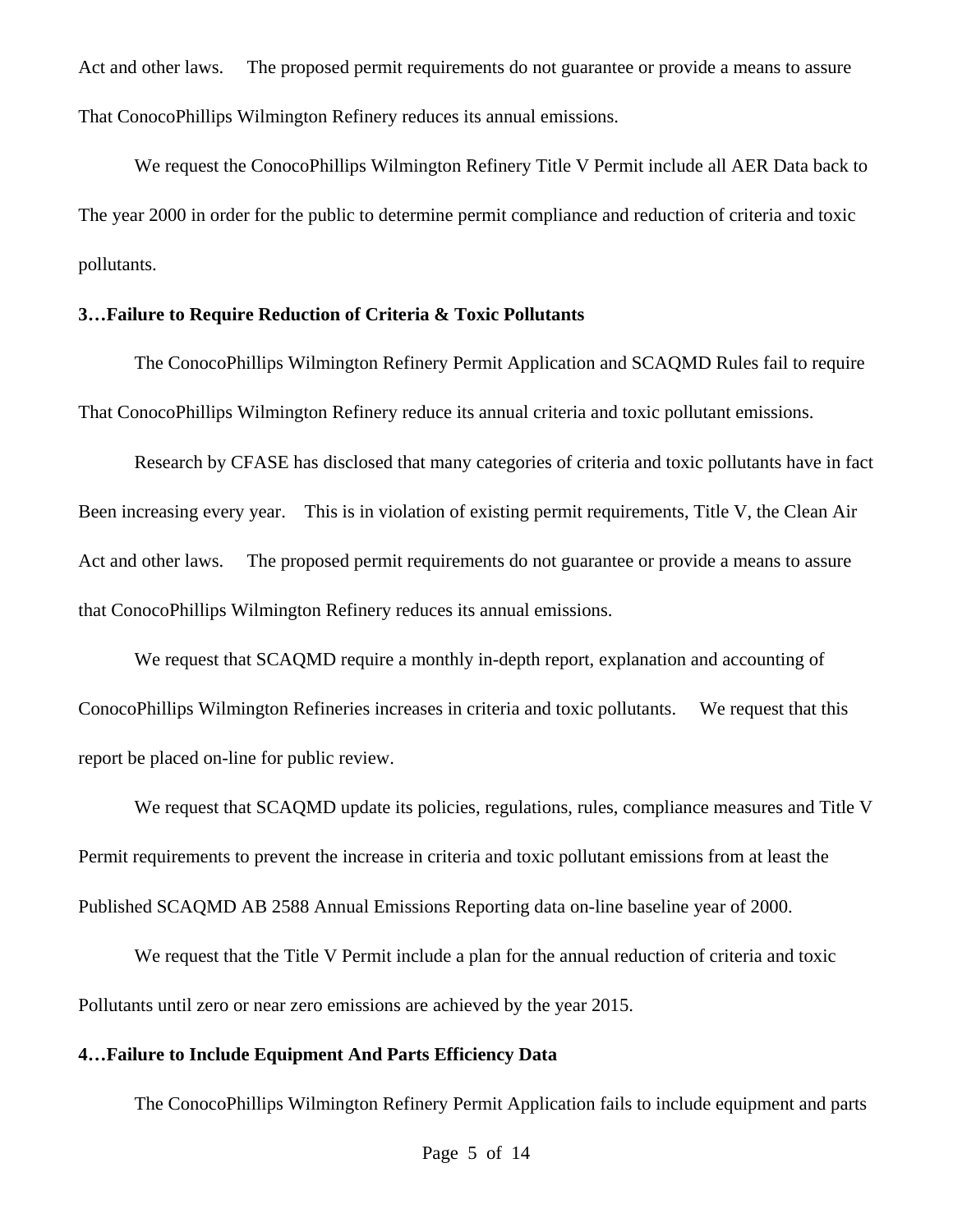efficiency data for the public to determine if ConocoPhillips Wilmington Refinery equipment and parts are complying with permit requirements, manufacturer specifications and refinery best industry business practices.

The public has no way of determining if ConocoPhillips Wilmington Refinery is adequately Maintaining equipment and parts. The numerous annual equipment and parts breakdowns and malfunctions reflected by flaring and other toxic and hazardous emission releases disclose that there is a serious problem and that ConocoPhillips Wilmington Refinery is not complying with SCAQMD Rules, the Clean Air Act and required or obvious good refinery industry business practices for maintenance or replacement.

The public has no way of determining if ConocoPhillips Wilmington Refinery is in fact using the Best Available Control Technology (BACT) or the Best Available Industry Technology. No technology update report or comparison information is provided to the public

We request that equipment and parts that have efficiencies less than 99% be identified in the Title V Permit.

We request that the Title V Permit require that all equipment and parts that have efficiencies of 99% or better and that a plan for replacement be included in the Title V Permit.

#### **5…Failure to Require Storage Tanks to have 100% Closed-Loop Vapor Recovery Systems**

The ConocoPhillips Wilmington Refinery Title V Permit Application and SCAQMD rules fail to Comply with the Clean Air Act and Title V requirements for the prevention and minimizing of the release of criteria, toxic and hazardous pollutant emissions.

CFASE research has disclosed that storage tanks are major sources of VOC fugitive emissions due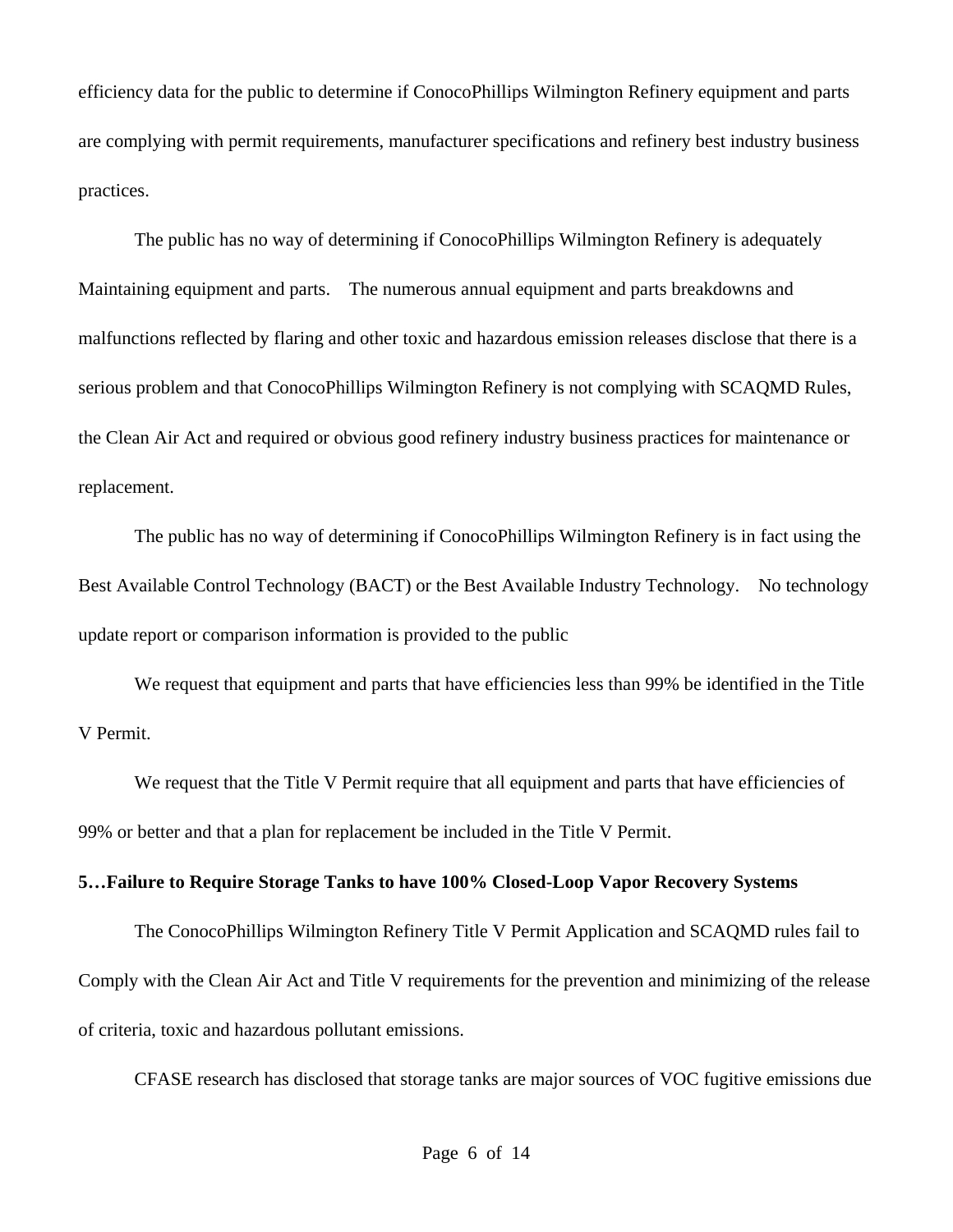to the design of the tanks which allow VOC venting into the atmosphere which is unacceptable. CFASE research has also disclosed that storage tanks are not built to be 100% hermetically sealed. CFASE research has also disclosed that storage tanks which have fiberglass domes still release fugitive emissions and that during an earthquake crude oil, processed fuels and other products can roll over the tanks sides which is not being reported to the public.

The ConocoPhillips Wilmington Refinery Permit Application and SCAQMD rules fail to require that crude oil storage tanks, fuel storage tanks, waste water and other types of storage tanks have a 100% closed-loop vapor recovery system to prevent unnecessary criteria and toxic pollutant emission releases. The current SCAQMD Rules and industry practices are not the Best Available Control Technologies. Vapor recovery technology exist for 100% capture, recycling and reprocessing. The ConocoPhillips Wilmington Refinery Permit Application fails to require ConocoPhillips Wilmington Refinery to install 100% closed-loop recovery systems. We know that the refineries does not want invest in extra storage tanks etc. to capture these emissions, but this is a feasible and cost effective measure.

We request that the Title V Permit require that all storage tanks that store crude oil, refined fuel, partially refined fuel and other hydrocarbon contaminated sources be built to be 100% hermetically sealed and have a 100% closed-loop vapor recovery system with zero emissions.

We request that the Title V Permit require that ConocoPhillips Wilmington Refinery establish a plan for the replacement or upgrading of all storage tanks.

#### **6… The Health Risk Assessment Information is Not Accurate**

The ConocoPhillips Wilmington Refinery Facility Health Risk Assessment included in the Title V Permit is not accurate because it is not based on a local impact zone or sensitive receptor Public Health Survey and Public Health Baseline.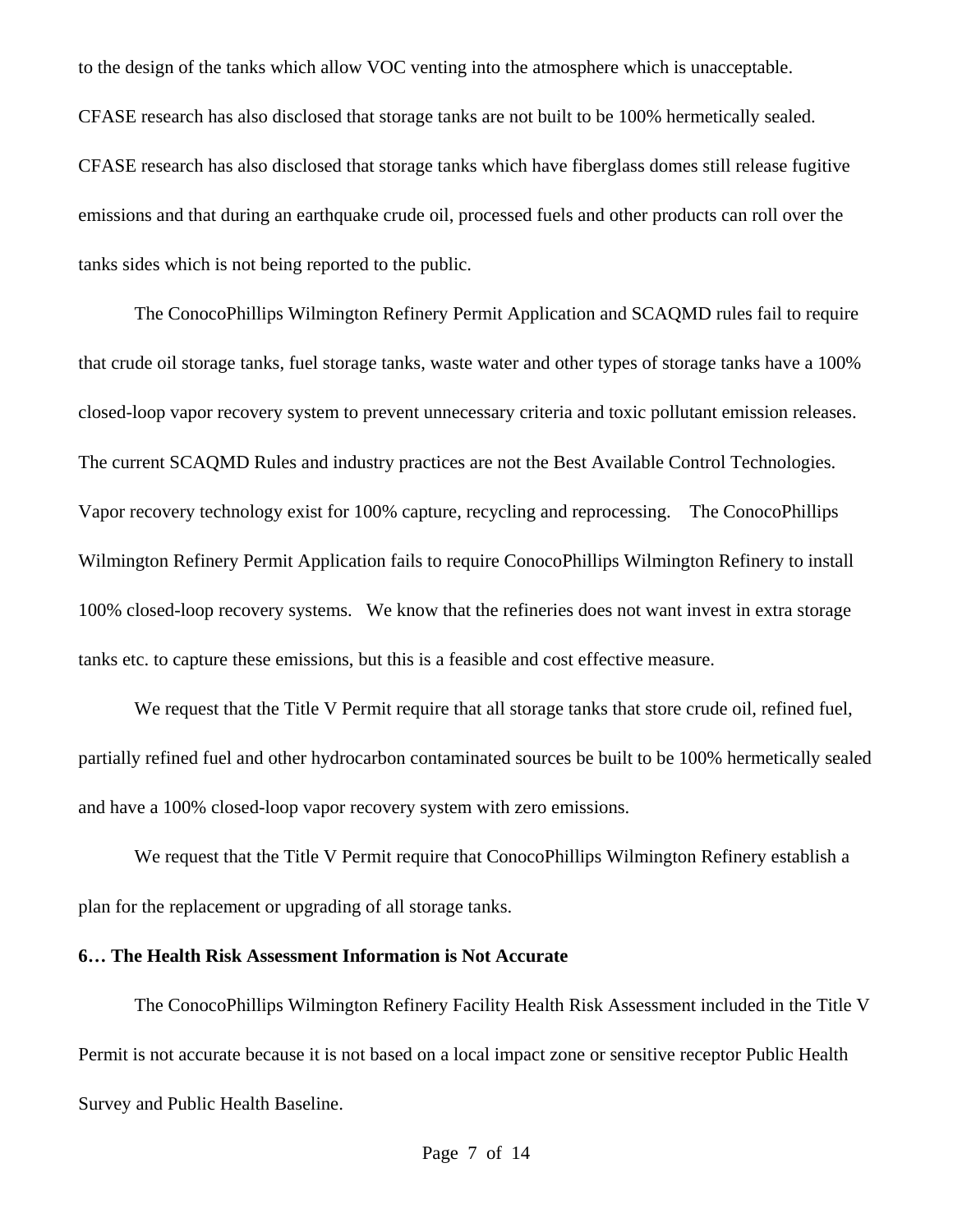The SCAQMD and ConocoPhillips Wilmington Refinery have not sponsored a local impact zone or sensitive receptor Public Health Study in order to establish a proper Public Health Baseline and Facility Health Risk Assessment.

We request that the Title V Permit require that the Facility Health Risk Assessment data be based on a Public Health Baseline established from a Public Health Survey of all residents within a 5 mile radius of the ConocoPhillips Wilmington Refinery.

#### **7…RECLAIM Trading Credits Program has Failed to Reduce Criteria & Toxic Pollutants**

The SCAQMD RECLAIM Trading Credits Program has failed to significantly reduce Criteria & Toxic Pollutants at the ConocoPhillips Wilmington Refinery thereby causing significantly environmental and public health impacts in Wilmington and communities bordering the facility.

We request that the SCAQMD immediately terminate the RECLAIM Trading Credits Program as part of the Title V Permit and require ConocoPhillips Wilmington Refinery to establish a plan to reduce its criteria, toxic and hazardous air pollutant emissions.

#### **8…No Compliance Assurance Monitoring (CAM) Requirement**

 The Title V Permit states that CAM is not required since they are claiming that their application was submitted prior to April 20, 1998 therefore CAM does not apply to them. The official initial Title V Permit Application is the one released on July 31, 2008 therefore CAM is a requirement.

 We request that Compliance Assurance Monitoring (CAM) be included in the Title V Permit, ConocoPhillips Wilmington refinery is a major source and justified by the non-compliance to emissions monitoring and reporting stated in this petition and in our submitted public comments.

#### **9…Emergency Provision are Unacceptable**

ConocoPhillips Wilmington Refinery has numerous emergencies every year typically in the form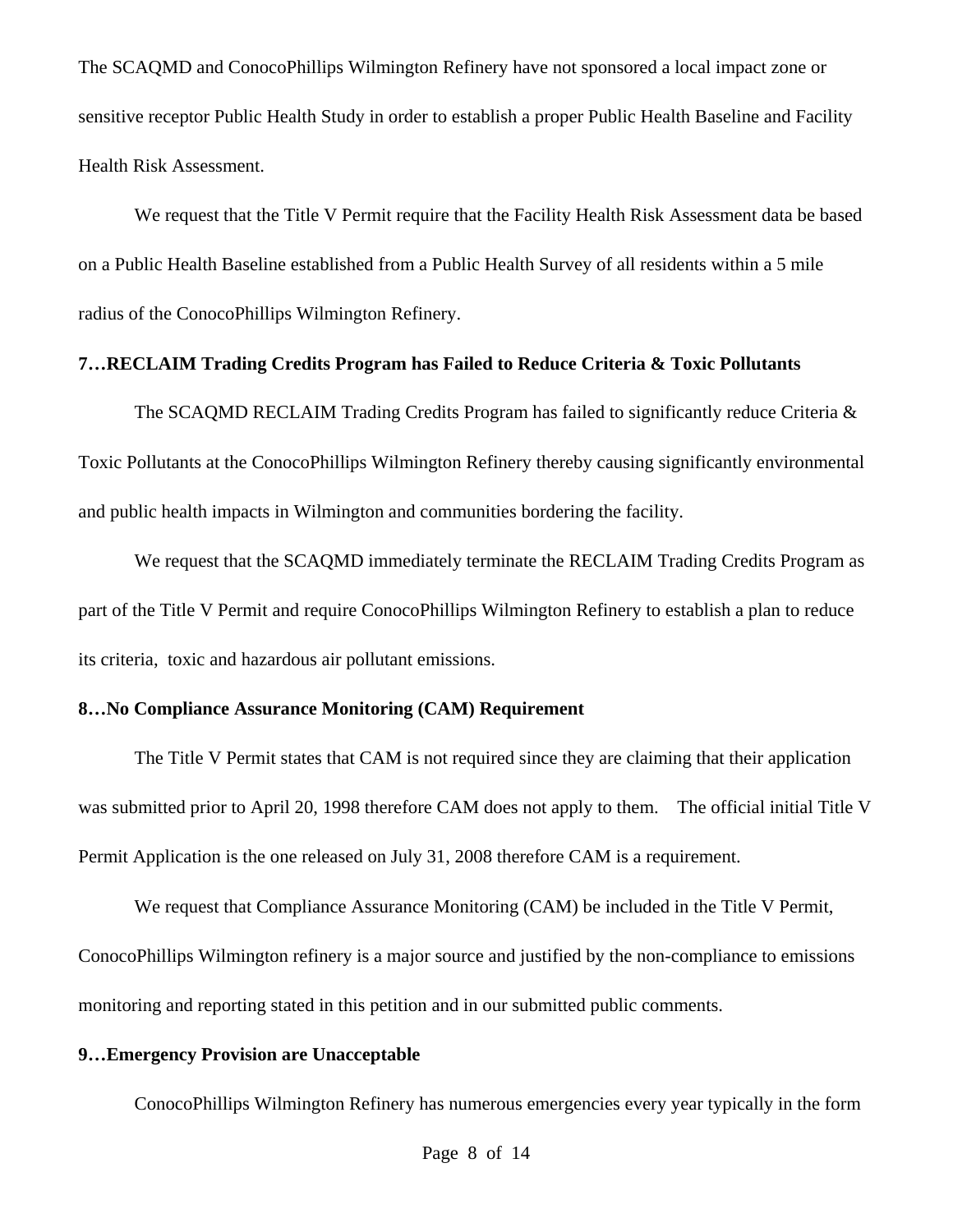of parts, equipment and system breakdowns, malfunctions and power outages where they have released excessive amounts criteria, toxic and hazardous air pollutants. ConocoPhillips Wilmington Refinery has a legal responsibility to immediately report the an emergency, breakdown or malfunction, fire or explosion.

The public and especially children at Hawaiian Ave. Elementary School and students at L.A. Harbor College are both less than one mile of the ConocoPhillips Wilmington Refinery and should be immediately notified of any emergency release of criteria, toxic or hazardous air pollutants or other life threatening situation. They are numerous times that parents take their children to the hospital for having an asthma attack or an adult having a heart attack that may have been triggered by a toxic release from ConocoPhillips Wilmington Refinery. For example: a child may have been exposed to hydrogen sulfide but is being treated for a normal asthma attack. He has had an incorrect or incomplete medical diagnosis and treatment.

We request the Title V Permit require that SCAQMD and ConocoPhillips Wilmington Refinery Prepare and include a Public Emergency Notification, Evacuation & Public Care Plan.

We request the Title V Permit require that SCAQMD and ConocoPhillips Wilmington Refinery immediately send and deliver a notice of an emergency toxic release to all public schools, child care centers and residents within 3 miles of the ConocoPhillips Wilmington Refinery.

#### **10…Failure to Contain a Certificate of Compliance**

The ConocoPhillips Wilmington Refinery Title V Permit fails to contain a Certificate of Compliance. This is a requirement of **40 CFR Part 70.6(c)(5)**. It fails to include:

a. A statement that states that ConocoPhillips Wilmington Refinery is currently complying with all air quality requirements.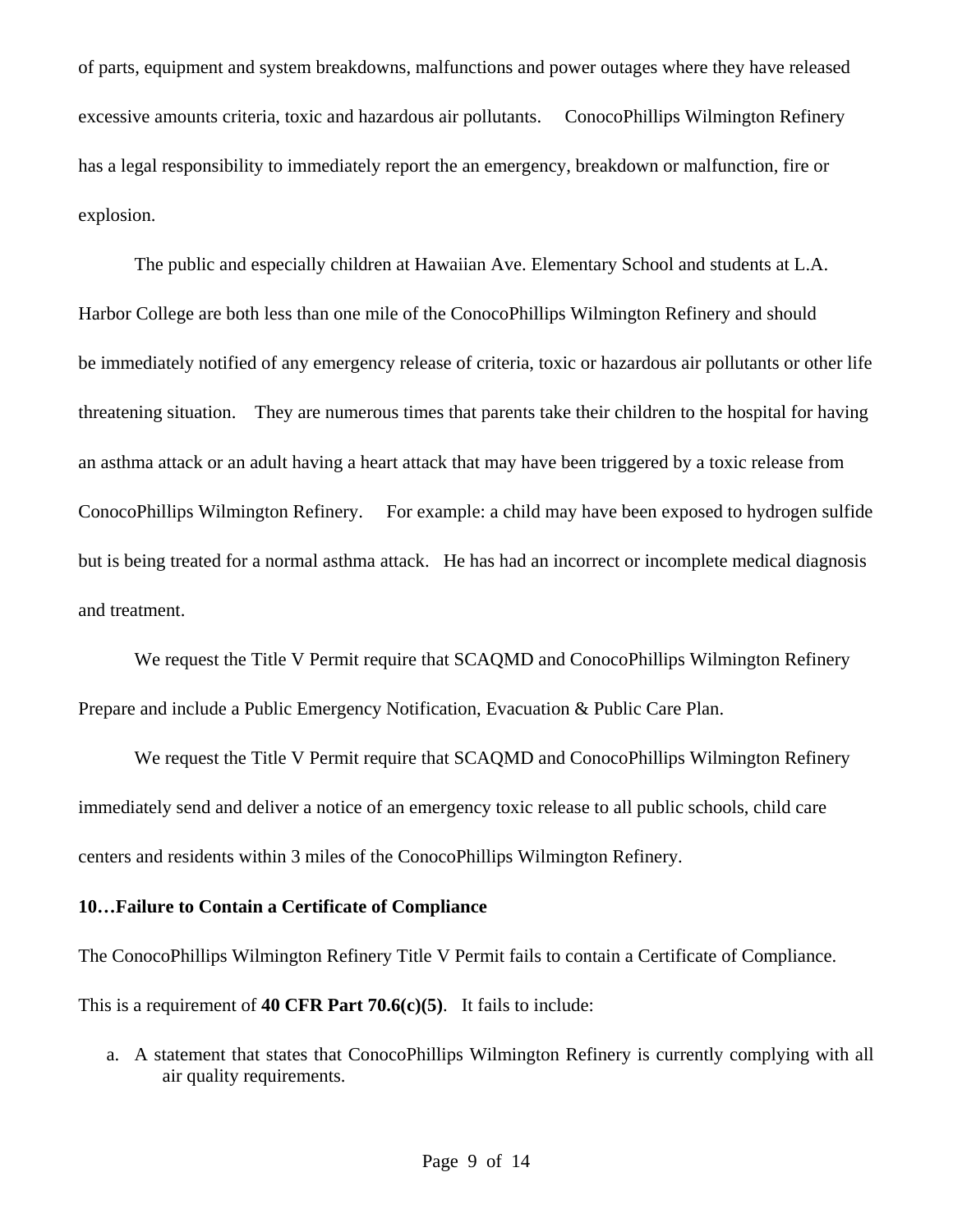- b. A copy of all consent decrees, variances, notices to comply and notices of violations.
- c. A listing identifying all non-compliance requirements.
- d. A statement of the methods for determining compliance, an enforcement plan, compliance schedule, including a description of monitoring, recordkeeping, reporting requirements, test methods.
- e. A schedule for submission of compliance certifications after the permit is issued
- f. A statement indicating whether a source is complying with any enhanced monitoring and compliance certifications of the Clean Air Act.
- g. A document or place for responsible official to sign

The Title V Permit fails to require immediate and complete compliance to applicable court consent

decrees, variances, notices of to comply and notices of violations. While they are mentioned, the Title

V Permit does not provide information as to their current status, adoption, new emission standards

development, implementation, enhancements, equipment purchase & installation and compliance.

Based on what little information is provided, it appears that ConocoPhillips Wilmington Refinery did

not meet the September 8, 2008 Rule 1118 Flaring Variance deadline. In addition, the Title V Permit in

fact forces the public to have to go an additional SCAQMD website to research the information on

Notices to Comply and Notices of Violation.

We request that the Title V Permit include a Certificate of Compliance and compliance with **40** 

# **CFR Part 70.6©(5), 40 CFR Part 70.5 ©(8)(iii)(A), 40 CFR Part 70.5(c)(8)(iii)(B) and 40 CFR Part 70.5©(8)(iii)© and 40 CFR Part 70.5©(8)(iv)**.

We request that a copy of all consent decrees, variances, notices to comply and notices of violations be included in the Title V Permit and not just a comment that they are in compliance today when if fact they could have been out of compliance the entire year or for numerous times for numerous reasons.

We request that any submitted Compliance Schedule not allow ConocoPhillips Wilmington Refinery to operate in violation of an applicable requirement.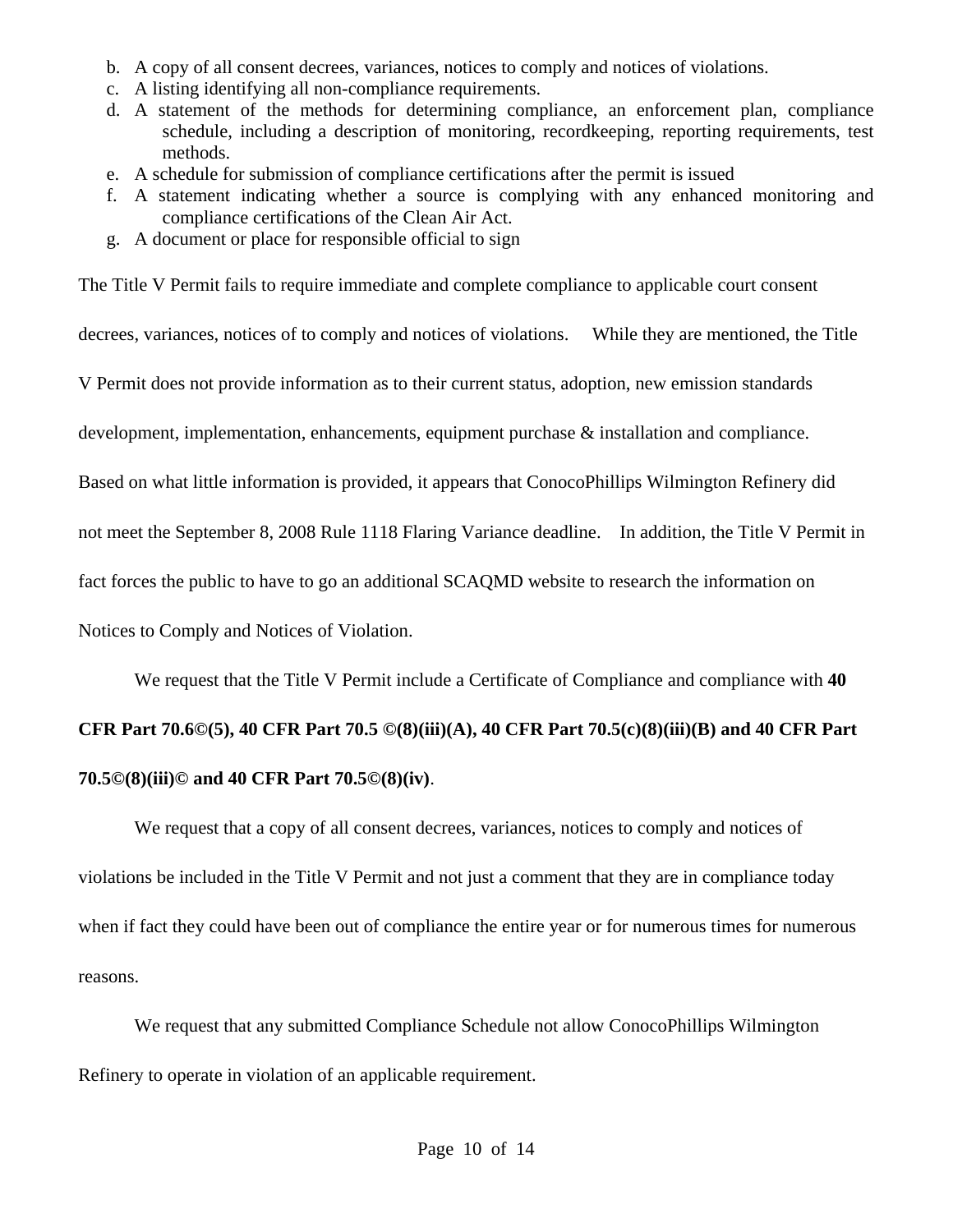We request that no Title V Permit be issued until all consent decrees, variances, notices to comply and notices of violations have been fulfilled.

We further request that all compliance history and status information be included in the Title V Permit.

#### **11… Failure to Contain a Certificate of Truthfulness**

The ConocoPhillips Wilmington Refinery Title V Permit fails to contain a Certificate of Truthfulness. A Responsible official must certify under penalty of law that the application is true, accurate and complete. This is a requirement of **40 CFR Part 70.5(d)**.

We request that the Title V Permit include a Certificate of Truthfulness and compliance with **40** 

## **CFR Part 70.5(d.**

## **12… Failure to Include Green House Gas Emissions Limits and Reduction Plan**

The ConocoPhillips Wilmington Refinery Title V Permit fails to include provisions for addressing

Green House Gas (GHG) emissions limits and the preparation of a GHG Emission Reduction Plan per **40** 

**CFR Part 52.21(b)(50)(iv)** and the AB 32 California Global Warming Solutions Act.

We request that the Title V Permit include compliance with **40 CFR Part 52.21(b)(50)(iv)** and the AB 32 California Global Warming Solutions Act.

## **13…Permit Fails to Address all Deficiencies Stated in Submitted in Written Public Comments**

 The Title V Permit fails to include and address all deficiencies and legal requirements as stated and described in our submitted written public comments.

We request that all permit deficiencies and legal requirements be addressed and 100% compliance to Title V Permit requirements.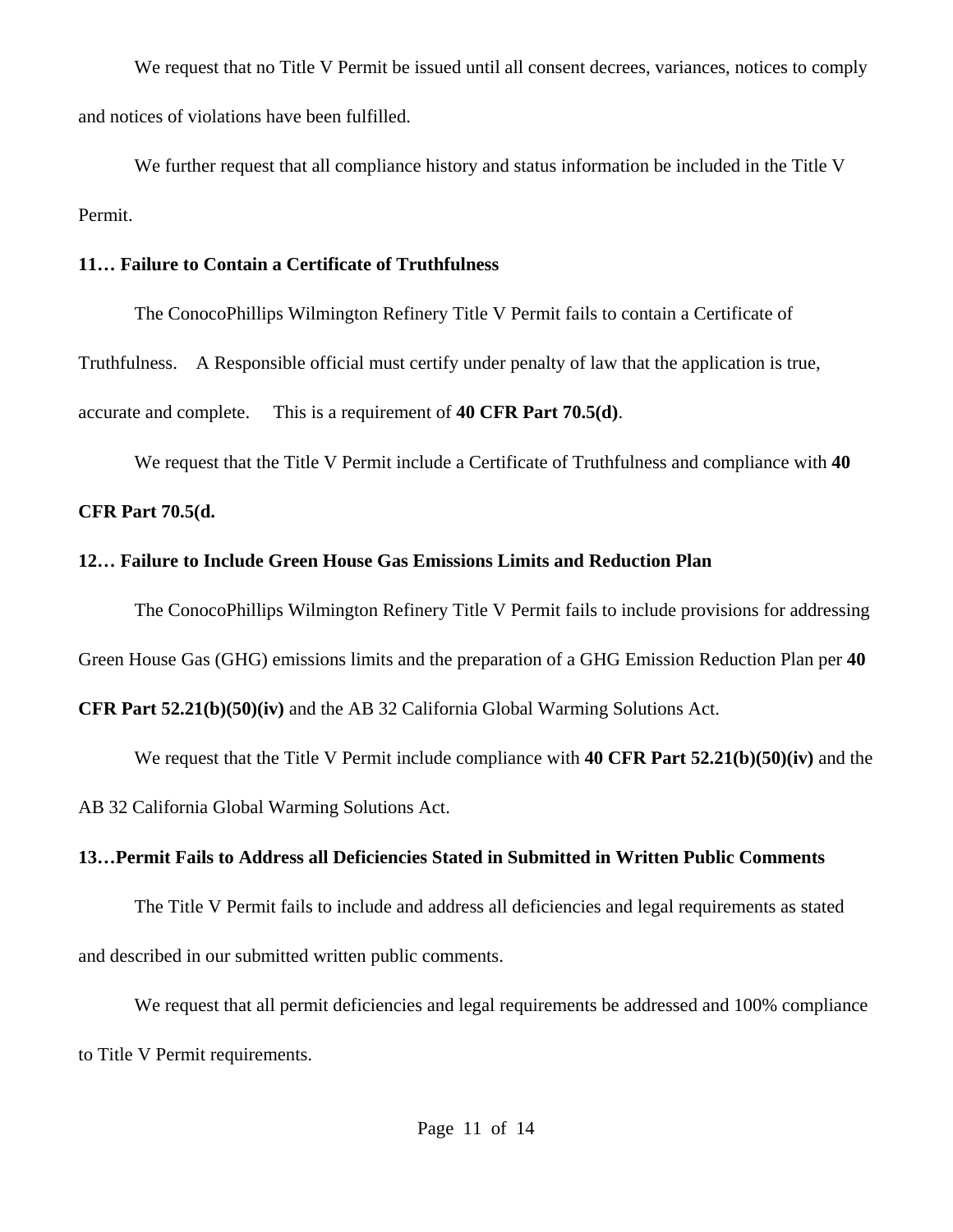## **14…Failed to Adequately Protect Environmental Justice Communities and Federally Protected Class Groups**

The SCAQMD and Title V Permit fail to protect Environmental Justice Communities and Federally Protected Class Groups from being exposed to excessive criteria and toxic pollutants emissions. The SCAQMD rules, past permits and current Title V Permit fail to significantly reduce excessive criteria and toxic pollutants emissions in Environmental Justice Communities and Federally Protected Class Groups communities.

The Wilmington and San Pedro and Harbor City Environmental Justice communities have a significant And disproportionate negative impact on the local environmental, have increased public health risk and Public health problems. The asthma rate of children in Wilmington is 23.9% and West Long Beach 19.7% of which ConocoPhillips Wilmington Refinery is a major contributor.

The ConocoPhillips Wilmington Refinery Title V Permit also failed to consider the Cumulative Impact of other major criteria and toxic pollutant sources in, bordering and near Wilmington, San pedro and Harbor City.

The current SCAQMD RECLAIM Trading Credits Program has failed to significantly reduce criteria, toxic and hazardous air pollutants at the ConocoPhillips Wilmington Refinery thereby causing significantly environmental and public health impacts in the local Environmental Justice and protected class group communities bordering the facility.

The facility is located in the City of Los Angeles community of Wilmington and San Pedro. The Title V Permit fails to guarantee that the SCAQMD will act promptly and properly upon any existing or future discovered non-compliance. ConocoPhillips Wilmington Refinery is currently in noncompliance of the Clean Air Act and Title V. SCAQMD has failed to initiate enforcement actions such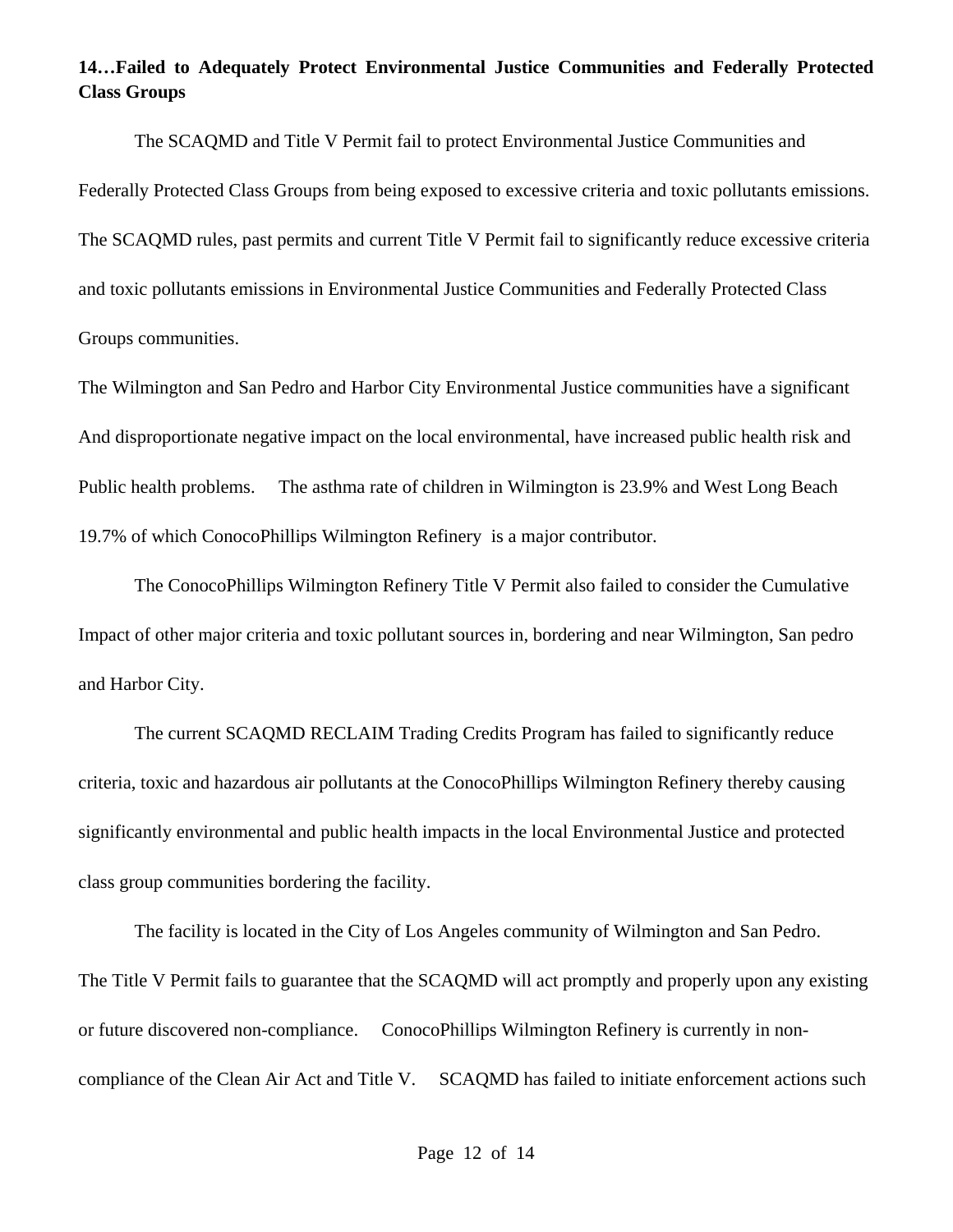as: permit termination, permit revocation, reissuance, modification or revision, or denial of a permit renewal application and civil or criminal penalties per **40 CFR Part 70.6(a)(6)(i).** 

We request that the Title V Permit include all requests made in these public comments and comply With all Environmental Justice, Title VI, California Health & Safety Code policies, rules, regulations and guidelines.

We request that the Title V Permit include Compliance Assurance Monitoring (CAM) Plan and Maximum Available Control Technology Standards to assure protection of Environmental Justice Communities and Federally Protected Class Groups and to assure accurate AER recordkeeping, reporting and compliance per **40 CFR Part 70**, **40 CFR Part 63 and CFR Part 64.** 

We request that the Title V Permit include compliance with **40 CFR Part 70.6(a)(6)(i).** 

We request that the Title V Permit include an SCAQMD statement it will provide public notice and it will immediately advise the USEPA and California EPA of its intent not to seek enforcement action within 30 days of its decision and discovery of a violation.

#### **CONCLUSION**

The proposed California SCAQMD Title V Permit does not contain adequate emissions monitoring, testing and reporting requirements for Criteria, Toxic and Hazardous Air Pollutants. The permit fails to require the reduction of Criteria, Toxic and Hazardous Air Pollutants to insignificant levels. The permit does not require the use of the Best Available Emissions Control Technologies. The permit lacks adequate compliance, enforcement criteria and penalties. The permit fails to contain adequate requirements to prevent frequent and reoccurring parts, equipment and systems breakdowns and malfunctions. The Permit fails to adequately protect the environment, public health and public safety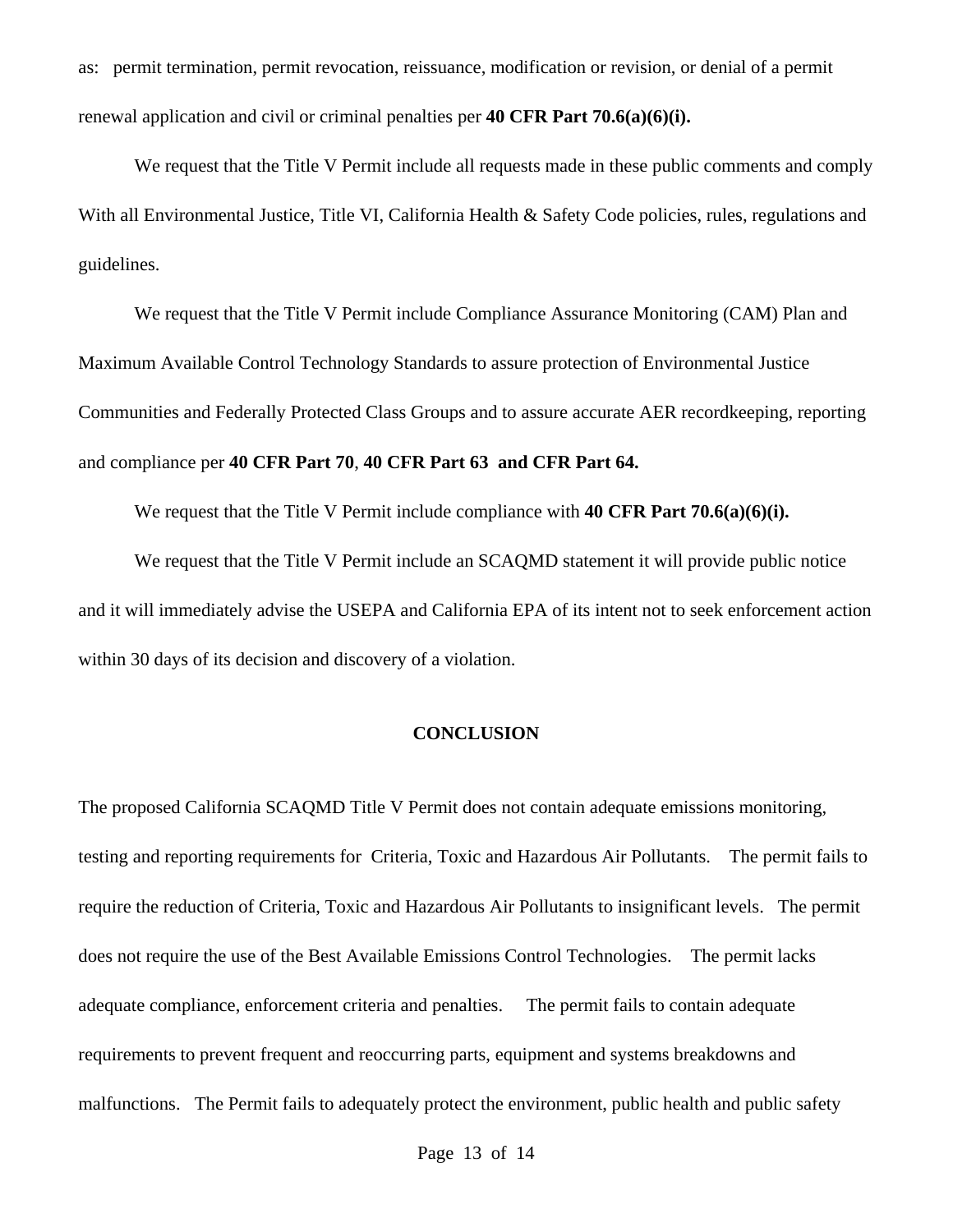from significant negative impacts.

The permit fails to require the mitigation of negative environmental, public health and public safety

impacts. The Petitioner has met all legal requirements for submitting a Petition for Objection

Respectfully submitted,

Jesse n. marguez

Jesse N. Marquez Executive Director

See Title V Permit Public Comment Attachment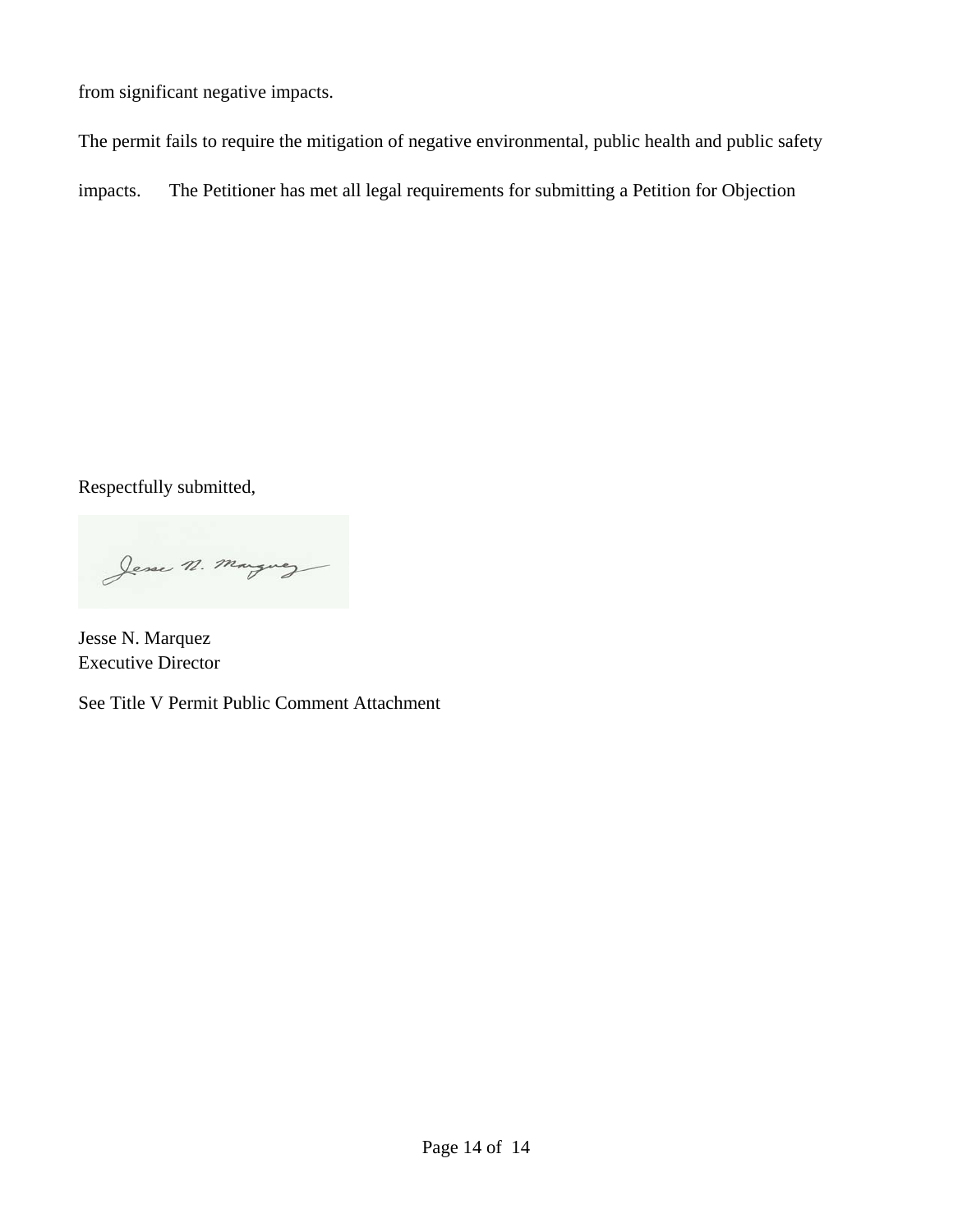## **Coalition For A Safe Environment**

**P.O. Box 1918, Wilmington, California 90748 wilmingtoncoalition @ prodigy.net 310-834-1128** 

September 30, 2008

South Coast Air Quality Management District (SCAQMD) Engineering & Compliance 21865 Copley Drive Diamond Bar, CA 91765-4178 Attn: Jay Chen jchen @ aqmd.gov 909-396-2664 909-396-3855 Fax

- Re: Title V Permit Application ConocoPhillips Wilmington Refinery 1660 W. Anaheim Street Wilmington, CA 90744 Facility ID # 800363
- Su: Request To Deny The Title V Permit Application Approval and Order ConocoPhillips Wilmington Refinery to Immediately Cease Business Operations

#### Mr. Chen:

The Coalition For A Safe Environment (CFASE) submits our ConocoPhillips Wilmington Refinery Title V Permit Public Comment Letter requesting SCAQMD to deny approval of the Title V Permit Application for ConocoPhillips Wilmington Refinery Facility ID # 800363 and order them to cease business operations until a valid Title V Permit has been approved. It is a violation of 40 CFR Part 70 for an oil refinery to operate without a Title V Permit.

The Coalition For A Safe Environment is a non-profit Environmental Justice Community based organization with over 500 members in 20 cities in Los Angeles County. CFASE was founded in April of 2001 in the City of Los Angeles Hispanic community Wilmington. Our organization Mission Statement is:

"To protect, promote, preserve and restore our Mother Earth's delicate ecology, environment, natural resources and wildlife. To attain Environmental Justice in international trade marine ports, goods movement transportation corridors, petroleum and energy industry communities. "

### **1…SCAQMD Intentionally Delayed the Timely Processing of ConocoPhillips Wilmington Refinery Title V Permit in Violation of 40 CFR Part 70.4 (6)**

The Coalition For A Safe Environment would like to comment that the South Coast Air Quality Management District and have failed to comply with Title V Permitting requirements which have allowed ConocoPhillips Wilmington Refinery to operate for over six years without an approved Title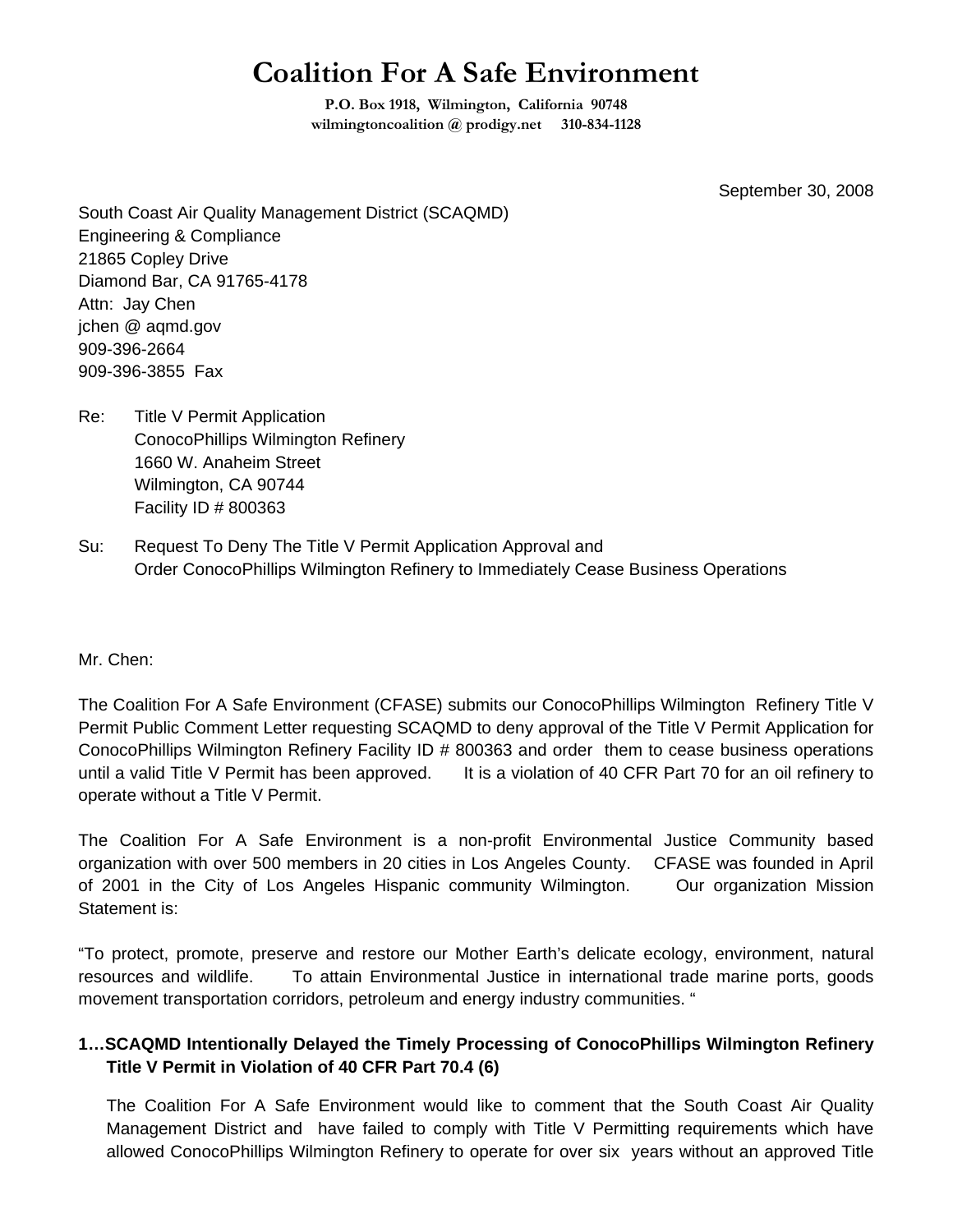V Permit. In addition, SCAQMD and ConocoPhillips Wilmington Refinery have delayed the timely processing of the Title V Permit, failed to provide proper public notification, submission, public review and approval of ConocoPhillips Wilmington Refinery Title V Permit. SCAQMD failed to issue a Title V permit within 3 years of its permitting approval. See 40 CFR Part 70.4 excerpt below. We have recently conducted research as to when the SCAQMD was granted authority by the USEPA to receive and approve Title V Permits.

**40 CFR Part 70.4 (6)** A showing of adequate authority and procedures to determine within 60 days of receipt whether applications (including renewal applications) are complete, to request such other information as needed to process the application, and to take final action on complete applications within 18 months of the date of their submittal, except for initial permit applications, for which the permitting authority may take up to 3 years from the effective date of the program to take final action on the application, as provided for in the transition plan.

The SCAQMD, "was granted final full approval on November 30, 2001," to receive and approve Title V permits, yet delayed issuing a Title V Permit over six years later therefore violating the law and depriving the public, local environmental justice and Title VI protected classes and local residents of their rights to review and comment on Ultramar Refineries Title V Permit Application, pursue additional air pollution control technologies, new or revised state laws, rules, regulations, guidelines and request additional environmental and public health mitigation measures. See 40 CFR Part 70 Appendix A excerpt below:

**40 CFR Part 70 Appendix A.** (dd) *South Coast Air Quality Management District:*  (1) Submitted on December 27, 1993 and amended on March 6, 1995, April 11, 1995, September 26, 1995, April 24, 1996, May 6, 1996, May 23, 1996, June 5, 1996 and July 29, 1996; approval effective on March 31, 1997. Interim approval expires on December 1, 2001. (2) Revisions were submitted on August 2, 2001 and October 2, 2001. South Coast AQMD was granted final full approval effective on November 30, 2001.

## **2…Lack of Adequate Public Notice in Violation of 40 CFR Part 70.7 (h)(1).**

The SCAQMD failed to provide adequate Public Notice and opportunity for public participation by utilizing the minimum public notification requirements.

We request that both SCAQMD and ConocoPhillips Wilmington Refinery participate in the public notice and public participation process.

We request that SCAQMD update its public notice policies and procedures to include:

### **Public Notification:**

- A. Provided public notice in both regional and local newspapers advising the public that they could register to be placed on a special Oil Refinery & Petroleum Industry Title V Permit Notification List. The public may not want to receive the more than 400 SCAQMD Title V Permit notifications and the hundreds of other public notices. This would discourage the public from wanting to participate.
- B. Prepared and submitted Press Releases and background information to all media outlets which is a free of charge news service. This would include traditional and internet news & blog websites.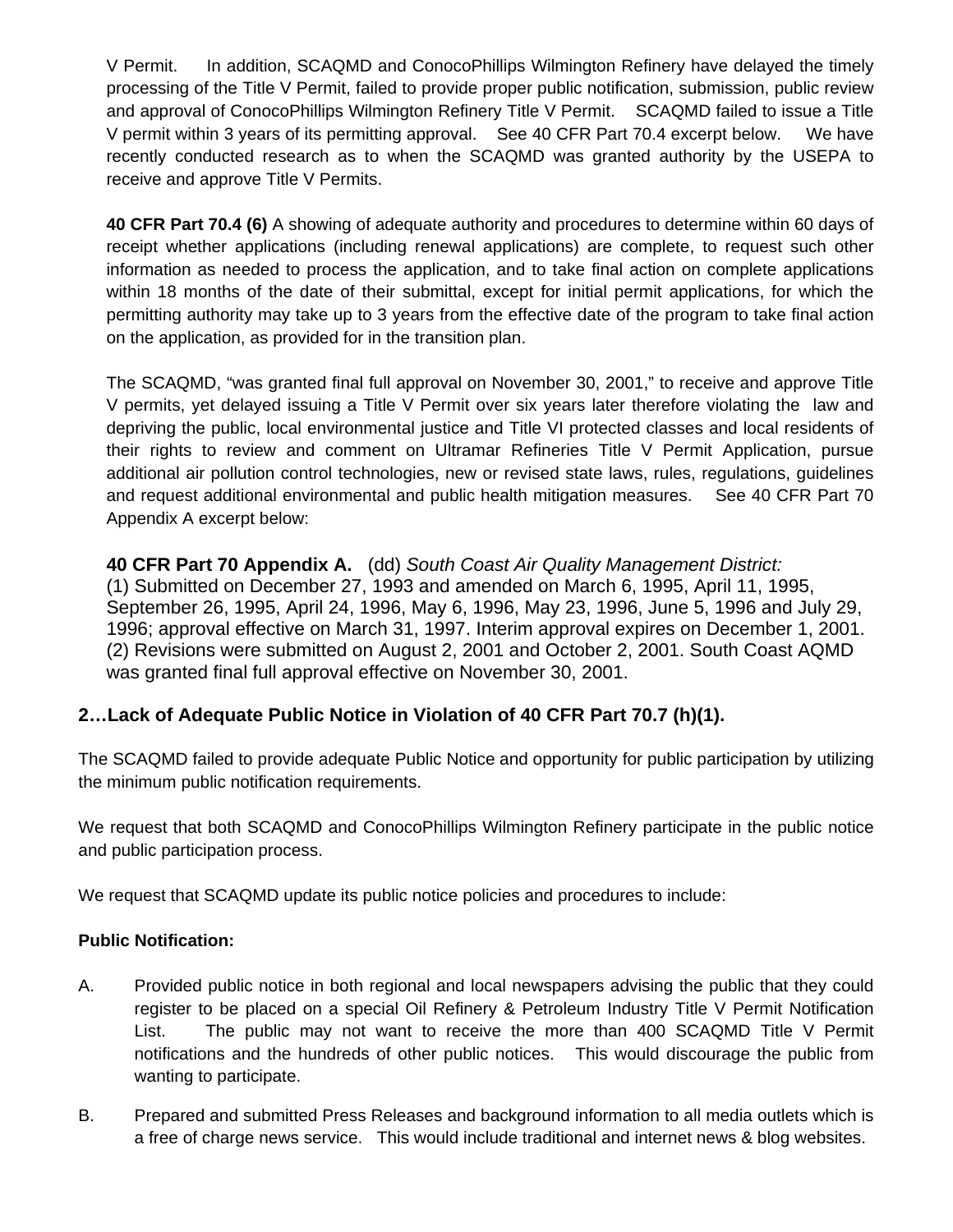- C. Researched and established a local City Public Access Cable TV List of local news and programming which a free of charge news service.
- D. Researched and established a Internet Community News & Blog Notification List
- E. Researched and established a City Community Organization Notification List
- F. Sent SCAQMD staff and public relations personnel to attend Community Organization meetings.
- G. Sent SCAQMD staff and public relations personnel to attend traditional Television and Public Access Cable interviews.
- H. Hired a local Media Consultant Group that has bilingual English and Spanish staff and multimedia ethnic resources.
- I. Contracted with Community Organizations that are coalitions and networks to assist in public notification and outreach.
- J. Provided a 90 day advance notice of intent to release a Public Notification for an Oil Refinery or Petroleum Industry or Calendar.

#### **Public Participation:**

- A. Offered free public classes, workshops and seminars on how to evaluate a Title V Permit Application, a minimum 3 months in advance.
- B. Written, published and distributed a free SCAQMD Guide for Public Commenting on Title V Permit Applications, a minimum 3 months in advance.
- C. Produced and distributed a free CD/DVD SCAQMD Guide for Public Commenting on Title V Permit Applications, a minimum 3 months in advance.
- D. Informed the public that the USEPA had sponsored the research, writing and publishing of a public guide titled, " The Proof is in the Permit." The SCAQMD could have contacted the USEPA for joint sponsorship.
- E. Informed the public that the USEPA has in the past sponsored a free public class on the Title V Permit Process. The SCAQMD could have contacted the USEPA for joint sponsorship.
- F. Contracted with Community Organizations that are coalitions and networks to assist in training, a minimum 6 months in advance.
- G. Delay current schedule to allow public training on how to evaluate a Title V Permit Application.
- H. Provide a 90 day public comment period.
- I. Print and provide a minimum of 5 hard copies of the Title V Permit Application and 5 CD's at each public meeting and public hearing.

**40 CFR Part 70.7 (h)** *Public participation.* Except for modifications qualifying for minor permit modification procedures, all permit proceedings, including initial permit issuance, significant modifications, and renewals, shall provide adequate procedures for public notice including offering an opportunity for public comment and a hearing on the draft permit. These procedures shall include the following: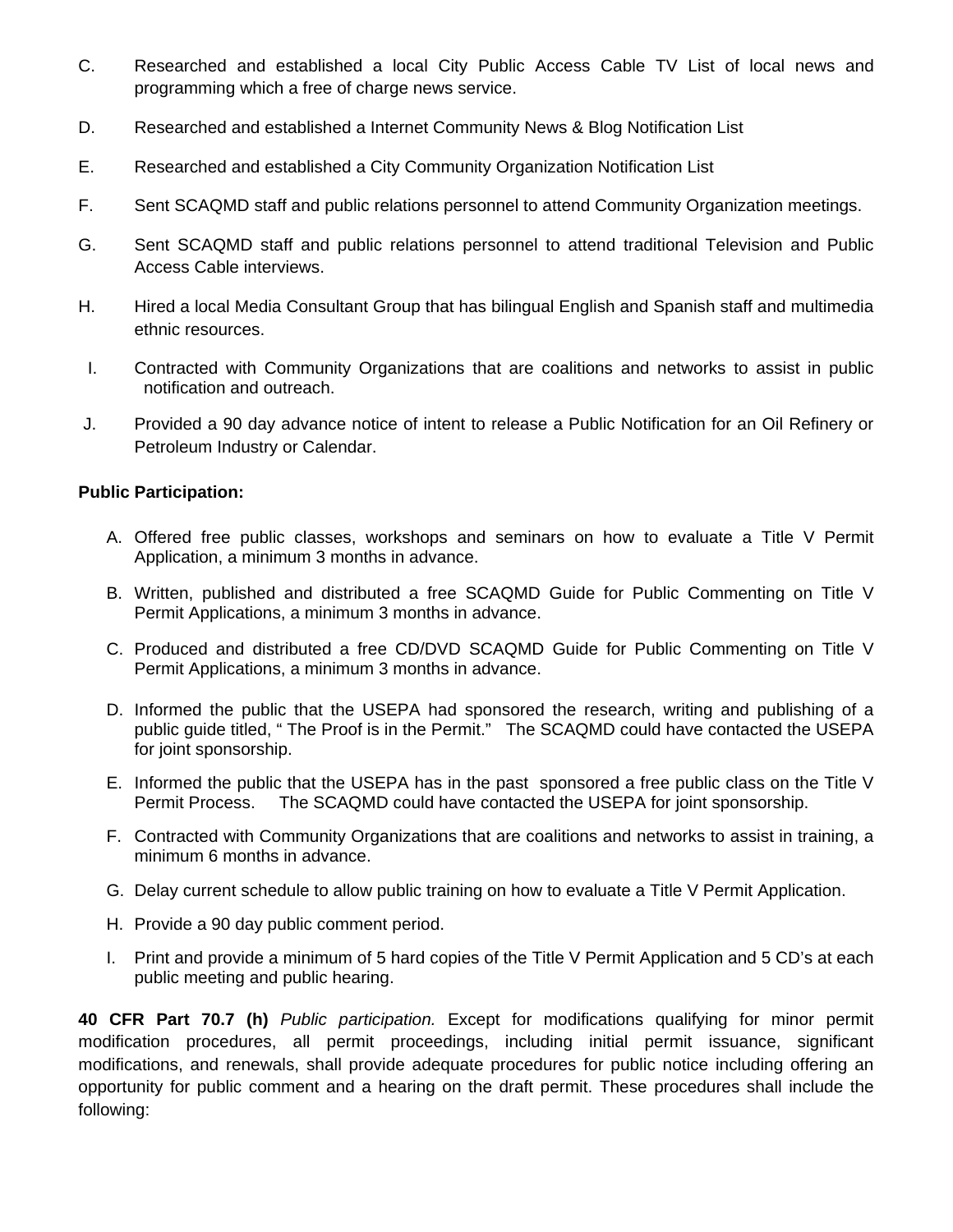(1) Notice shall be given: by publication in a newspaper of general circulation in the area where the source is located or in a State publication designed to give general public notice; to persons on a mailing list developed by the permitting authority, including those who request in writing to be on the list; and by other means if necessary to assure adequate notice to the affected public;

## **3…Failure to Require the Accurate Reporting of Air Emissions & Inadequate Recordkeeping Provisions**

The Title Permit and SCAQMD rules failed to require and enforce ConocoPhillips Wilmington Refinery to maintain and submit complete records, special reports and Criteria and Toxic Pollutants Air Emissions Reports (AER's). The proposed permit requirements do not guarantee or provide a means to assure that complete and accurate record keeping and reporting by ConocoPhillips Wilmington Refinery. This is a requirement of **40 CFR Part 70.6(a)(3)(ii)(A)** and **40 CFR Part 70.6(a)(3)(iii)(B).** ConocoPhillips Wilmington Refinery must comply with the Clean Air Act and Title V regardless if SCAQMD is in noncompliance or has inadequate rules, regulations or guidelines. Ignorance of the law is no excuse.

The Title V Permit failed to include information necessary for the public to assess the completeness of the permit, accurate recordkeeping, accurate reporting of information, deviation from requirements and compliance of ConocoPhillips Wilmington Refinery, as a result CFASE had to conduct further investigation and research of the SCAQMD website information which disclosed that all emissions were not being calculated, not being reported, not being properly monitored and worst yet not decreasing.

CFASE obtained information from the SCAQMD Facility Information Detail (FIND) Website under Emissions – Select AER (Annual Emissions Reporting) Year. See Appendix A - Annual Air Emissions Reporting Criteria Pollutants Chart and . See Appendix B - Annual Air Emissions Reporting Toxic Pollutants Chart

Research by CFASE has disclosed that numerous years of Toxic Pollutant data was missing and not reported without explanation. This is in violation of existing permit requirements, Title V and the Clean Air Act.

The SCAQMD failed to monitor and require ConocoPhillips Wilmington Refinery to submit complete Toxic Pollutants Air Emissions Reports (AER's). Research by CFASE has disclosed that the annual listing of Toxic Pollutants in the AER's varied significantly from 13 listed reported chemicals to 48 reported chemicals. This is in violation of existing permit requirements, Title V and the Clean Air Act. The proposed permit requirements do not guarantee or provide a means to assure that complete and accurate reporting by ConocoPhillips Wilmington Refinery. See Appendix B - Annual Air Emissions Reporting Toxic Pollutants Chart

The SCAQMD failed to monitor and require ConocoPhillips Wilmington Refinery to submit accurate Toxic Pollutant Air Emissions data. SCAQMD and ConocoPhillips Wilmington Refinery have failed to accurately calculate Flaring Emissions. Two examples include: on September 12, 2005 there was a major power blackout, ConocoPhillips Wilmington Refinery does not have emergency power back-up sufficient to minimize flaring and therefore emitted hundreds of tons of additional PM, VOC's etc. which were not accurately counted and reported. On October 4, 2007 at night there was a major flaring event which was reported and photographed by the public. ConocoPhillips Wilmington Refinery yearly and monthly violates SCAQMD Rule 1118 by Flaring illegally. The proposed permit conditions do not guarantee or provide a means to assure complete and accurate reporting by ConocoPhillips Wilmington Refinery. See Appendix C - Photos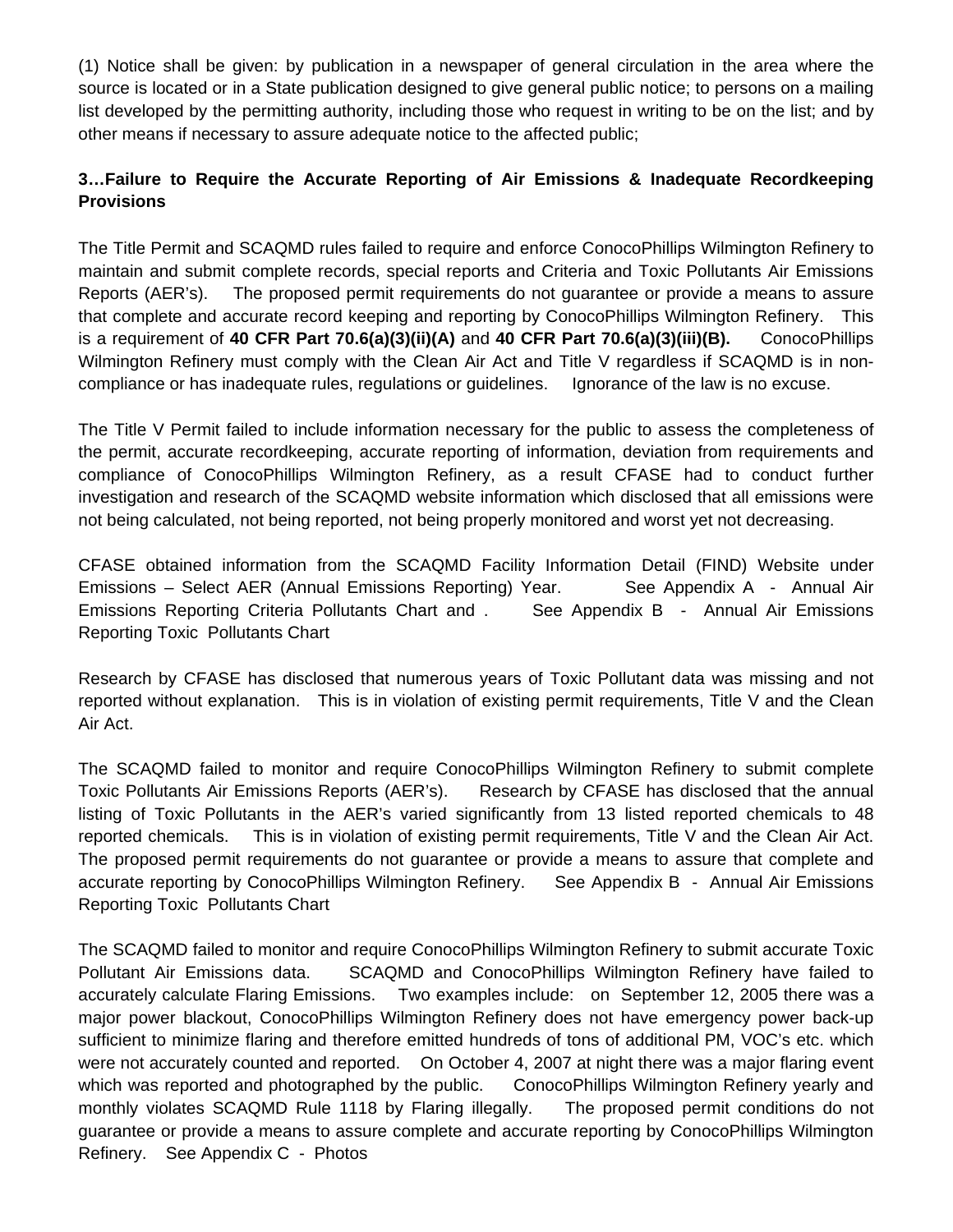The SCAQMD failed to monitor, penalize, issue notices of violations and fine ConocoPhillips Wilmington Refinery for its failure to submit accurate and complete AER information. The proposed permit requirements do not guarantee or provide a means to assure that complete and accurate reporting by SCAQMD and ConocoPhillips Wilmington Refinery. We request that all report of violations both public call-in and inspector verified, penalizations, notices of violations and fines be posted real time on the SCAQMND website.

We request that SCAQMD update its rules, compliance measures and Title V Permit requirements to prevent non-compliance to criteria and toxic pollutant emissions monitoring, recordkeeping and reporting requirements.

We request compliance with **40 CFR Part 70.6(a)(3)(ii)(A) and40 CFR Part 70.6(a)(3)(iii)(B).**

To assure compliance with the Clean Air Act, Title V and SCAQMD rules, regulations and requirements we request that ConocoPhillips Wilmington Refinery purchase and install available off-the-shelf, reasonable and cost effective on-site and fence-line remote sensing technologies such as Differential Absorption LIDAR (DIAL) laser technology. DIAL uses direct measurement of emissions and can accurately identify and quantify all emissions

### **4… Failure to Require the Accurate Reporting of Air Emissions Due to Significant Environmental Variables**

The Title V Permit and SCAQMD rules fail to accurately estimate, test, monitor and report increased emissions due to Significant Environmental Variables such as above normal wind speed conditions, temperature, high humidity and low atmospheric inversion layers.

For example: Increased wind speeds decrease combustion and flaring efficiency. Wind speed is also higher at 100' tall flare stacks vs typical ground level wind speed weather measurements. Low inversion layers do not disperse emissions as fast or over long distances as rapidly. High humidity will cause air emissions to remain for a longer period of time and not easily be dispersed. High temperatures will cause a faster evaporation of fuels in storage tanks forming increased VOC's. Averaging of data does not provide accurate air pollution emissions information or estimates.

The proposed permit requirements do not guarantee or provide a means to assure that complete and accurate record keeping and reporting by ConocoPhillips Wilmington Refinery. This is a requirement of **40 CFR Part 70.6(a)(3)(ii)(A)** and **40 CFR Part 70.6(a)(3)(iii)(B).** ConocoPhillips Wilmington Refinery must comply with the Clean Air Act and Title V regardless if SCAQMD is in non-compliance or has inadequate rules, regulations or guidelines. Ignorance of the law is no excuse.

We request that wind speed, temperature, humidity and inversion layer information factors for height be included in all flaring criteria and toxic pollutants measurements and reporting.

#### **5…Inadequate Periodic Monitoring & Inadequate Reporting Provisions**

The Title V Permit does not guarantee or provide a means to assure that complete and accurate monitoring and reporting of Criteria and Toxic Pollutants by ConocoPhillips Wilmington Refinery. This is required by **40 CFR Part 70.6(a)(3)(iii)(A)** and **40 CFR Part 70.6(a)(3)(iii)(B).** ConocoPhillips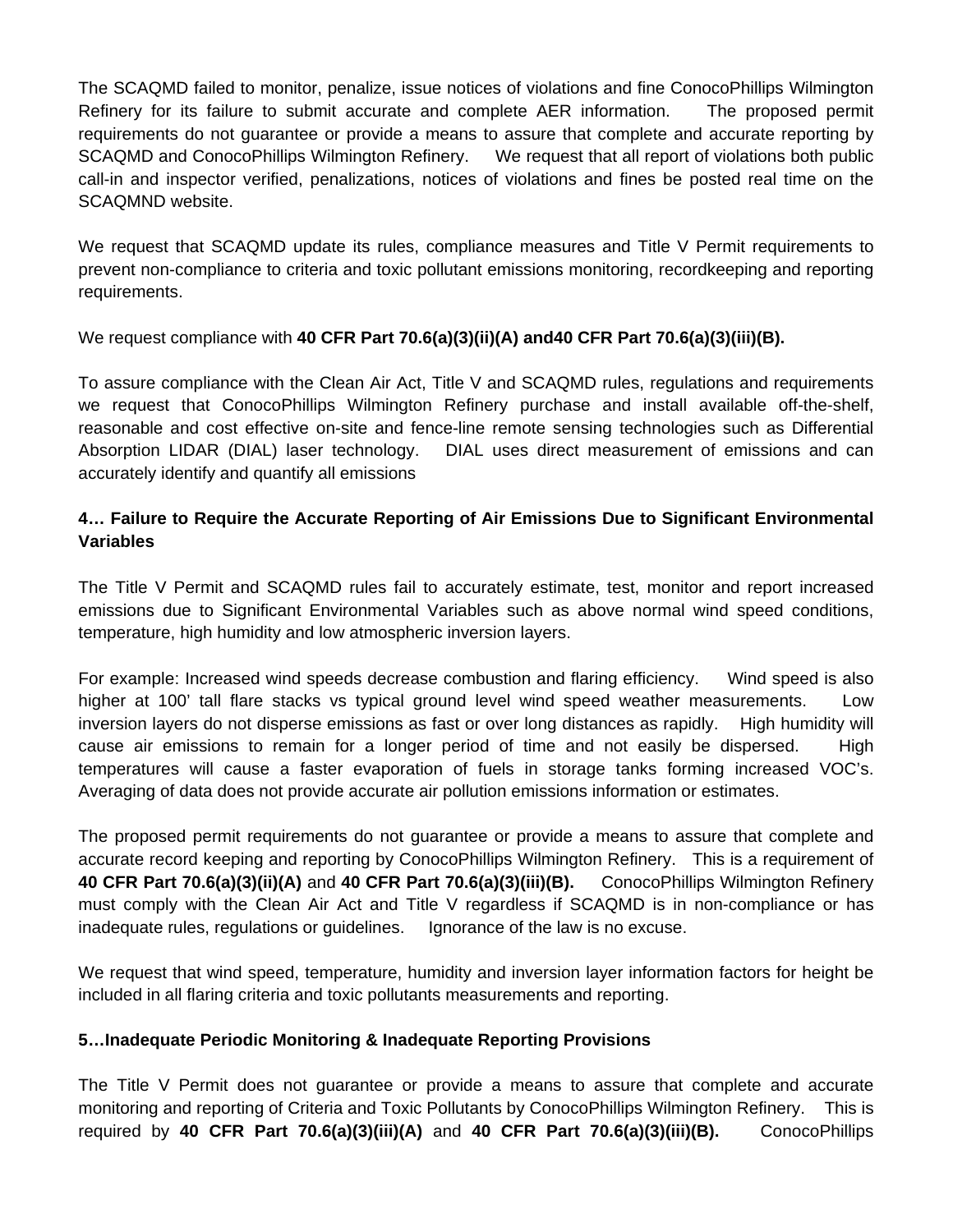Wilmington Refinery must comply with the Clean Air Act and Title V regardless if SCAQMD is in noncompliance or has inadequate rules, regulations or guidelines. Ignorance of the law is no excuse.

Research by CFASE has disclosed that emissions in the past have not been properly calculated, recorded, not being reported and not being properly monitored. The SCAQMD required Periodic Monitoring requirements and guidelines have failed to assure compliance and adequate monitoring and monitoring. See Appendix A, B & C.

### We request that the Title V permit include compliance with **40 CFR Part 70.6(a)(3)(iii)(A)** and **40 CFR Part 70.6(a)(3)(iii)(B).**

We request that the Title V Permit include Compliance Assurance Monitoring (CAM) Plan and Maximum Available Control Technology Standards to assure compliance, accurate AER recordkeeping, reporting and compliance per **40 CFR Part 70**, **40 CFR Part 63 and CFR Part 64.** 

### **6…Failure to Include Adequate AER Information For Public Assessment of Compliance**

The ConocoPhillips Wilmington Refinery Permit Application includes only the most recent 2006 AER reported data which is insufficient to for the public to determine if ConocoPhillips Wilmington Refinery is complying with permit requirements and is in fact reducing or increasing its annual emissions.

Research by CFASE has disclosed that many categories of criteria and toxic pollutants have in fact been increasing every year. This is in violation of existing permit requirements, Title V, the Clean Air Act and other laws. The proposed permit requirements do not guarantee or provide a means to assure that ConocoPhillips Wilmington Refinery reduces its annual emissions. See Appendix A - Annual Air Emissions Reporting Criteria Pollutants Chart and Appendix B - Annual Air Emissions Reporting Toxic Pollutants Chart

We request the ConocoPhillips Wilmington Refinery Title V Permit include all AER Data back to the year 2000 in order for the public to determine permit compliance and reduction of criteria and toxic pollutants.

### **7…Failure to Require Reduction of Criteria & Toxic Pollutants**

The ConocoPhillips Wilmington Refinery Permit Application and SCAQMD Rules fail to require that ConocoPhillips Wilmington Refinery reduce its annual criteria and toxic pollutant emissions.

Research by CFASE has disclosed that many categories of criteria and toxic pollutants have in fact been increasing every year. This is in violation of existing permit requirements, Title V, the Clean Air Act and other laws. The proposed permit requirements do not guarantee or provide a means to assure that ConocoPhillips Wilmington Refinery reduces its annual emissions. See Appendix A - Annual Air Emissions Reporting Criteria Pollutants Chart and Appendix B - Annual Air Emissions Reporting Toxic Pollutants Chart

We request that SCAQMD require a monthly in-depth report, explanation and accounting of Ultramar Refineries increases in criteria and toxic pollutants. We request that this report be placed on-line for public review.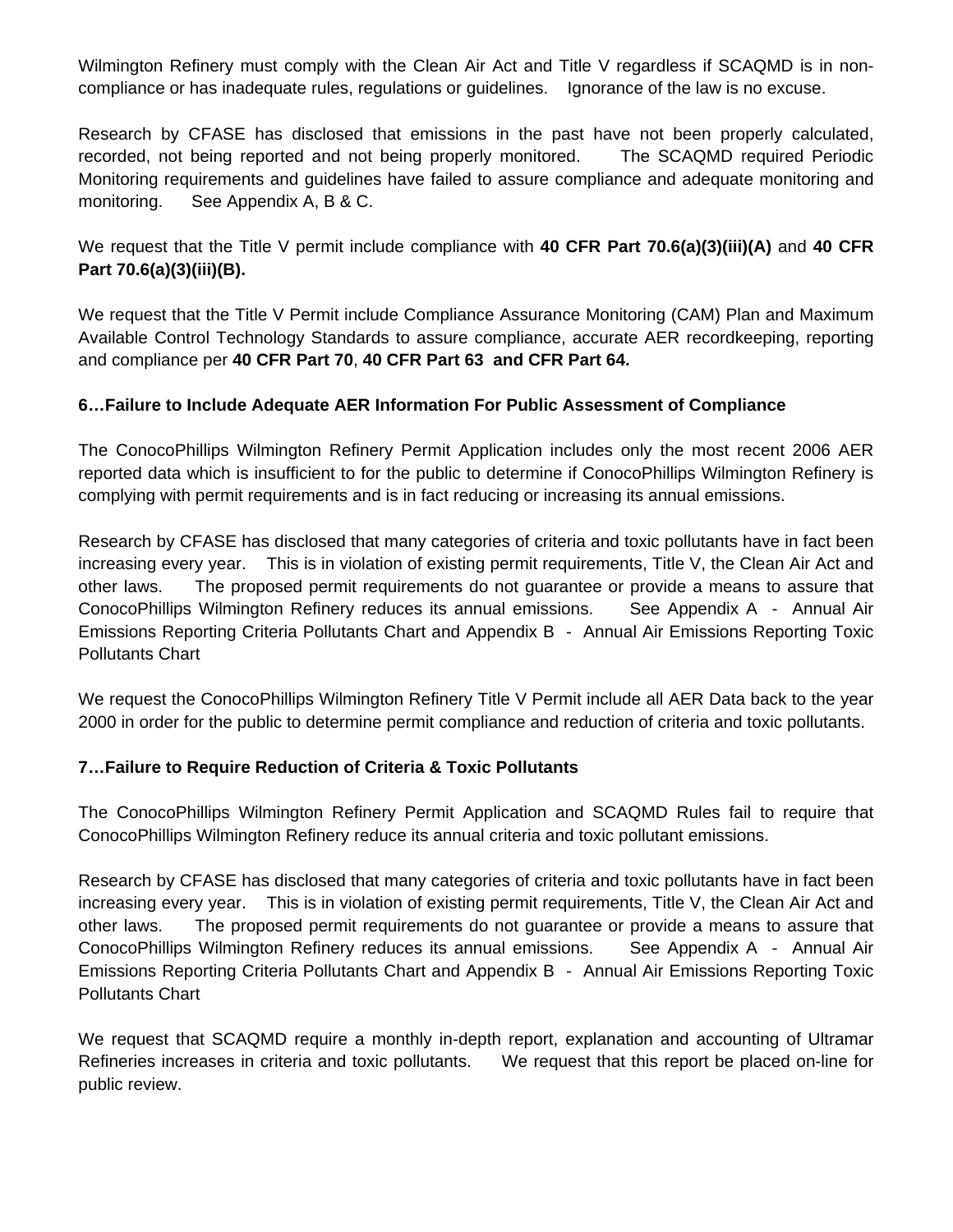We request that SCAQMD update its policies, regulations, rules, compliance measures and Title V Permit requirements to prevent the increase in criteria and toxic pollutant emissions from at least the published SCAQMD AB 2588 Annual Emissions Reporting data on-line baseline year of 2000.

We request that the Title V Permit include a plan for the annual reduction of criteria and toxic pollutants until zero or near zero emissions are achieved by the year 2015.

#### **8…Failure to Include Equipment And Parts Efficiency Data**

The ConocoPhillips Wilmington Refinery Permit Application fails to include equipment and parts efficiency data for the public to determine if ConocoPhillips Wilmington Refinery equipment and parts are complying with permit requirements, manufacturer specifications and refinery best industry business practices.

The public has no way of determining if ConocoPhillips Wilmington Refinery is adequately maintaining equipment and parts. The numerous annual equipment and parts breakdowns reflected by flaring and other toxic and hazardous emission releases disclose that there is a serious problem and that ConocoPhillips Wilmington Refinery is not complying with SCAQMD Rules, Title V Permit, the Clean Air Act and required or obvious good refinery industry business practices for maintenance or replacement.

The public has no way of determining if ConocoPhillips Wilmington Refinery is in fact using the Best Available Control Technology (BACT) or the Best Available Industry Technology.

We request that equipment and parts that have efficiencies less than 99% be identified in the Title V Permit.

We request that the Title V Permit require that all equipment and parts that have efficiencies of 99% or better and that a plan for replacement be included in the Title V Permit.

### **9…Failure to Require Storage Tanks to have 100% Closed-Loop Vapor Recovery Systems**

The ConocoPhillips Wilmington Refinery Title V Permit Application and SCAQMD rules fail to comply with the Clean Air Act and Title V requirements for the prevention and minimizing of the release of criteria and toxic pollutant emissions. ConocoPhillips Wilmington Refinery must comply with the Clean Air Act and Title V regardless if SCAQMD is in non-compliance. Ignorance of the law is no excuse.

CFASE research has disclosed that storage tanks are major sources of ROG (Reactive Organic Compounds) & VOC (Volatile Organic Compounds) fugitive emissions due to the design of the tanks which allow ROG & VOC venting into the atmosphere which is unacceptable. CFASE research has also disclosed that storage tanks are not built to be 100% hermetically sealed. CFASE research has also disclosed that storage tanks which have fiberglass domes still release fugitive emissions and that during an earthquake crude oil, processed fuels and other products can roll over the tanks sides which is not being reported to the public

The ConocoPhillips Wilmington Refinery Permit Application and SCAQMD rules fail to require that crude oil storage tanks, fuel storage tanks, waste water and other types of storage tanks have a 100% closedloop vapor recovery system to prevent unnecessary criteria and toxic pollutant emission releases. The current SCAQMD Rules and industry practices are not the Best Available Control Technologies.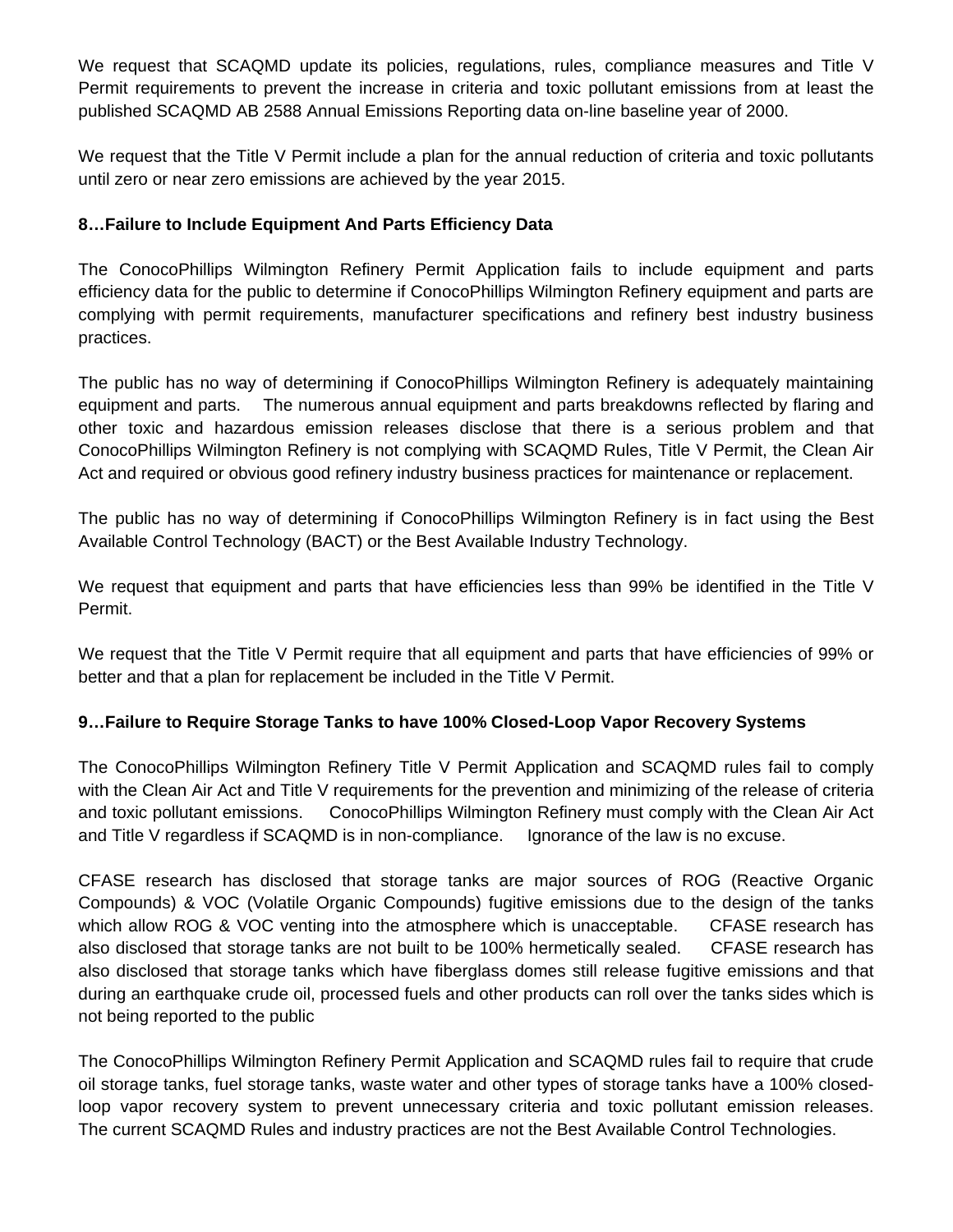Vapor recovery technology exist for 100% capture, recycling and reprocessing. The ConocoPhillips Wilmington Refinery Permit Application fails to require ConocoPhillips Wilmington Refinery to install 100% closed-loop recovery systems. We know that the refineries does not want invest in extra storage tanks etc. to capture these emissions, but this is not an option any more.

We request that the Title V Permit require that all storage tanks that store crude oil, refined fuel, partially refined fuel and other hydrocarbon contaminated sources be built to be 100% hermetically sealed and have a 100% closed-loop vapor recovery system with zero emissions.

We request that the Title V Permit require that ConocoPhillips Wilmington Refinery establish a plan for the replacement or upgrading of all storage tanks.

## **10… The Health Risk Assessment is Not Accurate Because No Public Health Baseline was Established For The Local Public Impact Zone and Sensitive Receptors**

The ConocoPhillips Wilmington Refinery Facility Health Risk Assessment included in the Title V Permit is not accurate because it is not based on a local impact zone or sensitive receptor Public Health Baseline. The SCAQMD and ConocoPhillips Wilmington Refinery have not sponsored a local impact zone or sensitive receptor Public Health Study in order to establish a proper Public Health Baseline and Facility Health Risk Assessment. ConocoPhillips Wilmington Refinery must comply with the Clean Air Act and Title V regardless if SCAQMD is in non-compliance.

We request that the Title V Permit require that the Facility Health Risk Assessment data be based on a Public Health Baseline established from a Public Health Survey of all residents within a 5 mile radius of the ConocoPhillips Wilmington Refinery. We request that the Title V Permit include the requirement for the completion of a comprehensive Health Impact Assessment.

## **11… The Health Risk Assessment is Not Accurate Because of the Inaccurate Estimation and Reporting of Released Criteria and Toxic Air Pollutants**

The ConocoPhillips Wilmington Refinery Facility Health Risk Assessment included in the Title V Permit is not accurate because it is not based on the accurate estimation and reporting of released criteria and toxic air pollutants. The SCAQMD has failed to require ConocoPhillips Wilmington Refinery to use the best available test equipment for the monitoring, estimation and reporting of released criteria and toxic air pollutants. ConocoPhillips Wilmington Refinery must comply with the Clean Air Act and Title V regardless if SCAQMD is in non-compliance. Ignorance of the law is no excuse.

We request that the Title V Permit include the requirement that ConocoPhillips Wilmington Refinery utilize the test equipment for the monitoring, estimation and reporting of released criteria and toxic air pollutants. We also request that SCAQMD install fence-line monitoring equipment to validate the accuracy of reported emissions.

### **12…The Health Risk Assessment is Out Dated**

The ConocoPhillips Wilmington Refinery Facility Health Risk Assessment (HRA) dated May 31, 2001 which included in the Title V Permit is outdated. A new HRA should have been completed as a minimum with the most current data for the year 2007. The new HRS should also be based on a current Public Health Baseline established by a local impact zone Public Health Survey of all residents within 5 miles of the facility.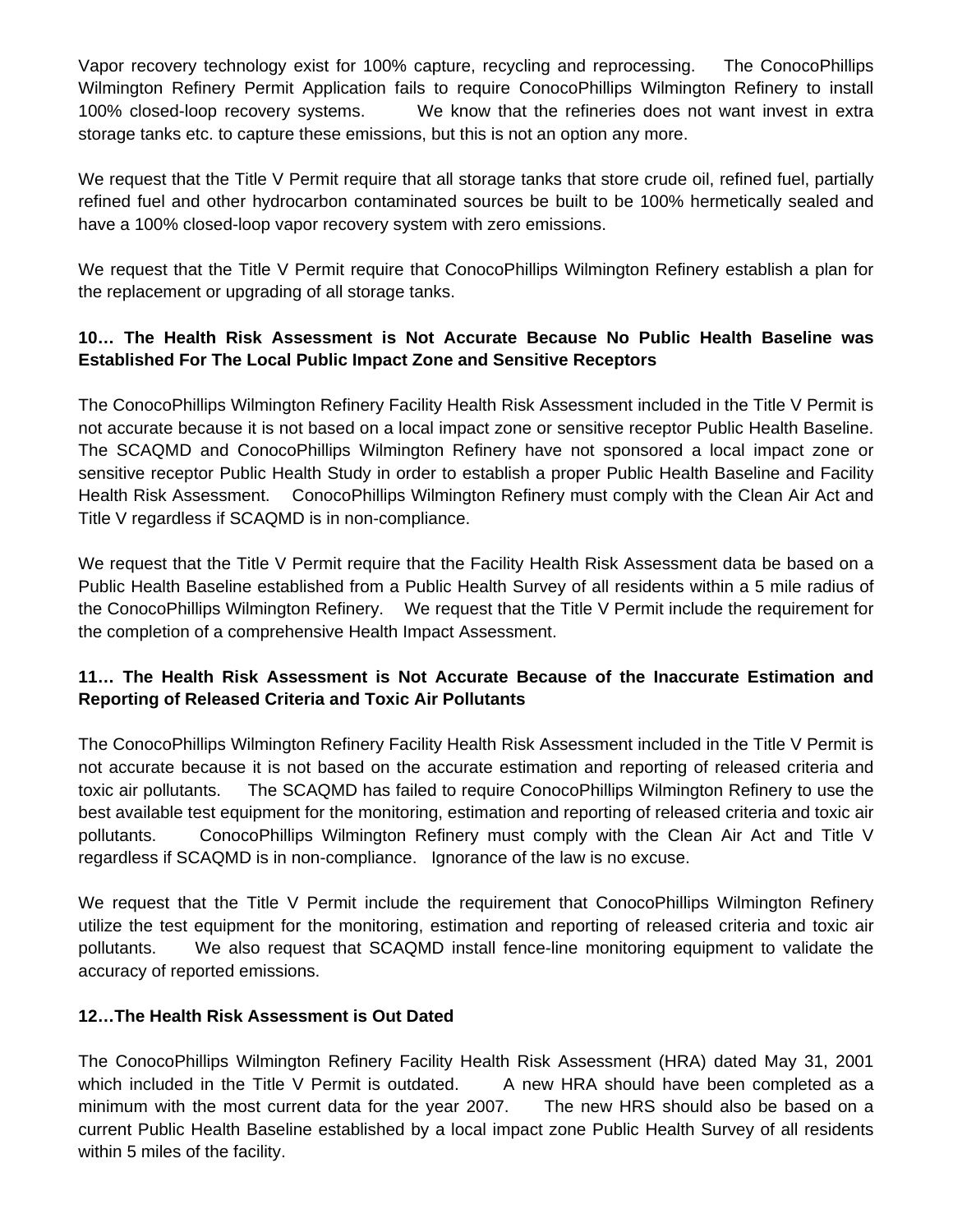The ConocoPhillips Wilmington Refinery has increased its release of criteria and toxic pollutants significantly since 2001. The included HRA is primarily based on 2000 data. ConocoPhillips Wilmington Refinery also failed to accurately report all of its criteria and toxic pollutants as described previously in this letter.

CFASE requests that the Title V Permit include a new updated Health Risk Assessment based on 2007 or 2008 data.

## **13…RECLAIM Trading Credits Program has Failed to Reduce Criteria & Toxic Pollutants**

The SCAQMD RECLAIM Trading Credits Program has failed to significantly reduce Criteria & Toxic Pollutants at the ConocoPhillips Wilmington Refinery thereby causing significantly environmental and public health impacts in the local communities and cities bordering the facility.

We request that the SCAQMD immediately terminate the RECLAIM Trading Credits Program as part of the Title V Permit and require ConocoPhillips Wilmington Refinery to establish a plan to reduce its criteria and toxic pollutant emissions.

### **14…Emergency Provision are Unacceptable**

ConocoPhillips Wilmington Refinery has numerous emergencies every year typically in the form of equipment breakdowns, malfunctions and power outages where they have released hundreds of tons of criteria and toxic pollutants. Waiting for ConocoPhillips Wilmington Refinery to report the event two days later is unacceptable.

The public and especially children at Hawaiian Ave. Elementary School and Gulf Ave. Elementary School are both within one mile of the ConocoPhillips Wilmington Refinery and should be immediately notified of any emergency release of criteria or toxic pollutants. They are numerous times that parents take their children to the hospital for having an asthma attack or an adult having a heart attack that may have been triggered by a toxic release from ConocoPhillips Wilmington Refinery. For example: a child may have been exposed to hydrogen sulfide but is being treated for a normal asthma attack. He has had an incorrect or incomplete medical diagnosis and treatment.

There is also several Children day Care centers within one mile of ConocoPhillips Wilmington Refinery and should be immediately notified of any emergency release of criteria or toxic pollutants.

We request the Title V Permit require that SCAQMD and ConocoPhillips Wilmington Refinery prepare and include a Public Emergency Notification, Evacuation & Public Care Plan.

We request the Title V Permit require that SCAQMD and ConocoPhillips Wilmington Refinery immediately send and deliver a notice of an emergency toxic release to all public schools, child care centers and residents within 5 miles of the ConocoPhillips Wilmington Refinery.

### **15…Failure to Contain a Certificate of Compliance**

The ConocoPhillips Wilmington Refinery Title V Permit fails to contain a Certificate of Compliance. This is a requirement of **40 CFR Part 70.6(c)(5)**. It fails to include: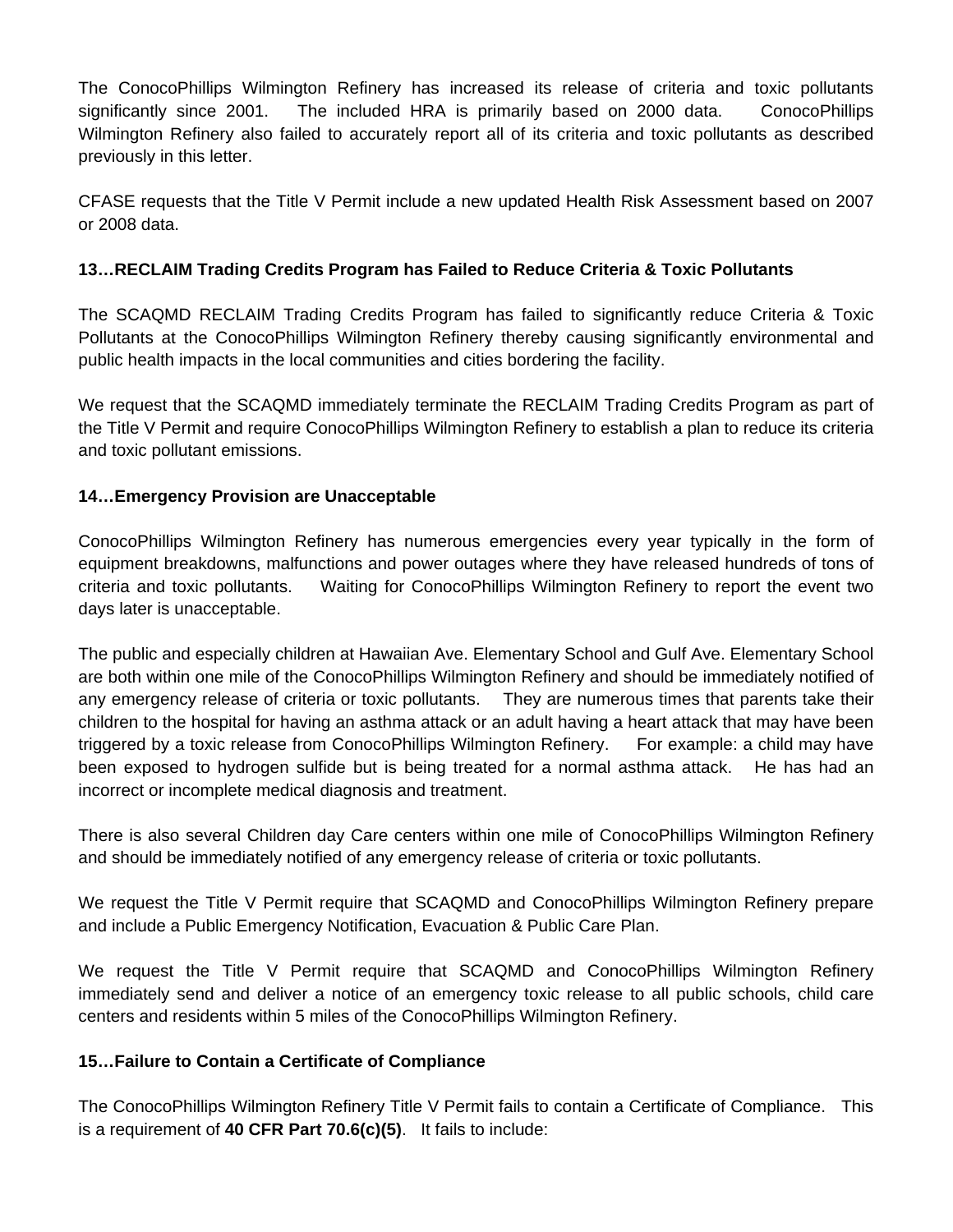- h. A statement that states that ConocoPhillips Wilmington Refinery is currently complying with all air quality requirements.
- i. A copy of all consent decrees, variances, notices to comply and notices of violations.
- j. A listing identifying all non-compliance requirements.
- k. A statement of the methods for determining compliance, an enforcement plan, compliance schedule, including a description of monitoring, recordkeeping, reporting requirements, test methods.
- l. A schedule for submission of compliance certifications after the permit is issued
- m. A statement indicating whether a source is complying with any enhanced monitoring and compliance certifications of the clean Air Act.
- n. A document or place for responsible official to sign

The Title V Permit fails to require immediate and complete compliance to applicable court consent decrees, variances, notices of to comply and notices of violations. While they are mentioned, the Title V Permit does not provide information as to their current status, adoption, new emission standards development, implementation, enhancements, equipment purchase & installation and compliance. Based on what little information is provided, it appears that ConocoPhillips Wilmington Refinery is not in compliance with the Court Consent Decree and will not meet the September 8, 2008 Rule 1118 Flaring Variance deadline.

In addition, the Title V Permit in fact forces the public to have to go an additional SCAQMD website to research the information on Notices to Comply and Notices of Violation.

We request that the Title V Permit include a Certificate of Compliance and compliance with **40 CFR Part 70.6(c)(5), 40 CFR Part 70.5 (c)(8)(iii)(A), 40 CFR Part 70.5(c)(8)(iii)(B) and 40 CFR Part 70.5(c)(8)(iii)(C) and 40 CFR Part 70.5(c)(8)(iv)**.

We request that a copy of all consent decrees, variances, notices to comply and notices of violations be included in the Title V Permit.

We request that any submitted Compliance Schedule not allow ConocoPhillips Wilmington Refinery to operate in violation of an applicable requirement.

We request that no Title V Permit be issued until all consent decrees, variances, notices to comply and notices of violations have been fulfilled.

We further request that all compliance history and status information be included in the Title V Permit.

## **16… Failure to Contain a Certificate of Truthfulness**

The ConocoPhillips Wilmington Refinery Title V Permit fails to contain a Certificate of Truthfulness. A responsible official must certify under penalty of law that the application is true, accurate and complete. This is a requirement of **40 CFR Part 70.5(d)**.

We request that the Title V Permit include a Certificate of Truthfulness and compliance with **40 CFR Part 70.5(d.** 

## **17…Failure to Require Emergency Back-Up Power to Prevent Facility Equipment Stoppage Due to Power Failure & Toxic Releases**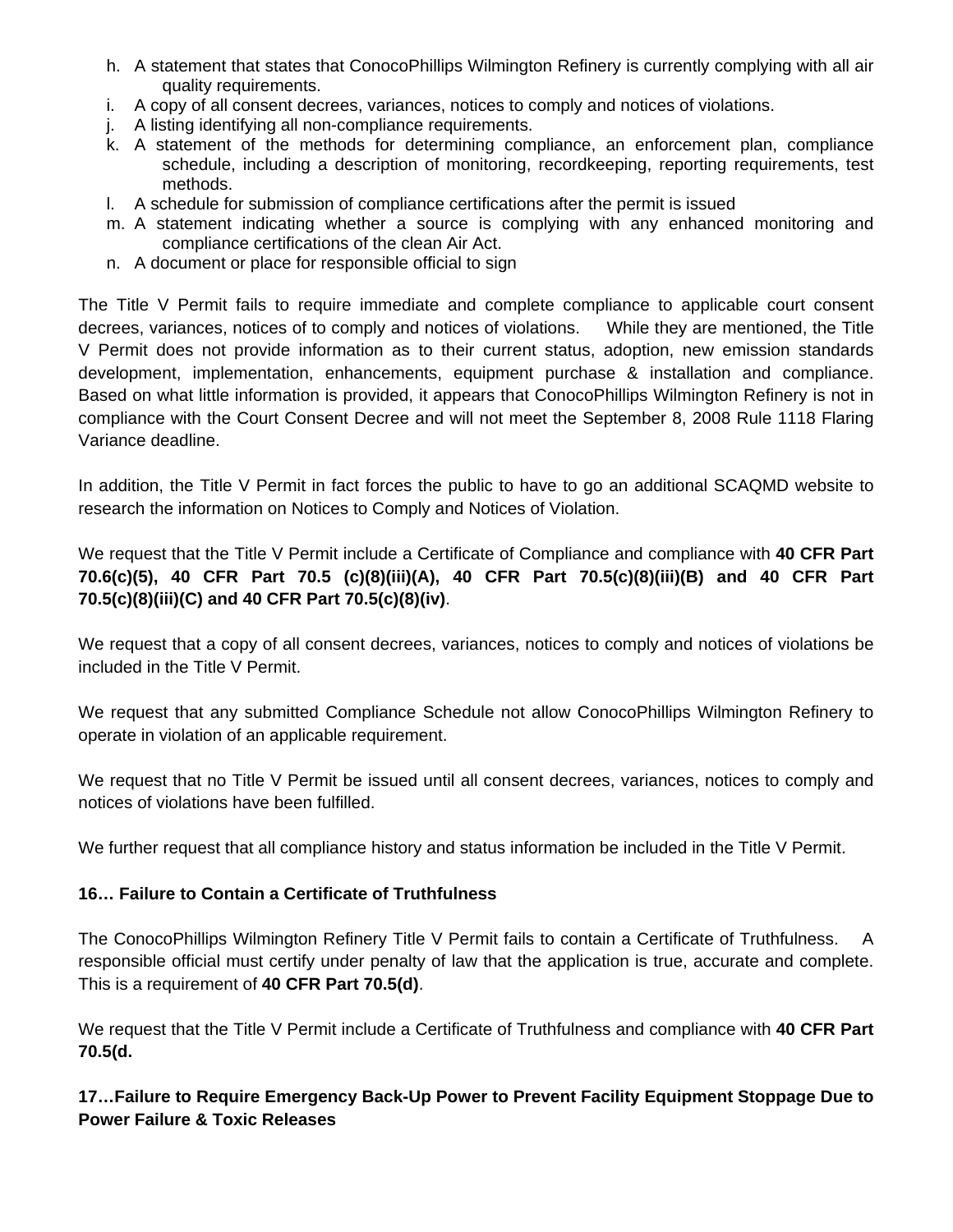The Title V Permit fails to include requirements for the ConocoPhillips Wilmington Refinery to have emergency standby back-up power in the event of a temporary power interruption, power voltage or amperage drop or a complete catastrophic power failure. The failure of SCAQMD to include this reasonable and cost effective requirement has allowed the ConocoPhillips Wilmington Refinery to emit hundreds of tons of preventable air pollution during a power failure.

On September 12, 2005 there was a major electrical power blackout which resulted in ConocoPhillips releasing hundreds if not thousands of tons of Criteria and Toxic air pollutants such as PM, SOX, VOC and HAP's over the course of several days.

There have other power outages which have also resulted in the release of criteria and toxic air pollutants.

## **18…Failure to Require Emergency Back-Up Power Co-Generation System to Operate Independently of the Main Power Grid To Prevent Facility Equipment Stoppage Due to Power Failure & Toxic Releases**

The Title V Permit fails to include requirements for the ConocoPhillips Wilmington Refinery to have emergency standby back-up power in the event of a temporary power interruption, power voltage or amperage drop or a complete catastrophic power failure. The ConocoPhillips Wilmington Refinery had an operable Co-Generation System that failed to come-on due to the fact it was connected to the main power grid and not connected to an independent power source in order for it to operate. The failure of SCAQMD to include this reasonable and cost effective requirement has allowed the ConocoPhillips Wilmington Refinery to emit hundreds of tons of preventable air pollution during a power failure.

On September 12, 2005 there was a major electrical power blackout which resulted in ConocoPhillips releasing hundreds if not thousands of tons of Criteria and Toxic air pollutants such as PM, SOX, VOC and HAP's over the course of several days.

There have other power outages which have also resulted in the release of criteria and toxic air pollutants.

### **19…Failure to Issue Notices of Violation In Releasing and Not Reporting Emissions & Data**

The Title V Permit does not guarantee or provide a means to assure that SCAQMD is issuing Notices of Violation for the failure of providing required notice of releases, complete and accurate monitoring and reporting of Criteria and Toxic Pollutants by ConocoPhillips Wilmington Refinery. This is required by **40 CFR Part 70.6(a)(3)(iii)(A)** and **40 CFR Part 70.6(a)(3)(iii)(B).**

Research by CFASE has disclosed that emissions in the past have not been properly calculated, recorded, not being reported, not being properly monitored or having NOV's issued. ConocoPhillips Wilmington Refinery is an annual repeat offender of the failure of providing required notice of releases, complete and accurate monitoring and reporting of Criteria and Toxic Pollutants. CFASE is an annual and frequent reporter of flaring at the ConocoPhillips Wilmington Refinery and the information included in the Title V Permit has disclosed that SCAQMD is failing to document and write NOV's that are being reported by the public. Photographs included in Appendix D validate this.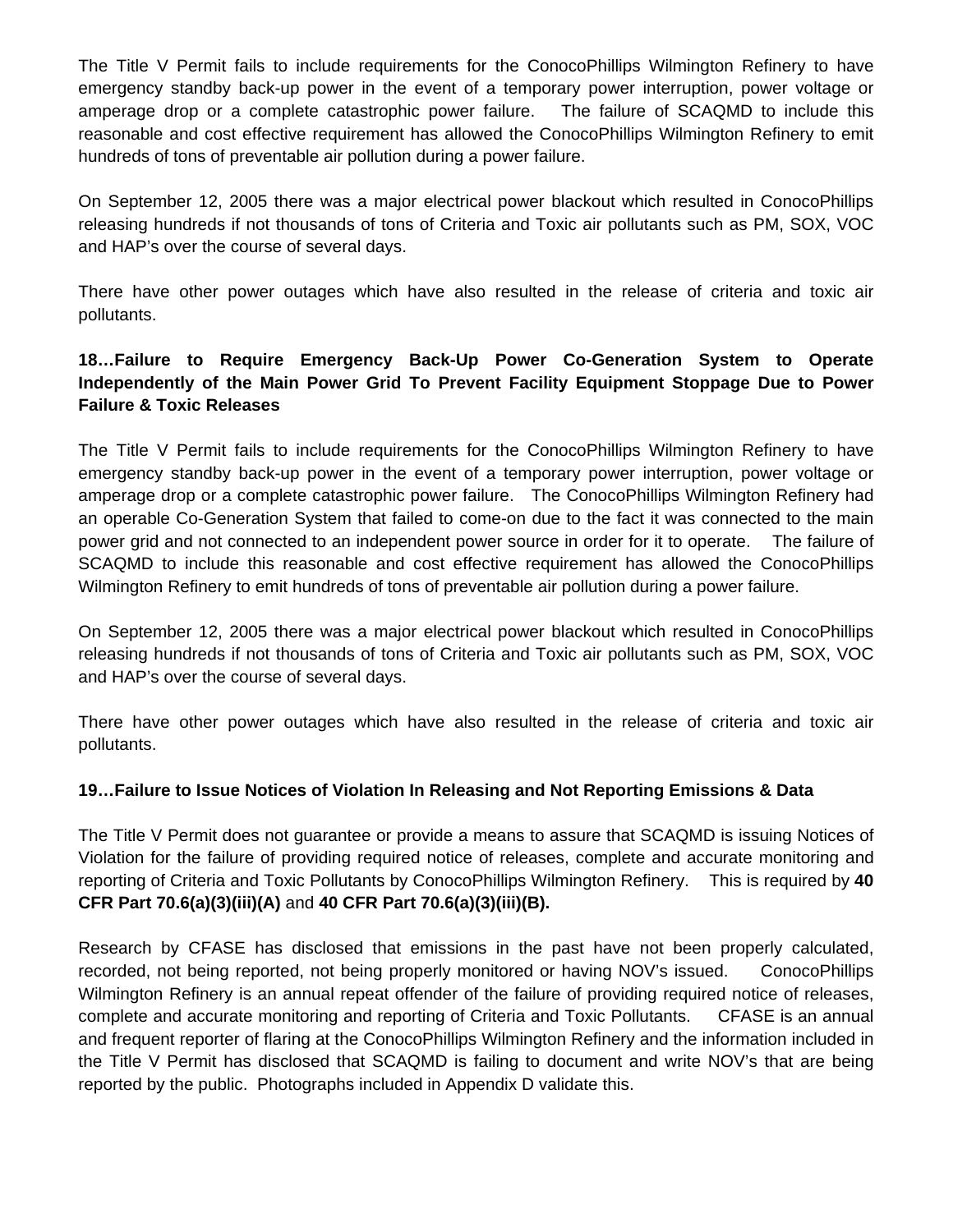SCAQMD issues multiple Notices of Violation every year to ConocoPhillips Wilmington Refinery and has issued 88 Notices of Violations since 1997 which is unacceptable and proof of their failure and willingness to comply with the Clean Air Act and Title V.

The SCAQMD required Periodic Monitoring requirements, guidelines and enforcement actions have failed to assure compliance, reduction of criteria and toxic emissions, adequate monitoring and reporting. SCAQMD has been issuing less NOV's than in the past even though there has been continuance violations every year. See Appendix A, B & C.

We request that the Title V permit include compliance with **40 CFR Part 70.6(a)(3)(iii)(A)** and **40 CFR Part 70.6(a)(3)(iii)(B).**

We request that the Title V Permit include additional SCAQMD rule requirements, over-site and enforcement conditions to prevent the failure to issue an NOV and that ConocoPhillips Wilmington Refinery be required to establish a prevention and compliance plan. Request that that SCAQMD inspector provide a justification for not issuing an NOV and that it is approved by a department manager.

#### **20…Failure to Issue Notices to Comply in Releasing and Not Reporting Emissions & Data**

The Title V Permit does not guarantee or provide a means to assure that SCAQMD is issuing Notices of Compliance for the failure of providing required notice of releases, complete and accurate monitoring and reporting of Criteria and Toxic Pollutants by ConocoPhillips Wilmington Refinery. This is required by **40 CFR Part 70.6(a)(3)(iii)(A)** and **40 CFR Part 70.6(a)(3)(iii)(B).**

Research by CFASE has disclosed that emissions in the past have not been properly calculated, recorded, not being reported, not being properly monitored or having Notices to Comply issued. ConocoPhillips Wilmington Refinery is an annual repeat offender of the failure of providing required notice of releases, complete and accurate monitoring and reporting of Criteria and Toxic Pollutants. CFASE is an annual and frequent reporter of flaring at the ConocoPhillips Wilmington Refinery and the information included in the Title V Permit has disclosed that SCAQMD is failing to document and write NC that are being reported by the public. Photographs included in Appendix D validate this.

The SCAQMD required Periodic Monitoring requirements, guidelines and enforcement actions have failed to assure compliance, reduction of criteria and toxic emissions, adequate monitoring and reporting. SCAQMD has failed to issue NC's as required even though NOV's and other reported violations have been continued every year. See Appendix A, B & C.

We request that the Title V permit include compliance with **40 CFR Part 70.6(a)(3)(iii)(A)** and **40 CFR Part 70.6(a)(3)(iii)(B).**

We request that the Title V Permit include additional SCAQMD rule requirements, over-site and enforcement conditions to prevent the failure to issue an NOV and that ConocoPhillips Wilmington Refinery be required to establish a compliance plan. Request that that SCAQMD inspector provide a justification for not issuing an NOV and that it is approved by a department manager.

#### **21…Failure to Reduce Flaring Emissions**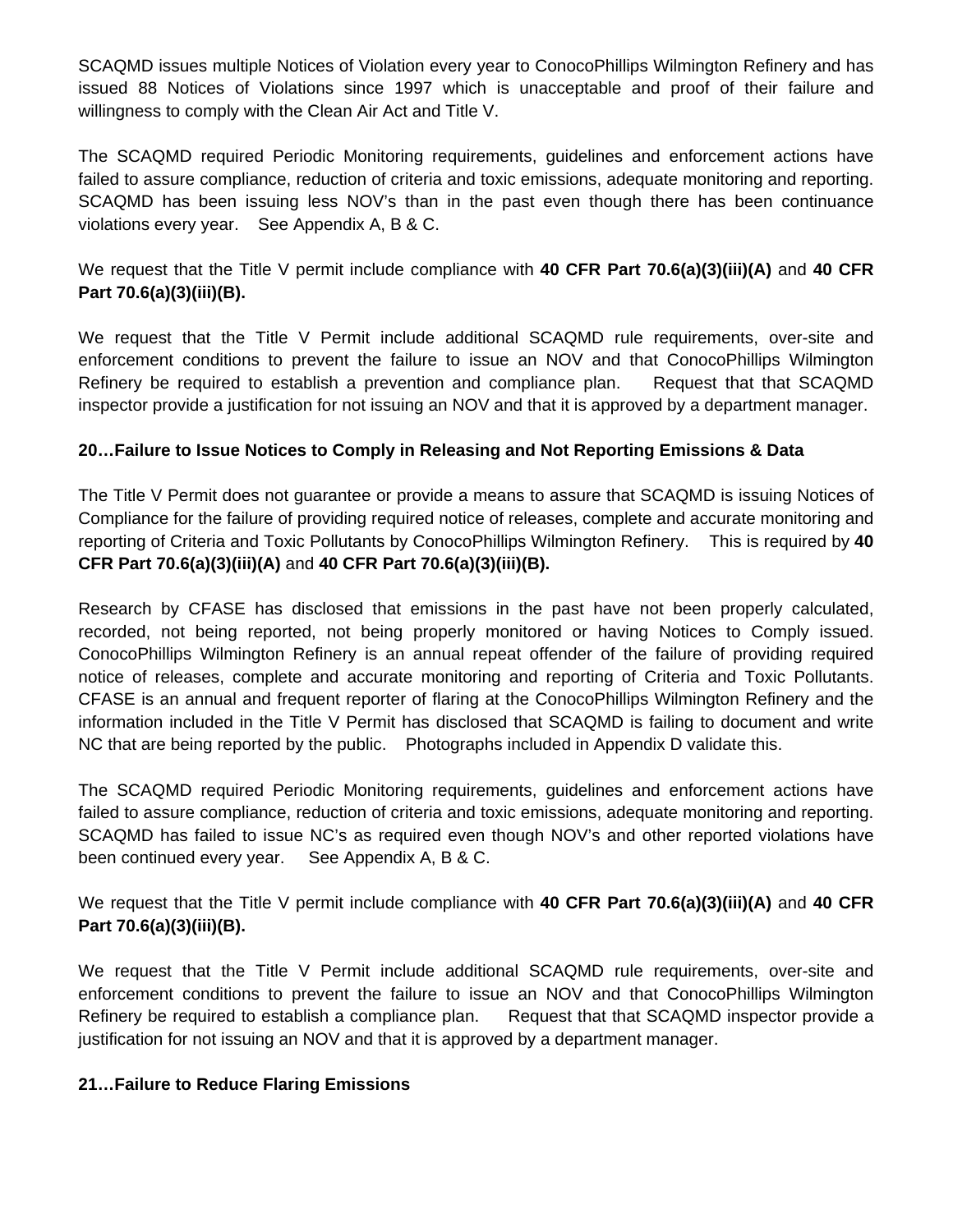The ConocoPhillips Wilmington Refinery Title V Permit Application and SCAQMD rules fail to assure compliance with the Clean Air Act and Title V requirements for the prevention and minimizing of the release of criteria and toxic pollutant emissions during flaring.

The SCAQMD Rule 1118 fails to comply with the Clean Air Act and Title V requirements and must be revised the following deficiencies. Rule 1118 fails to:

- a. Require the prevention, elimination and minimization of flaring. No flaring should be allowed or occur when there is a closed loop near 100% Flare Gas Recovery System in place.
- b. SCAQMD shall require a Flare Reduction Plan to reduce flare emissions by 90% by the year 2010.
- c. The SCAQMD Executive Officer and SCAQMD Board have no authority to waive compliance to the Clean Air Act and Title V and to allow illegal flaring which can be cost effectively prevented.
- d. The SCAQMD Executive Officer and SCAQMD Board have no authority to grant an extension to waive compliance to the Clean Air Act and Title V for flare gas treatment and recovery systems for facilities with more than one flare since more than flare can be constructed or worked on at the same time. Rule 1118 was adopted in 2005 and all refineries have sufficient time to plan and comply with Rule 1118 and the Clean Air Act and Title V. ConocoPhillips Wilmington Refinery must comply with the Clean Air Act and Title V regardless if SCAQMD is in non-compliance.
- e. When flaring must occur due to planned shut downs, startups, turnarounds, maintenance parts or equipment replacement the highest efficiency option plan to minimize flaring shall be utilized
- f. Include monitoring, testing and reporting of all criteria and toxic pollutant emissions released during flaring, which as a minimum should include oxides of sulfur (SOX), oxides of nitrogen (NOX), carbon dioxide (CO), reactive organic compounds (ROG), volatile organic compounds (VOC's), hazardous air pollutants (HAP's) and particulate matter (PM).
- g. A Flare Gas Recovery System shall also consist of a storage tank to which flare gases can be transferred to, stored, recovered and reprocessed and not flared into the atmosphere. A Flare Gas Recovery System must be capable of achieving a 99% recovery efficiency level.
- h. Conduct a Specific Cause Analysis (SCA) when flaring has occurred continuously for more than 5 minutes or more than two 3 minute emissions during a one hour period. The SCA shall not be based on the amount of emissions as listed in the current Rule 1118 which allows the illegal release of criteria and toxic pollutants and no mitigation.
- i. When a Specific Cause Analysis has been prepared and the refinery has a second or more repeat causes of the same problem immediate corrective action must take place and a report must be submitted. When three offenses have occurred the Title V Permit will be immediately suspended and the refinery ordered to cease and desist all business operations.
- j. A flare event shall be defined as an event occurring for more than 3 minutes.
- k. Operate all flares in a smokeless manner with no visible emissions not to exceed 3 minutes at any time.
- l. All flaring over 3 minutes will be mitigated by the submission of a Mitigation Plan, which as a minimum will address environmental, public health and economic impacts.
- m. The SCAQMD Executive Officer upon approving a Flare Minimization Plan shall justify why they have rejected any public comment recommendation and request.
- n. SCAQMD will post the Flare Minimization Plan on the SCAQMD website for public review.
- o. SCAQMD shall annually provide an open 60 public comment period to review and update the Flare Minimization Plan. All recommendations shall be adopted within 90 days.
- p. A flare gas sample must be taken within 3 minutes of initial flaring, at the source and every five minutes thereafter, until flaring has stopped. There will be no waivers, exemptions from taking flare gas samples.
- q. Any flaring technology used shall not allow the pilot flame to be blown out.
- r. Shall require ConocoPhillips Wilmington Refinery to notify SCAQMD of any unplanned flaring event within 5 minutes of the flaring event and immediate proposed mitigation and corrective action.
- s. Shall require ConocoPhillips Wilmington Refinery to prepare and submit for approval and public review a Flare Mitigation & Corrective Action prior to the issuance of the Title V Permit.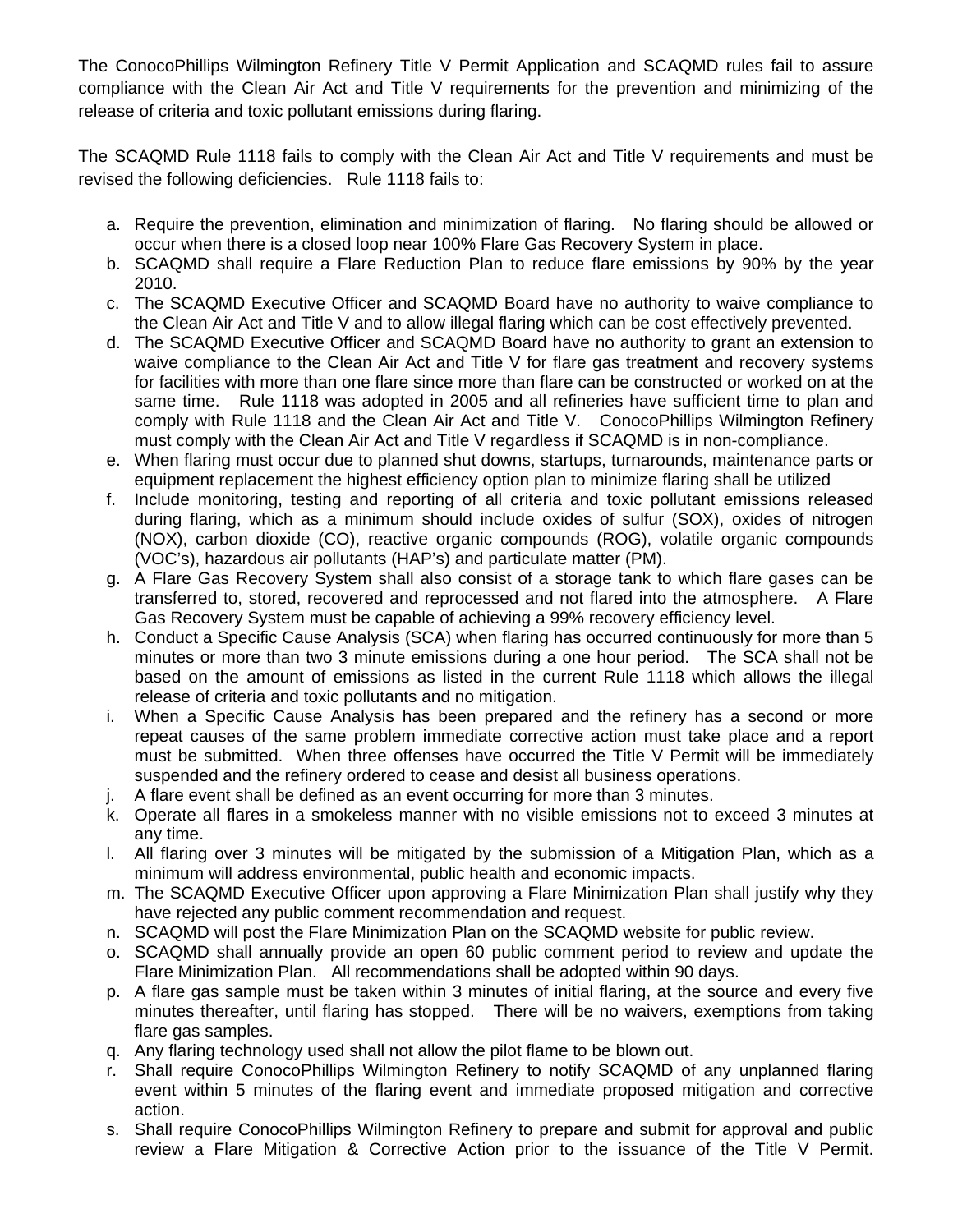ConocoPhillips Wilmington Refinery shall be required to cease and desist all business operation until they have an approved Flare Mitigation & Corrective Action.

- t. All submitted Quarterly Reports shall posted on the SCAQMD website within 30 days of receipt.
- u. All reported flare emission data shall be based on recorded scientific equipment measurements and summary reports. None shall not based on calculations, formula estimations or models which can be manipulated and data underreported as proven by numerous studies.
- v. Any flaring which is deemed to occur for more than 8 hours due to equipment failure shall require the system to be shut down immediately and a System Recovery Plan submitted for the startup and/or repair.
- w. A Fence-Line Monitoring System shall be set-up for each flare unit as the alternative back-up system and in the event of a fire, explosion or other catastrophic event.
- x. The SCAQMD established Mitigation Fee Schedule is inadequate to ensure ConocoPhillips Wilmington Refinery compliance to the Clean Air Act, Title V and Rule 1118. ConocoPhillips Wilmington Refineries failure each year to comply with the Clean Air Act, Title V and Rule 1118 is sufficient to warrant a significant increase and frequency in fines and penalties. In California if a resident gets three tickets the three strikes rule applies, why should companies be allowed to violate the law repeatedly endanger public lives and health.

The ConocoPhillips Wilmington Refinery is continuously failing to notify SCAQMD of flaring incidents within one hour and provide accurate emissions reports of each event as required. The public calls in and reports 9 out of 10 flaring incidents to the 800-cut-smog telephone line. SCAQMD fails to issue NOV's over 90% of the time for public call-in air pollution complaints.

We request that the Title V Permit include the immediate submission of a Flare Reduction Plan, additional mandatory reporting of all flaring incidents, accurate monitoring, recording requirements, enforcement actions in the form of NOV's, NC's, increasing maximum fines and submission of Quarterly Emissions Reports.

We request that SCAQMD Rule 1118 be revised to address all described and noted deficiencies. That ConocoPhillips Wilmington Refinery immediately comply with existing SCAQMD Rule 1118 requirements and allow no waivers or variances under any circumstances.

We request that the Title V Permit include that the Quarterly Emissions Reports include all emissions of oxides of sulfur (SOX), oxides of nitrogen (NOX), carbon dioxide (CO), reactive organic compounds (ROG), volatile organic compounds (VOC;'s) and particulate matter (PM). Request that the Quarterly Emissions Report allow no waivers of exclusion of emissions data.

We request that the Title V Permit include statistics and data on the number of public call-in reports of flaring and the SCAQMD actions taken.

### **22…Failure to Comply with CEQA Mitigation Monitoring Plan**

The ConocoPhillips Wilmington Refinery Title V Permit fails to disclose that ConocoPhillips Wilmington Refinery did not comply with the CEQA Mitigation Monitoring Plan for the Cogeneration Upgrade Project SCH No. 95121017 dated May 1996.

SCAQMD failed to develop specific guidelines for how mitigation monitoring would be performed. SCAQMD failed to certify compliance as required by CEQA.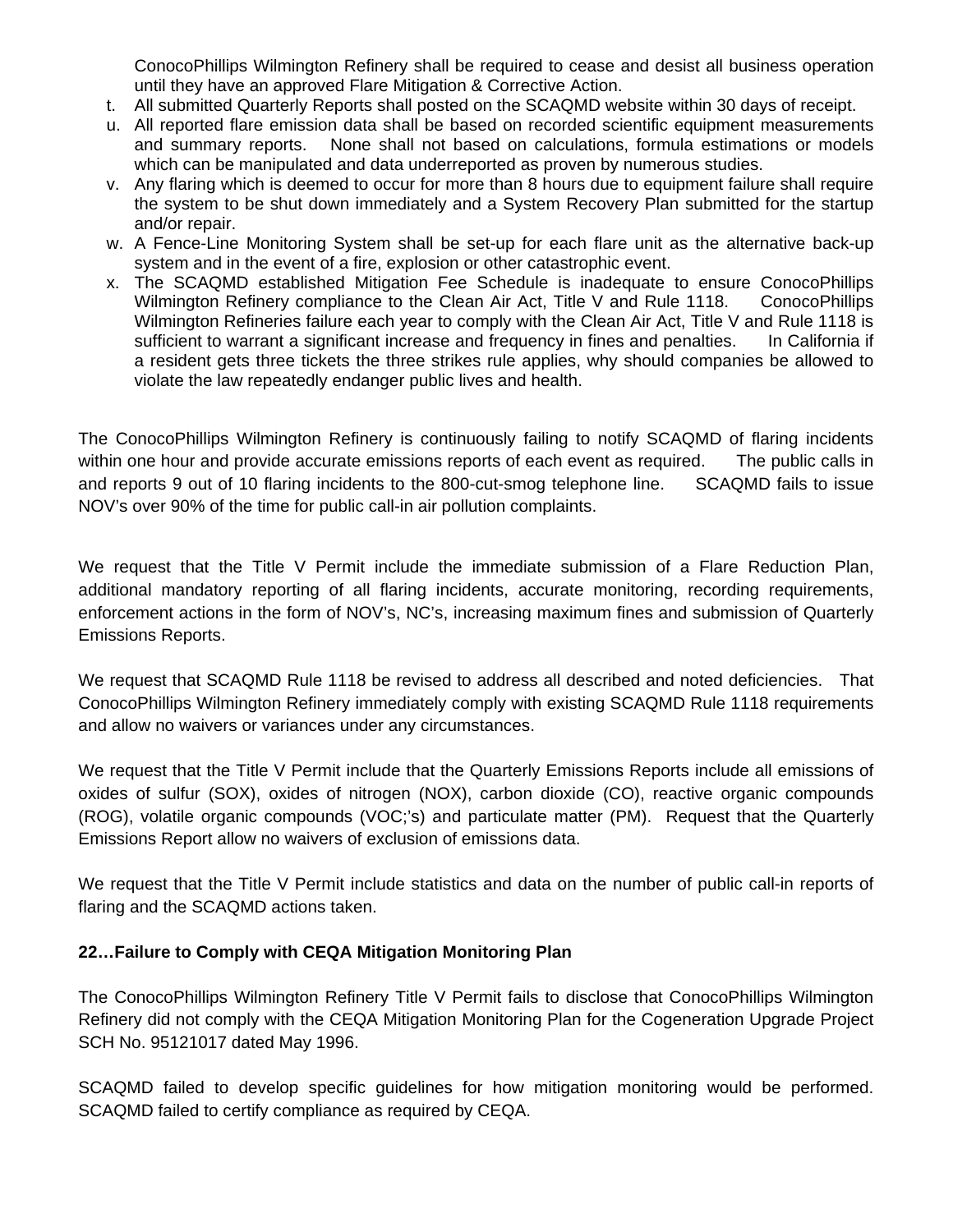CFASE research has disclosed that ConocoPhillips Wilmington Refinery failed to comply with the stated actions in the CEQA Mitigation Monitoring Plan. The Mitigation Monitoring Plan failed to comply with the CEQA, the Clean Air Act and Title V. SCAQMD failed to monitor and enforce compliance which has resulted in the release of criteria and toxic pollutants in violation of the CEQA, the Clean Air Act and Title V.

SCAQMD failed to provide an opportunity for the public to review and provide public comment on the proposed CEQA Mitigation Monitoring Plan. As a result of this failure, significant environmental impacts were not mitigated to an insignificant level or the greatest extent feasible. The Best Available Control Technology (BACT) was not incorporated.

We request that the Title V Permit include an accurate status of all CEQA documents, CEQA requirements, mitigation plans, schedule for compliance, compliance certification, appropriate guidelines for monitoring, reporting, penalty assessments and fines.

## **23…Failure to Disclose Pending & Recently Settled Public Civil Lawsuits**

The ConocoPhillips Wilmington Refinery Title V Permit fails to disclose that ConocoPhillips Wilmington Refinery is currently involved and has recently settled numerous public civil lawsuits regarding negligence, safety violations, personal property damage and personal health injury due to their exposure to released criteria and toxic air pollutants caused by malfunctions and explosions at the ConocoPhillips Wilmington Refinery which could have been prevented if the ConocoPhillips Wilmington Refinery was in compliance with the Clean Air Act, California Environmental Quality Act and other legal regulatory requirements.

The lawsuits are evidence that SCAQMD's past permit conditions and the identical currently proposed Title V Permit requirements, rules, regulations and guidelines are inadequate and fail to comply with the Clean Air Act, California Environmental Quality Act and other legal regulatory requirements.

We request that the Title V Permit disclose and provide detailed information that ConocoPhillips Wilmington Refinery is currently involved in and has recently settled numerous public civil lawsuits regarding negligence, safety violations, personal property damage and personal health injury due to their exposure to released criteria and toxic air pollutants caused by malfunctions and explosions at the ConocoPhillips Wilmington Refinery. We request that information be provided for the past five years to illustrate a history of problems, non-compliance, inadequacy of past and current SCAQMD rules, regulations, requirements, guidelines and non-compliance with the Clean Air Act, California Environmental Quality Act and other legal regulatory requirements.

### **24…Failure to Include Green House Gas Emissions Limits and Reduction Plan**

The ConocoPhillips Wilmington Refinery Title V Permit fails to include provisions for addressing Green House Gas (GHG) emissions limits and the preparation of a GHG Emission Reduction Plan per **40 CFR Part 52.21(b)(50)(iv)** and the AB 32 California Global Warming Solutions Act.

We request that the Title V Permit include compliance with **40 CFR Part 52.21(b)(50)(iv)** and the AB 32 California Global Warming Solutions Act.

### **25…Failure to Include CAM Plans**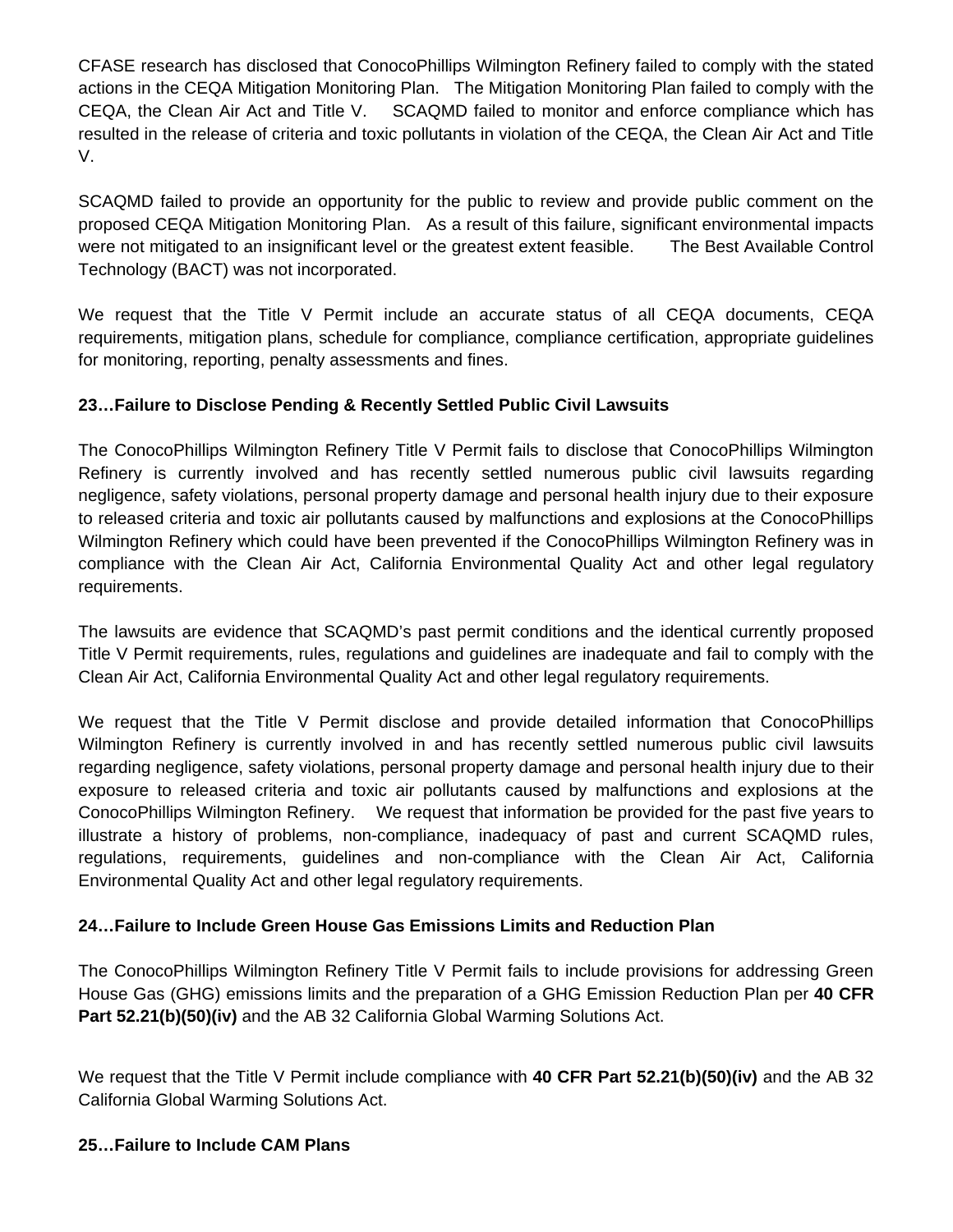CFASE disagrees that the ConocoPhillips Wilmington Refinery Title V Permit Application is not subject to Compliance Assurance Monitoring (CAM) requirements because it was initially submitted on February 5, 1998. The original Title V Permit as submitted does not comply with the Clean Air Act, Title V and other regulatory laws, rules, regulations and guidelines. This claim is an attempt to circumvent CAM Plan requirements and Clean Air Act, Title V and other regulatory laws, rules, regulations, requirements and guidelines.

CAM Plans assure that air pollution control equipment is operating properly and efficiently at specified parameters. CAM Plans assure that air pollution equipment is in compliance with the Clean Air Act, Title V and SCAQMD permit requirements.

A review of ConocoPhillips Wilmington Refinery inaccurate, incomplete AER Data, inability to control and reduce criteria and toxic pollutants, the number of unplanned flare events, the significant number of equipment breakdowns and annual numerous Notices of Violations justify the need for CAM Plans.

The official and recognized date of the ConocoPhillips Wilmington Refinery Title V Permit Application is the release date of the public notice dated July 31, 2008.

CFASE requests that the Title V Permit include CAM Plans for all air pollution control equipment.

### **26…Failure to Comply With Variance to Purchase & Install TSC and HHV Analyzers**

The ConocoPhillips Wilmington Refinery Title V Permit fails to require the ConocoPhillips Wilmington Refinery to immediately purchase and install TSC and HHV Analyzers as part of the SCAQMD Rule 1118 Variance. Approval for the analyzers was given and there is no explanation why the analyzers have not been purchased or installed or a schedule when they will be purchased and installed.

SCAQMD failed to issue any Notice of Violation, Notice to Comply or assessment of a penalty or fine. The SCAQMD cannot waive non-compliance with the Clean Air Act or Title V Permit requirements by issuing continuous Variances or ignore compliance.

CFASE requests that the Title V Permit require immediate compliance with SCAQMD Rule 1118, the updating of Rule 1118, the immediate purchase and installation of TSC and HHV Analyzers in compliance with the Clean Air Act and Title V Permit requirements.

#### **27…Failure to Include a Facility Risk Management Plan (RMP)**

The ConocoPhillips Wilmington Refinery Title V Permit fails to include a Facility Risk Management Plan and signed statement of compliance for public review and comment as required by 40 CFR Part 68. The RMP provides protective and mandatory requirements that can significantly impact compliance to the Clean Air Act and Title V.

CFASE requests that the Title V Permit include the Facility Risk Management Plan and a signed statement of compliance and certification.

#### **28…Failure to Repair VOC Devices, Parts & Equipment in a Timely Manner**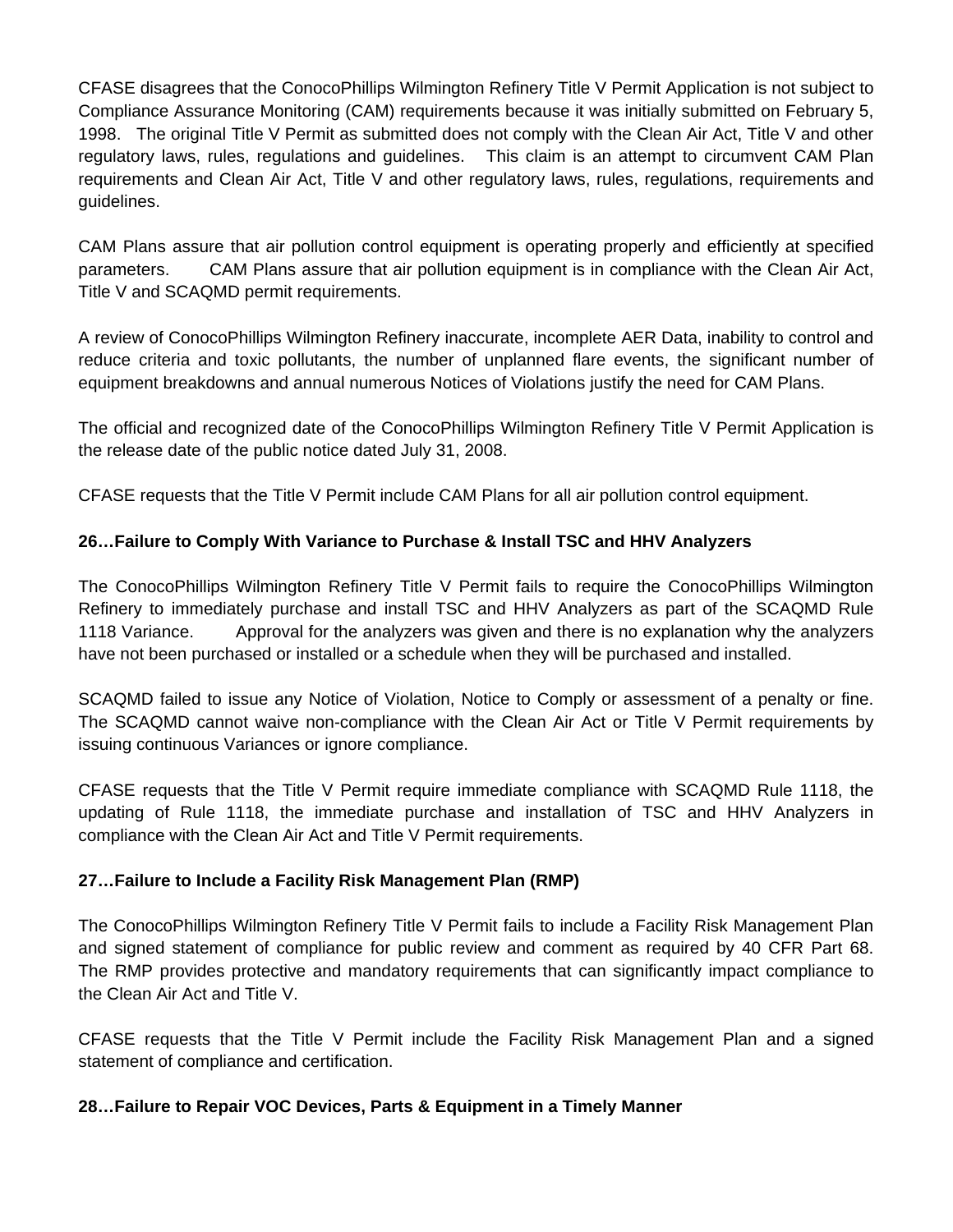The ConocoPhillips Wilmington Refinery Title V Permit fails to include the timely repair or replacement of devices, parts, and equipment leaking fugitive VOC's. Rule 1173 does not comply with the Clean Air Act and Title V to prevent, control and minimize fugitive VOC emissions and public exposure to criteria and toxic air pollutants.

CFASE requests that the Title V Permit include the requirement that SCAQMD Rule 1173 be updated to comply with the Clean Air Act and Title V. We further request that Rule 1173 be revised to include that upon detection of fugitive VOC's the device, part or equipment will be immediately repaired or replaced within 24 hours and that if there is a temporary means to stop or minimize fugitive emissions, they shall be employed .

### **29…Failure to Include CEMS Plans**

The ConocoPhillips Wilmington Refinery Title V Permit fails to include Continuous Emissions Monitoring Systems (CEMS) Plans for all Criteria and significant Toxic Pollutants for public review and comment. The Title V Permit states that steam injection and flue gas circulation etc. shall be operated at any control efficiency provided that the emission concentration being monitored by the certified CEMS servicing this equipment is below the valid upper range specified in the approved CEMS Plan.

The Title V Permit fails to state if the CEMS Plans have been approved, have been inspected, the frequency of inspection and are in fact incompliance. The public does not know what is the control efficiency or the valid upper range and whether or not this efficiency or range is adequate to control emissions and /or minimize emissions. The public does not know if this control efficiency or range is in compliance with the Clean Air Act and Title V and other regulatory requirements.

CFASE requests that the Title V Permit include the requirement that the CEMS Plans be included in the Title V Permit and that there be a signed CEMS Plan Certificate of Compliance.

### **30…Inadequate Source Testing of Criteria & Toxic Pollutants**

The ConocoPhillips Wilmington Refinery Title V Permit fails to require adequate frequent source testing of Criteria and Toxic Pollutants to assure compliance with the Clean Air Act, Title V and other regulatory requirements. The Title V Permit states that some testing will be every two year or every three years which is unacceptable and does not comply with the Clean Air Act, Title V and other regulatory requirements.

The ConocoPhillips Wilmington Refinery history of operational, planned and unplanned emissions monitoring and reporting is terrible and continually in non-compliance with the Clean Air Act, Title V, SCAQMD Rules and other regulatory requirements.

CFASE requests that source testing be monitored and continuous 24 hrs a day.

## **31…Failed to Adequately Protect Environmental Justice Communities and Federally Protected Class Groups**

The SCAQMD and Title V Permit fail to protect Environmental Justice Communities and Federally Protected Class Groups from being exposed to excessive criteria and toxic pollutants emissions. The SCAQMD rules, past permits and current Title V Permit fail to significantly reduce excessive criteria and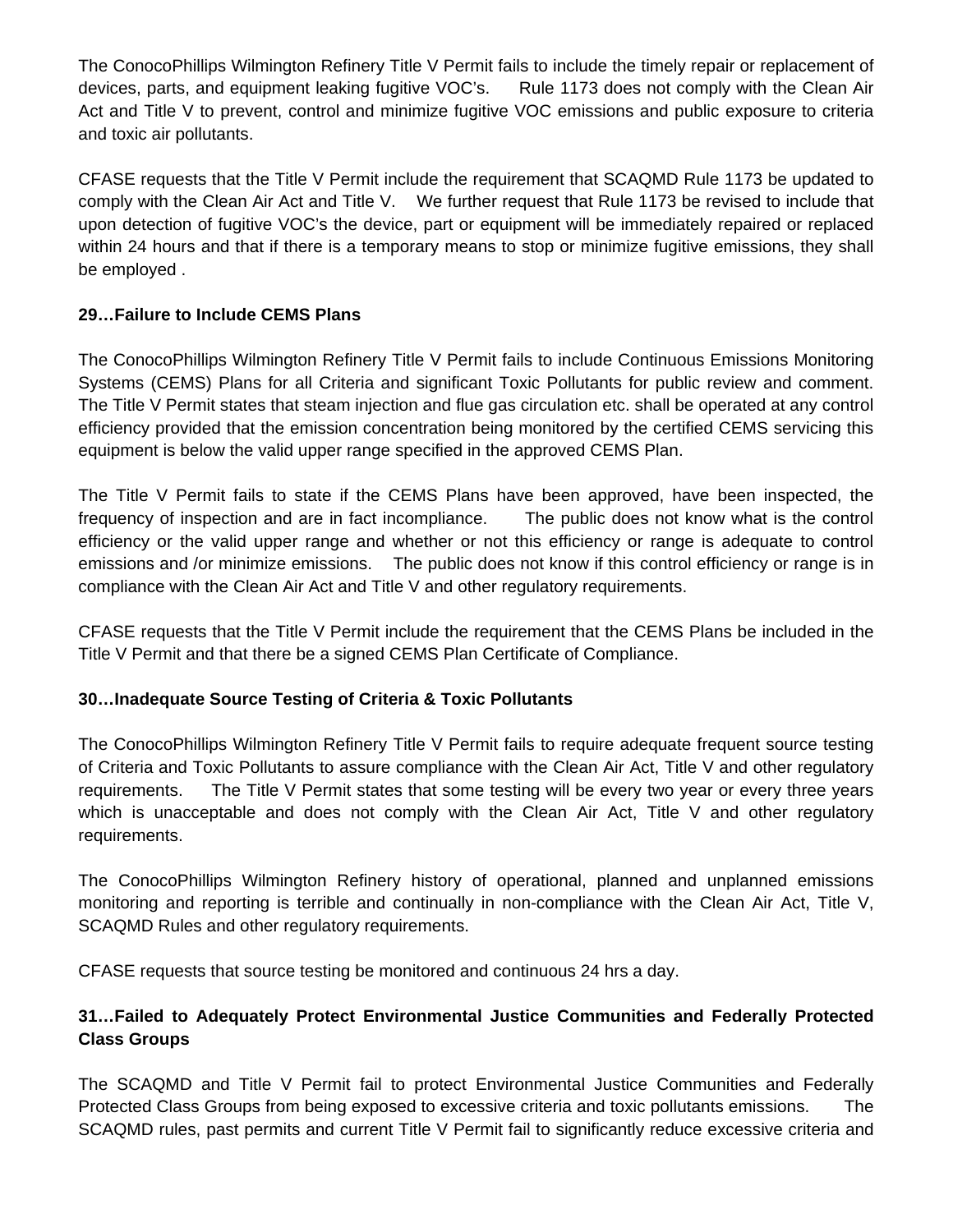toxic pollutants emissions in Environmental Justice Communities and Federally Protected Class Groups communities.

The SCAQMD executive officer and staff have failed to request that the SCAQMD Board adopt stricter criteria and toxic air pollutant standards and rules.

The SCAQMD has failed to request that the California EPA and Air Resources Board adopt stricter criteria and toxic air pollutant standards and rules.

The Wilmington, San Pedro, Harbor City, Carson and West Long Beach Environmental Justice communities have a significant and disproportionate negative impact on the local environmental, have increased public health risk and public health problems.

The ConocoPhillips Wilmington Refinery Title V Permit also failed to consider the Cumulative Impact of other major criteria and toxic pollutant sources in, bordering and near Wilmington.

The current SCAQMD RECLAIM Trading Credits Program has failed to significantly reduce criteria & toxic pollutants at the ConocoPhillips Wilmington Refinery thereby causing significantly environmental and public health impacts in the local Environmental Justice and protected class group communities bordering the facility. The facility is located in the City of Los Angeles community of Wilmington and borders the City of Long Beach Westside community.

The Title V Permit fails to guarantee that the SCAQMD will act promptly and properly upon any existing or future discovered non-compliance. ConocoPhillips Wilmington Refinery is currently in noncompliance of the Clean Air Act and Title V. SCAQMD has failed to initiate enforcement actions such as: permit termination, permit revocation, reissuance, modification or revision, or denial of a permit renewal application and civil or criminal penalties per **40 CFR Part 70.6(a)(6)(i).** 

We request that the Title V Permit include all requests made in these public comments and comply with all Environmental Justice, Clean Air Act, Title VI, California Health & Safety Code policies, rules, regulations and guidelines.

We request that the Title V Permit include Compliance Assurance Monitoring (CAM) Plan and Maximum Available Control Technology Standards to assure protection of Environmental Justice Communities and Federally Protected Class Groups and to assure accurate AER recordkeeping, reporting and compliance per **40 CFR Part 70**, **40 CFR Part 63 and CFR Part 64.** 

We request that the Title V Permit include compliance with **40 CFR Part 70.6(a)(6)(i).** 

We request that the Title V Permit include an SCAQMD statement it will provide public notice and it will immediately advise the USEPA and California EPA of its intent not to seek enforcement action within 30 days of its decision and discovery of a violation.

### **32…Request to be Notified and to be Sent a Final Title V Permit Copy**

CFASE requests that we be notified and sent a copy of the ConocoPhillips Wilmington Refinery Final Title V Permit. We further request that we be informed when the USEPA has completed its review of the Title V Permit and be sent a copy of USEPA's comments.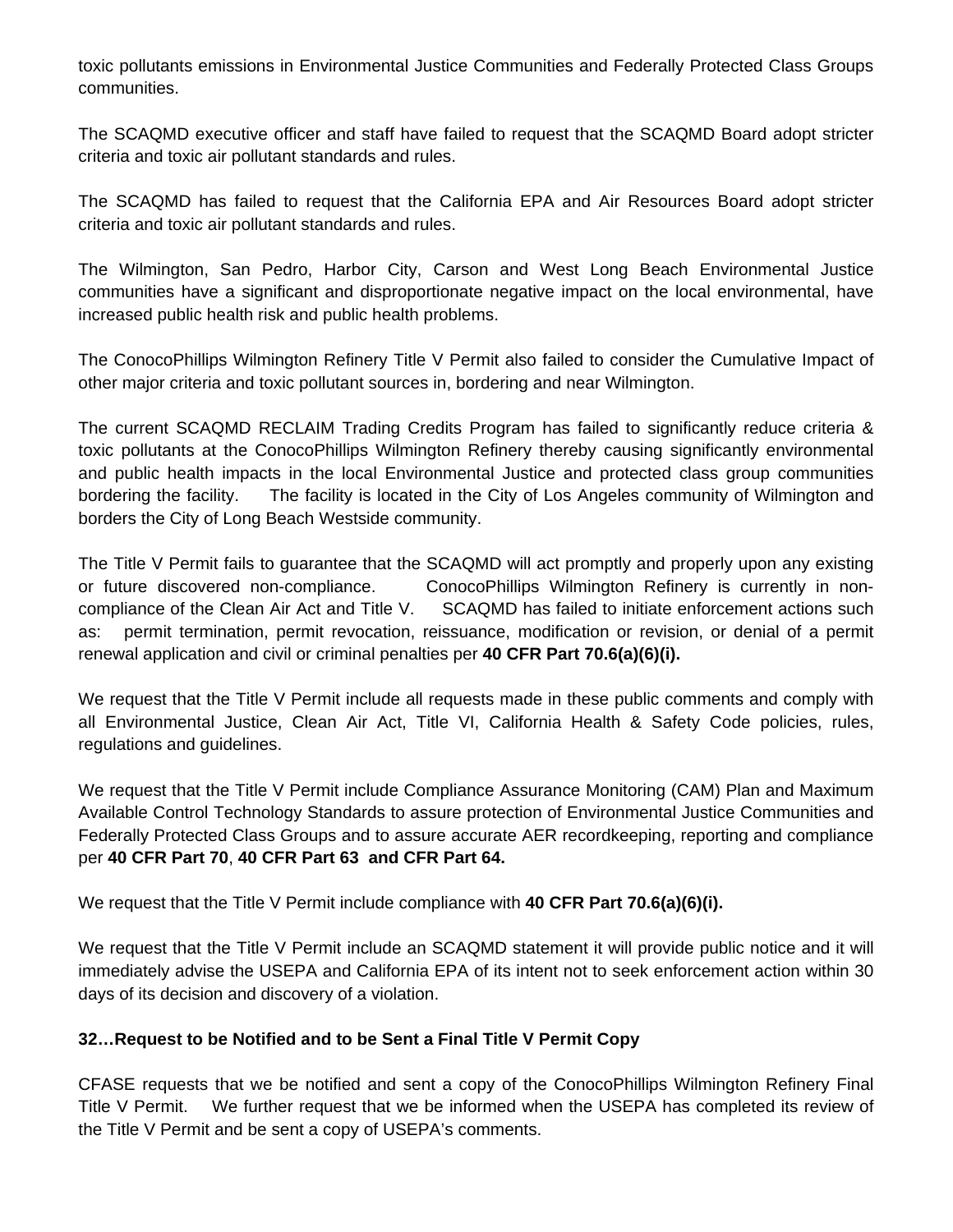#### **33…Request to Sent a Copy of all Pubic and Agency Comments.**

CFASE requests that we be sent a copy of all the ConocoPhillips Wilmington Refinery Final Title V Permit public and agency comments.

### **34…Request For an Extension of the Public Comment Period**

CFASE requests that SCAQMD grant an extension of 60 additional days for the public comment period. It is unreasonable for the SCAQMD to expect the public to read, understand, research, critique and prepare written comments on an approximately 1,000 page Title V Permit which has approximately another 10,000 pages of addendum and reference documents.

It is also unreasonable and a violation of the public participation requirements of Title V to issue public notices for an additional seven (7) new oil refinery and petroleum industry Title V Permits at the same time when the ConocoPhillips Wilmington Refinery is currently pending and open for public comment.

We request that all SCAQMD Title V Permits allow a 90 day public comment period and only one Title V Permit be released during a 30 day period.

Respectfully submitted,

Jesse n. Marguez

Jesse N. Marquez Executive Director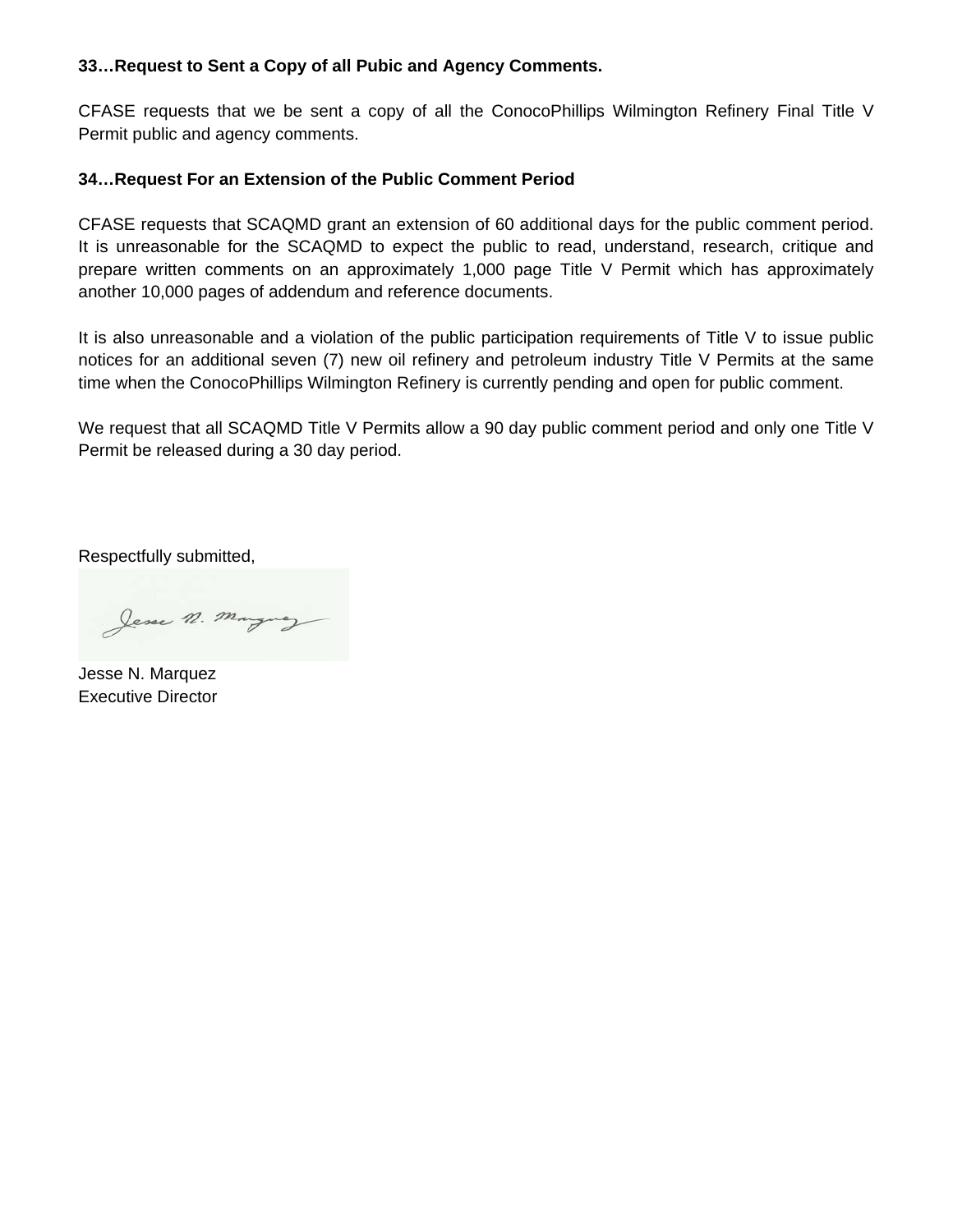**Appendix - A**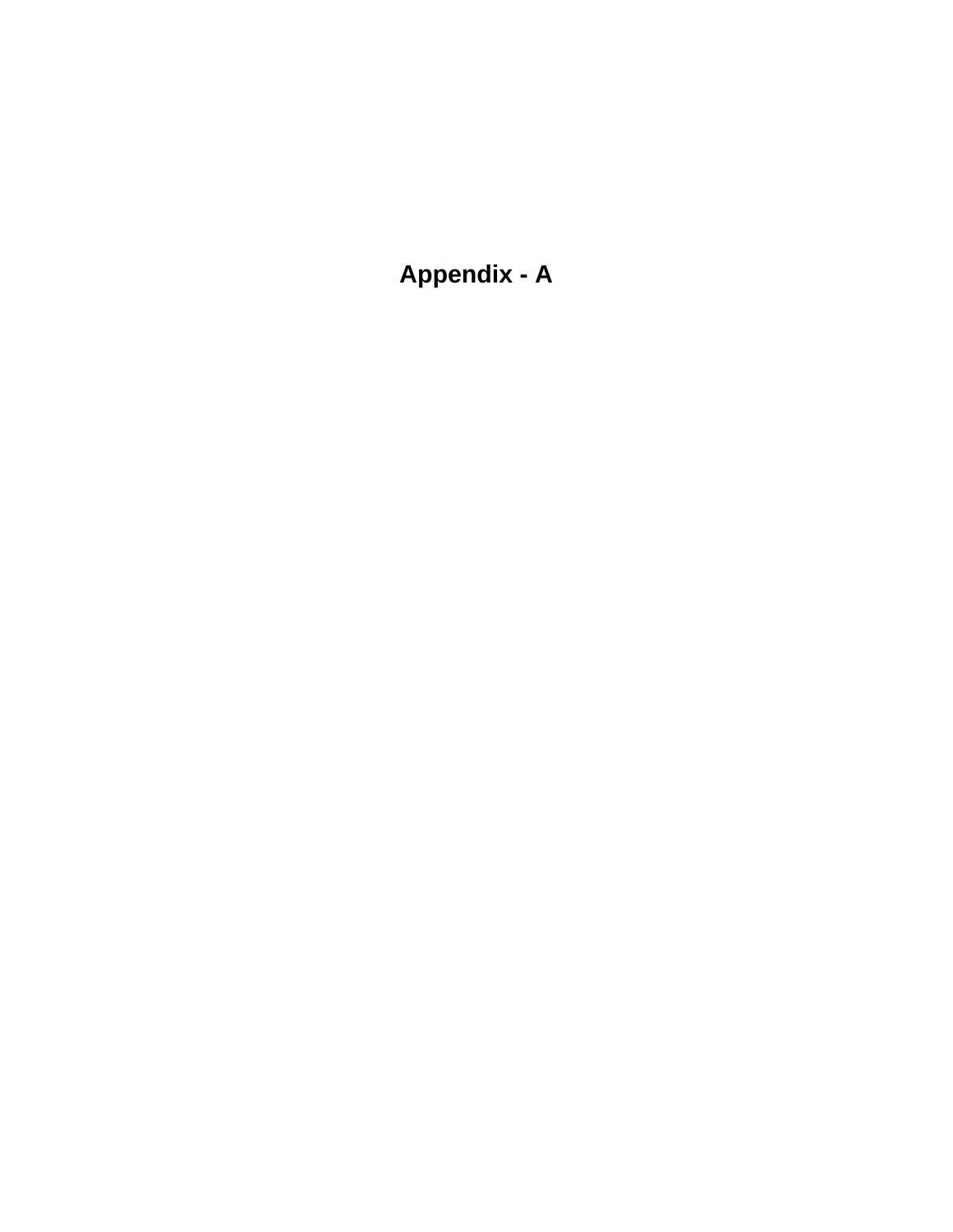## **ConocoPhillips Wilmington Refinery ID # 800363**

## **Annual Emissions Reporting**

# **Criteria Pollutants**

( Tons Per Year )

|               | 2000               | 2001    | 2002    | 2003    | 2004    | 2005    | 2006    |
|---------------|--------------------|---------|---------|---------|---------|---------|---------|
| $\mathsf{co}$ | 716.532            | 861.564 | 921.813 | 652.774 | 674.907 | 749.282 | 790.835 |
|               | <b>NOX 744.681</b> | 592.496 | 651.410 | 719.920 | 637.962 | 623.463 | 616.735 |
| <b>ROG</b>    | 219.550            | 259.395 | 238.299 | 198.058 | 187.064 | 261.841 | 296.958 |
| <b>SOX</b>    | 728.940            | 735.814 | 638.695 | 627.574 | 486.022 | 433.966 | 410.810 |
| <b>TSP</b>    | 199.693            | 202.574 | 201.835 | 168.594 | 170.050 | 284.316 | 271.810 |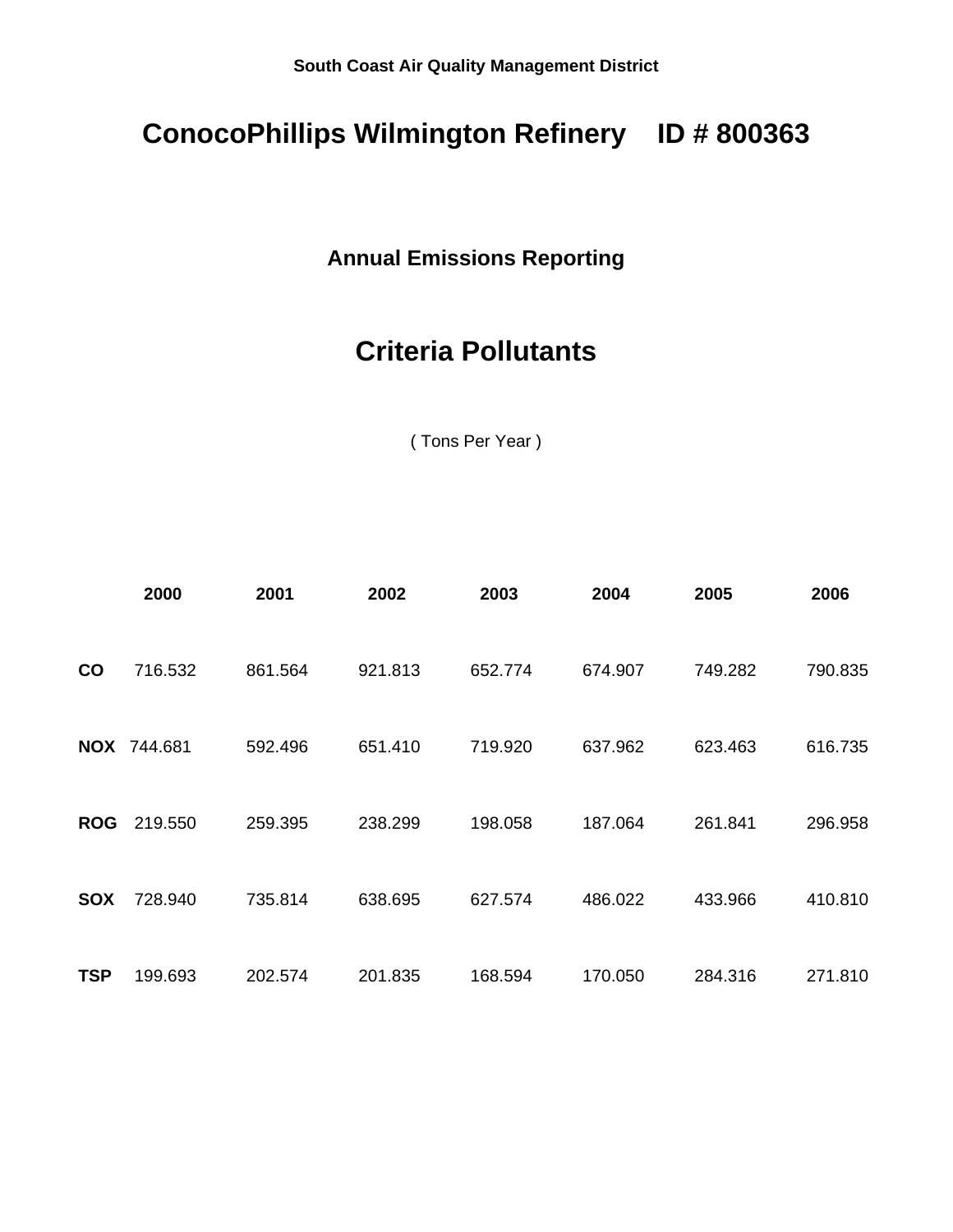**Appendix - B**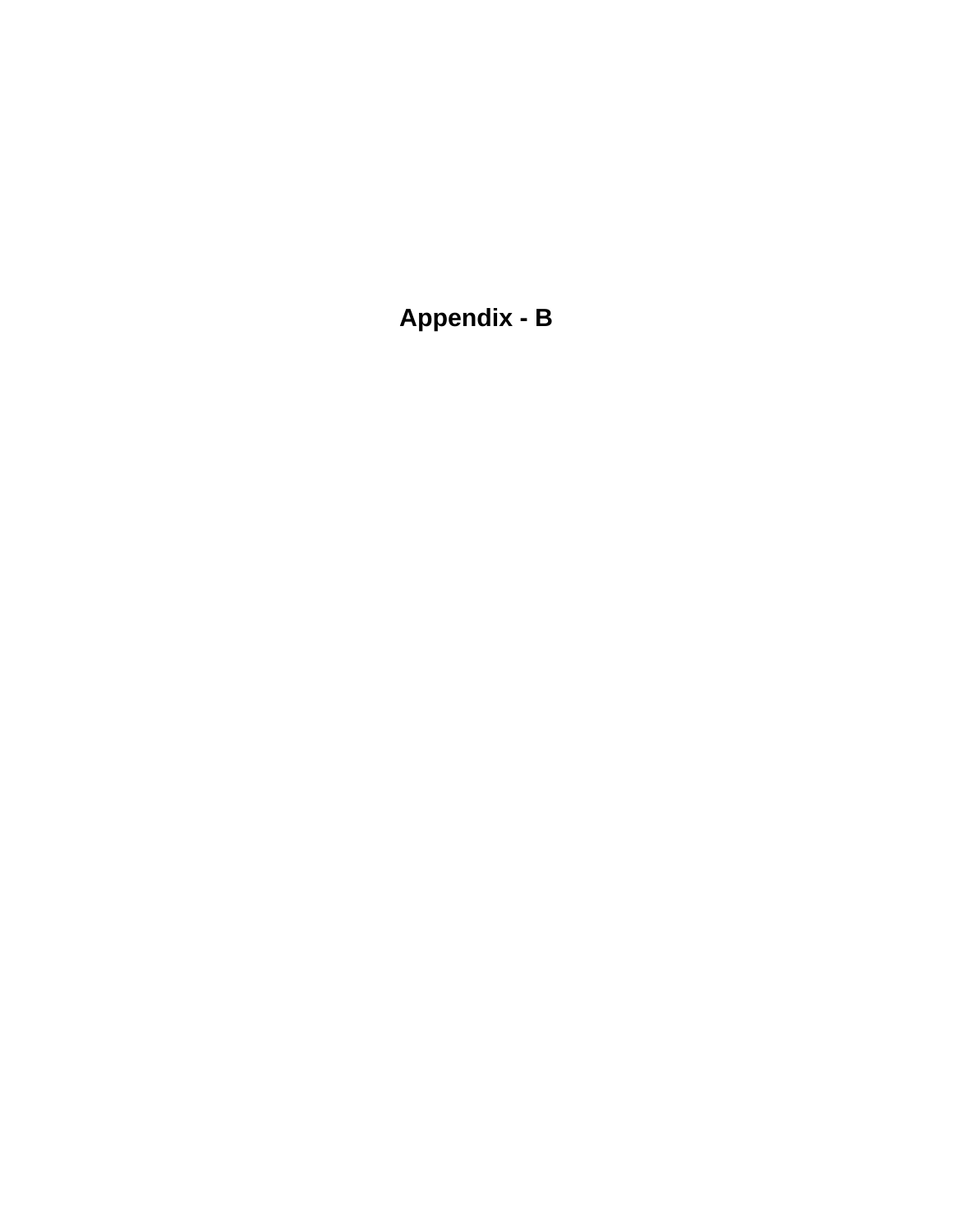## **ConocoPhillips Wilmington Refinery ID # 800363**

## **Annual Emissions Reporting**

## **Toxic Pollutants**

( Selected Examples ) ( Pounds Per Year )

|                          | 2000  | 2001  | 2002      | 2003    | 2004    | 2005           | 2006    |
|--------------------------|-------|-------|-----------|---------|---------|----------------|---------|
| 1,3-Butadiene            | 5,699 | 5,285 | 4,883     | 1,013   | 13      | 10             | 1,118   |
| 1,2 4 Trimebenze         |       |       | 2,177     |         |         |                | 2,096   |
| Acetaldehyde             |       |       | 2,116     |         |         |                | 2,926   |
| Ammonia                  |       |       | 1,350,462 | 967,345 | 902,189 | 940,069        | 449,809 |
| <b>Benzene</b>           | 728   | 427   | 507       | 1,092   | 191     | 30             | 706     |
| Formaldehyde             | 1,509 | 1,009 | 1,177     | 2,018   | 380     | 1,039          | 2,499   |
| <b>Hexane</b>            |       |       | 7,269     |         |         |                | 5,730   |
| <b>Hydrochloric Acid</b> |       |       | 14        |         |         |                | 11      |
| <b>Hydrogen Sulfide</b>  |       |       | 3,001     |         |         |                | 2,298   |
| <b>Napthalene</b>        |       |       | 1,346     | 823     | 88      | $\overline{c}$ | 607     |
| <b>Sulfuric Acid</b>     |       |       | 14,825    |         |         |                | 37,422  |
| <b>Toluene</b>           |       |       | 3,767     |         |         |                | 5,702   |
| <b>Xylenes</b>           |       |       | 5,916     |         |         |                | 7,203   |
| PAH's                    | 161   | 2,823 | $3^*$     | $6*$    | $.3*$   | $2^*$          | 22      |
| PM                       |       |       |           |         |         |                | 700**   |

\*Not All PAH's Reported

\*\* Diesel Engine Exhaust PM Only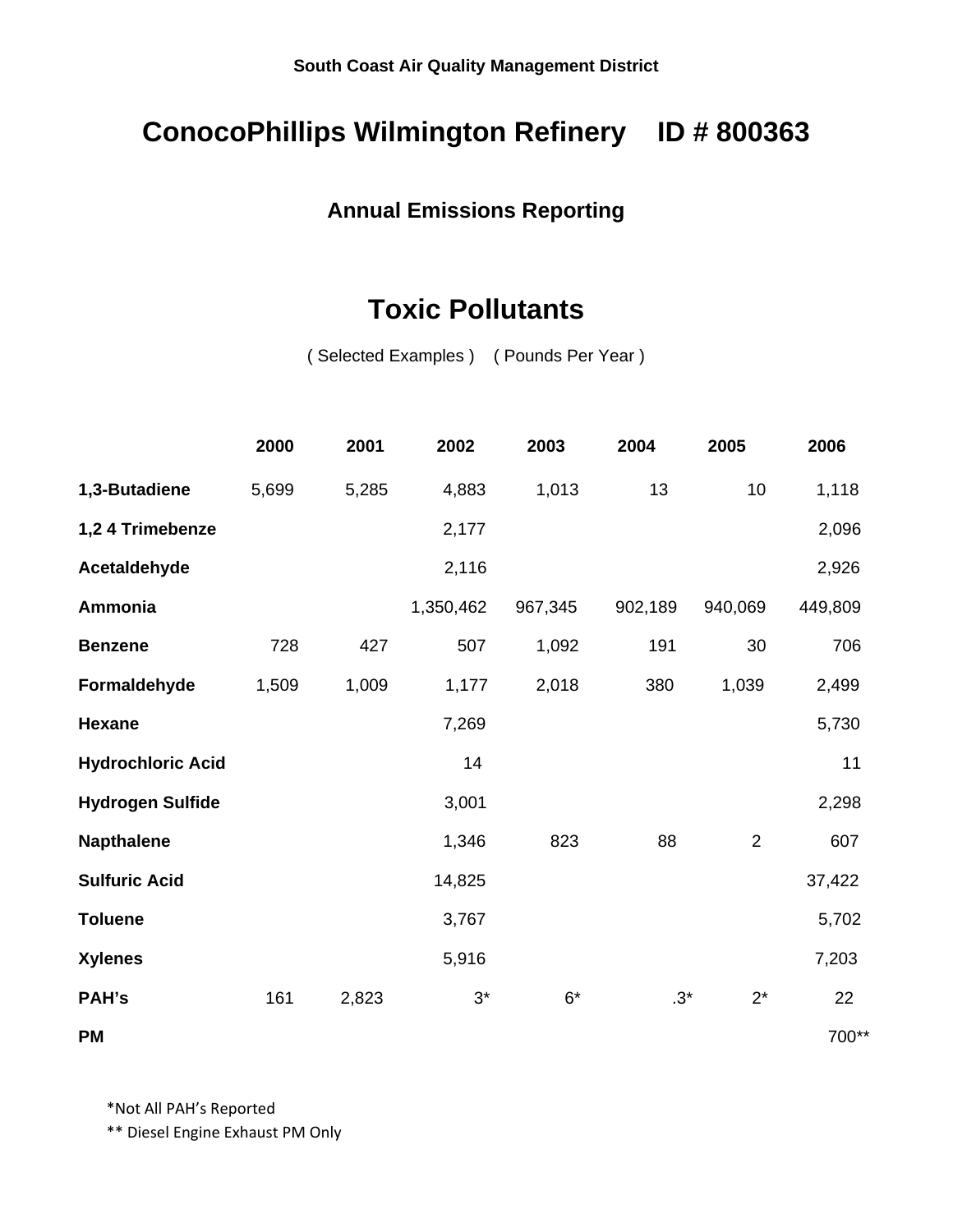**Appendix - C**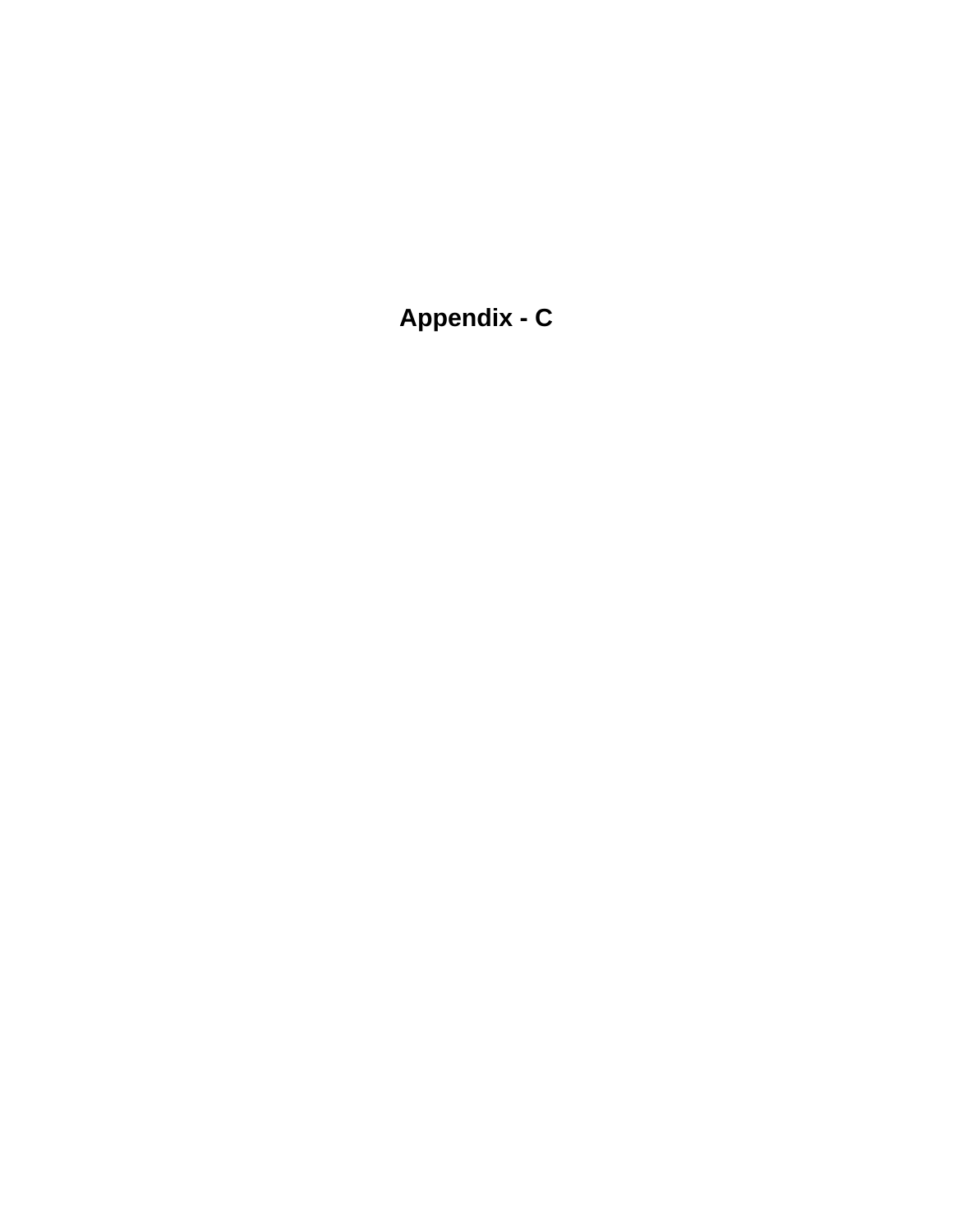# **ConocoPhillips Wilmington Refinery ID # 800363**

## **Annual Emissions Reporting**

## **Toxic Pollutants Chemical Listing**

## **Annual Reporting Discrepancies**

| 2000 | 13 | <b>Chemicals Data Reported</b> |
|------|----|--------------------------------|
| 2001 | 18 | <b>Chemicals Data Reported</b> |
| 2002 | 42 | <b>Chemicals Data Reported</b> |
| 2003 | 24 | <b>Chemicals Data Reported</b> |
| 2004 | 18 | <b>Chemicals Data Reported</b> |
| 2005 | 18 | <b>Chemicals Data Reported</b> |
| 2006 | 48 | <b>Chemicals Data Reported</b> |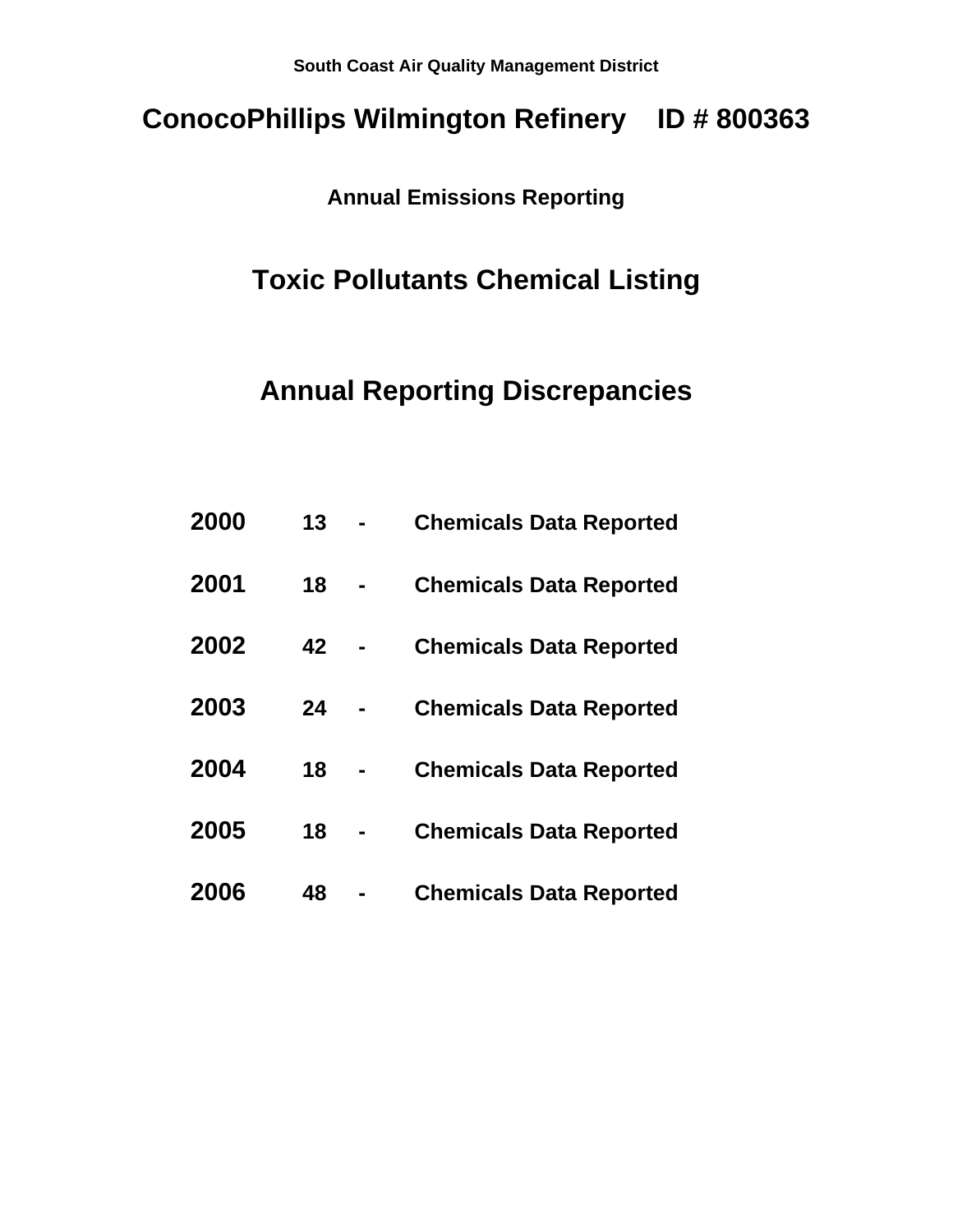**Appendix - D**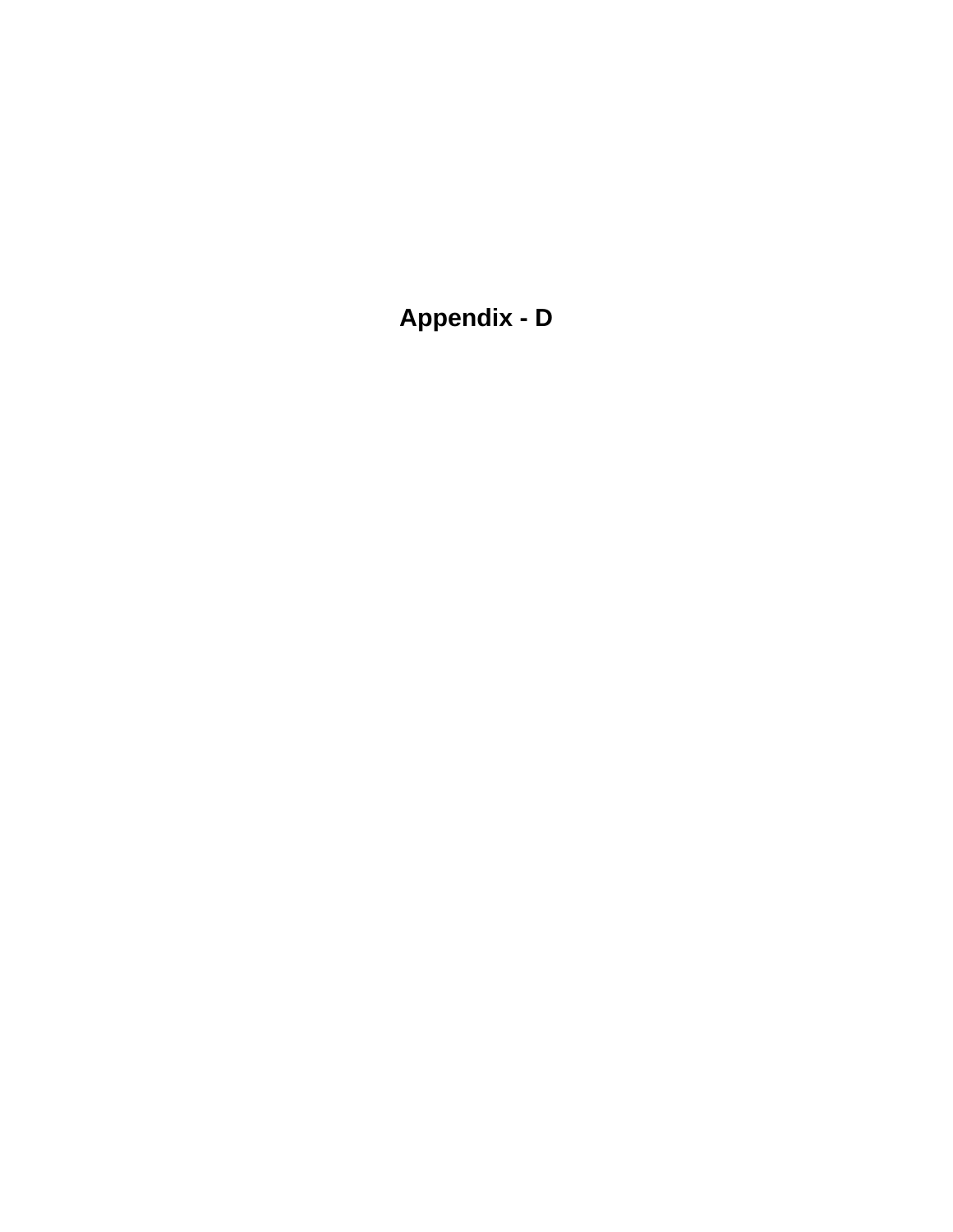

**ConocoPhillips Wilmington Refinery - October 23, 2003**



**ConocoPhillips Wilmington Refinery Flaring - September 12, 2005**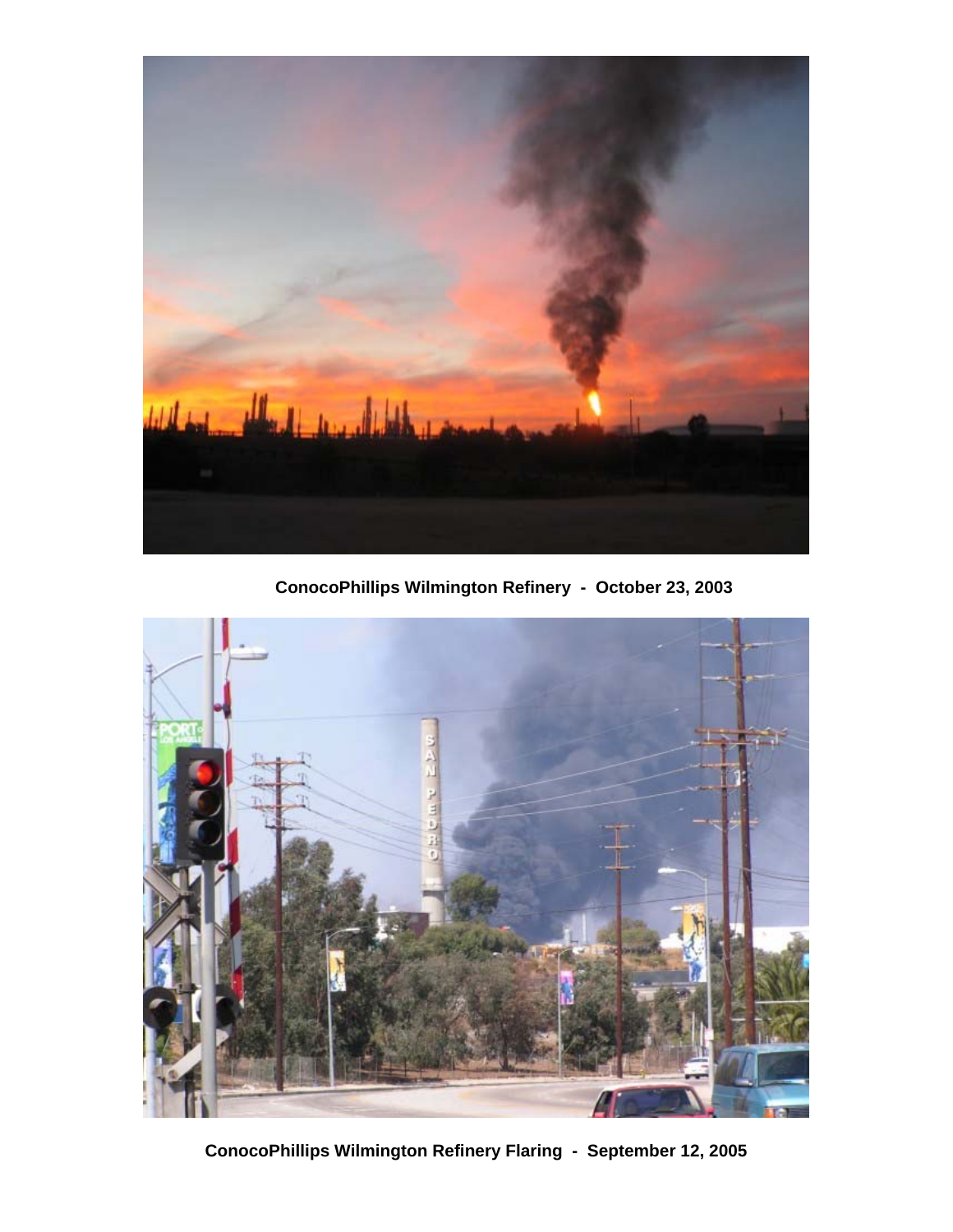

**ConocoPhillips Wilmington Refinery ‐ September 12, <sup>2005</sup>**



**ConocoPhillips Wilmington Refinery - September 12, 2005**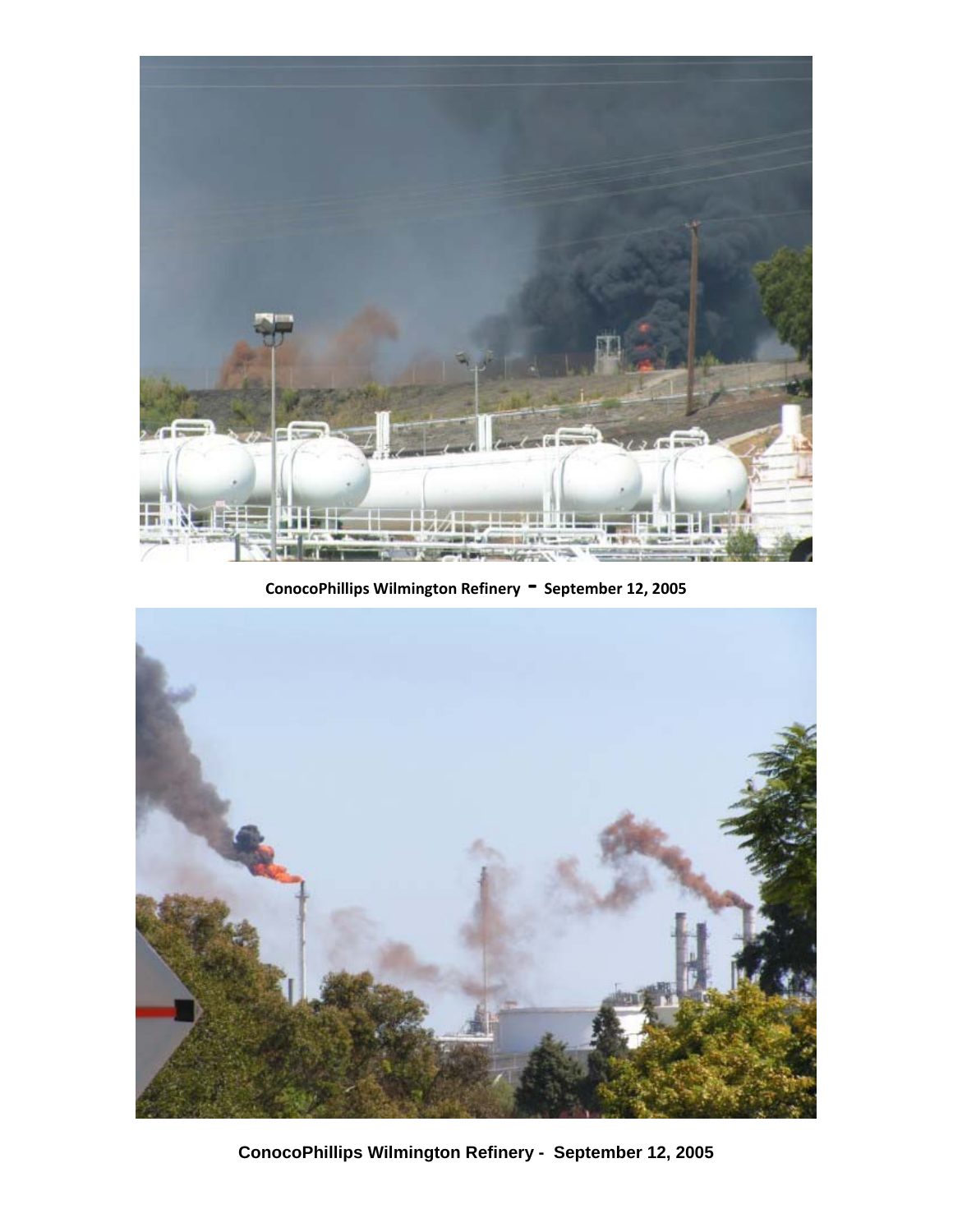

**ConocoPhillips Wilmington Refinery January 7, 2007**



**ConocoPhillips Oil Refinery October 4, 2007**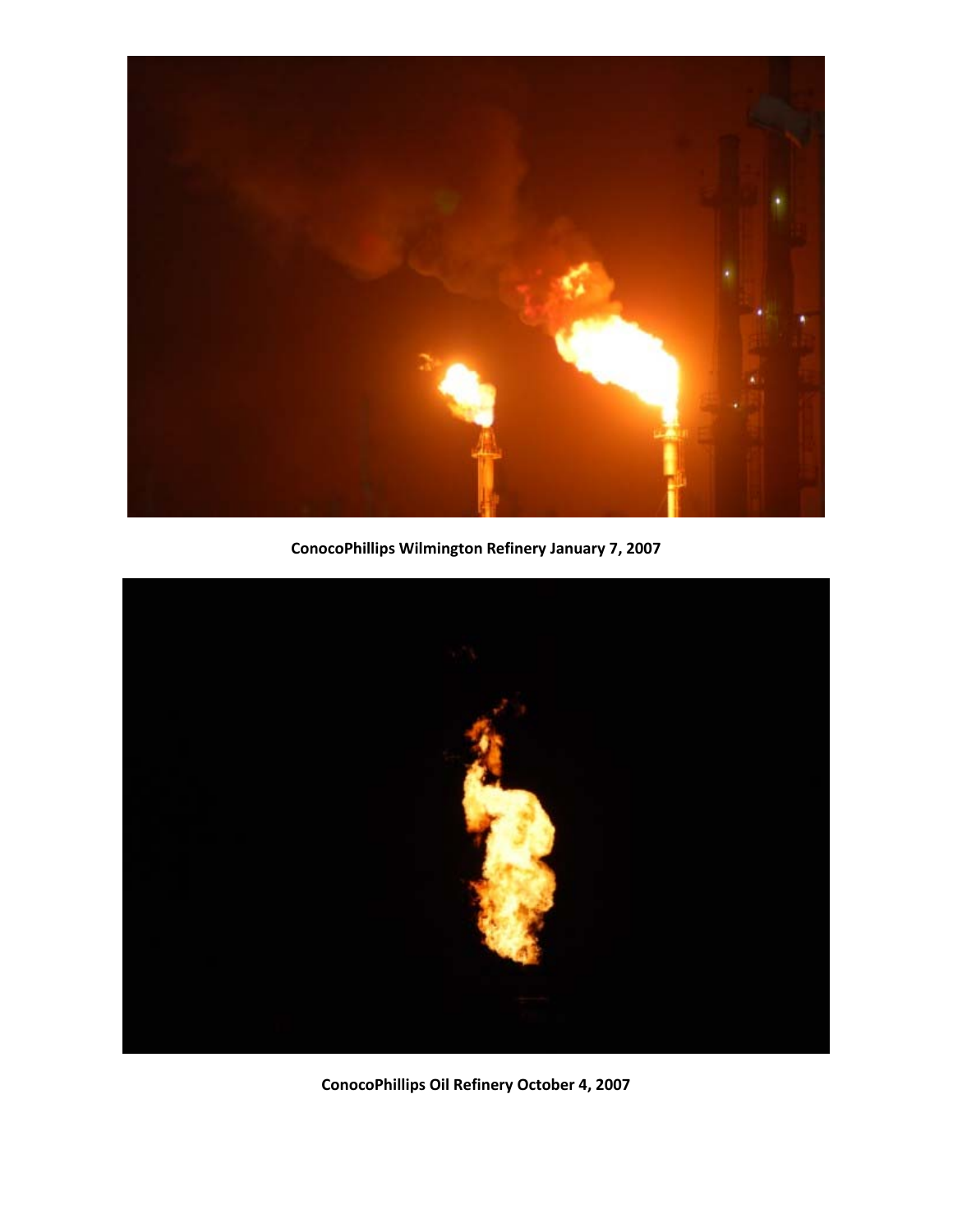

**ConocoPhillips Wilmington Refinery October 5, 2007**



**ConocoPhillips Wilmington Refinery October 4, 2007**